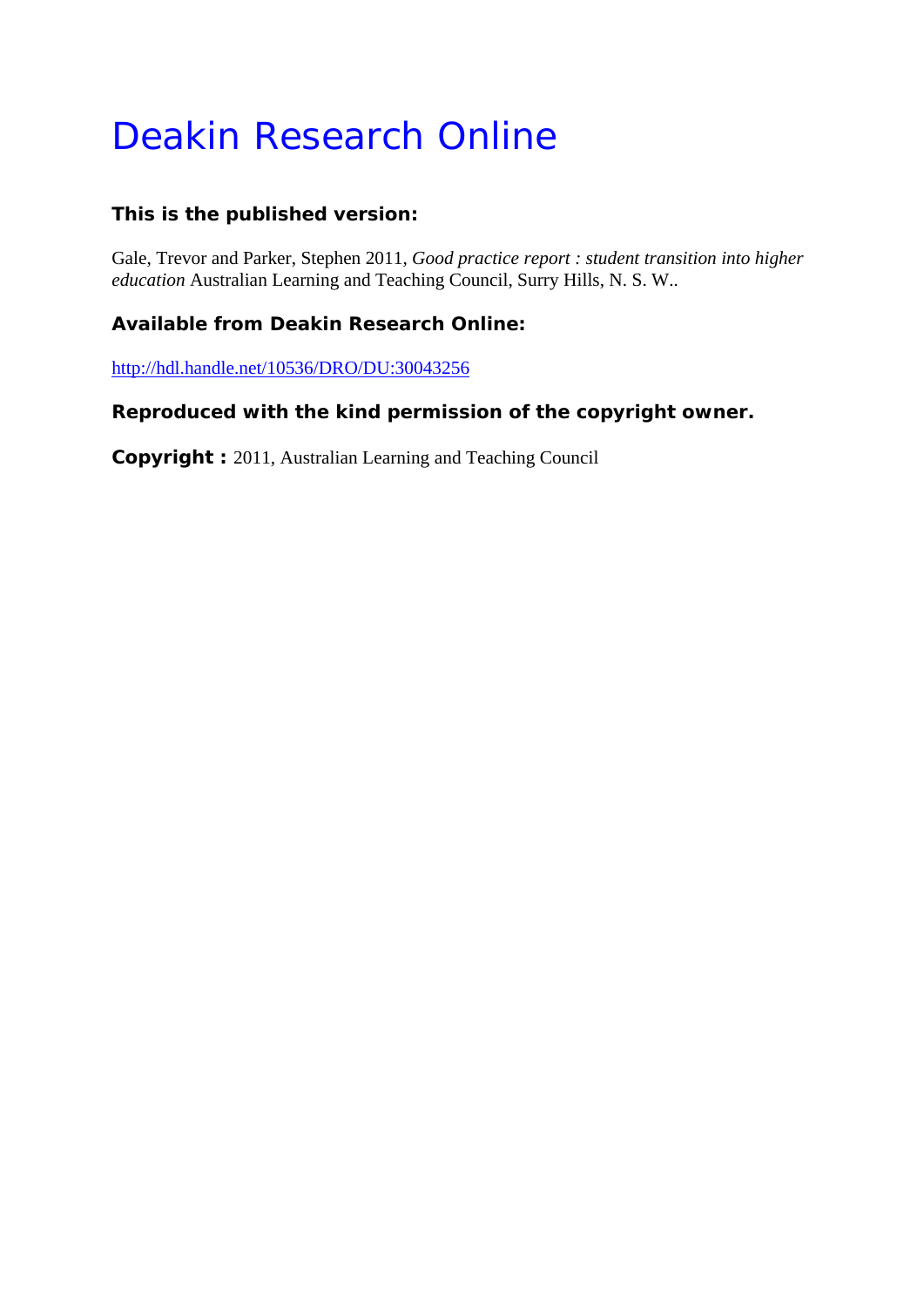

Promoting excellence in higher education

**2011**

# **Good practice report Student transition into higher education**

Trevor Gale, Deakin University Stephen Parker, University of South Australia

irning and Teaching Council is an initiative of the Australian Government Dep<br>.

The Australian Learning and Teaching  $\mathcal{L}(\mathcal{A})$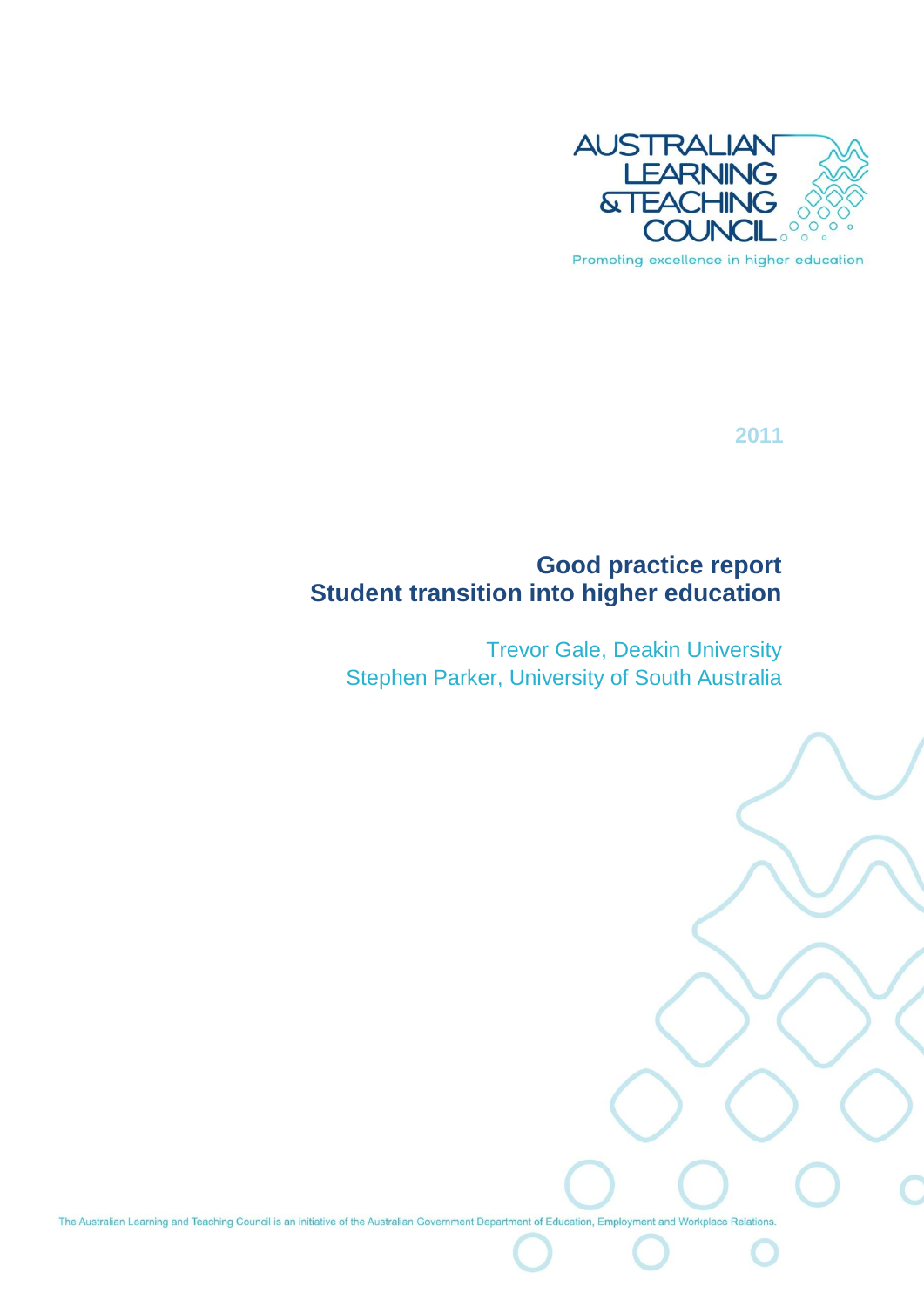Support for this report has been provided by the Australian Learning and Teaching Council Ltd., an initiative of the Australian Government. The views expressed in this report do not necessarily reflect the views of the Australian Learning and Teaching Council or the Australian Government.

This work is published under the terms of the Creative Commons Attribution-Noncommercial-ShareAlike 3.0 Australia Licence. Under this Licence you are free to copy, distribute, display and perform the work and to make derivative works.

**Attribution:** You must attribute the work to the original authors and include the following statement: Support for the original work was provided by the Australian Learning and Teaching Council Ltd, an initiative of the Australian Government.

**Noncommercial:** You may not use this work for commercial purposes.

**Share Alike:** If you alter, transform, or build on this work, you may distribute the resulting work only under a licence identical to this one.

For any **reuse or distribution**, you must make clear to others the licence terms of this work. Any of these conditions can be waived if you obtain permission from the copyright holder. To view a copy of this licence, visit <http://creativecommons.org/licenses/by-nc-sa/3.0/au/> or send a letter to:

Creative Commons 543 Howard Street, 5th Floor San Francisco California 94105 USA.

**Requests and inquiries** concerning these rights should be addressed to:

Australian Learning and Teaching Council PO Box 2375 Strawberry Hills NSW 2012 Australia

Street address: Level 14, 300 Elizabeth Street Surry Hills NSW 2010 Australia

Telephone: 02 8667 8500 Facsimile: 02 8667 8515 Web: [www.altc.edu.au](http://www.altc.edu.au/)

ISBN 978-1-921856-84-6

2011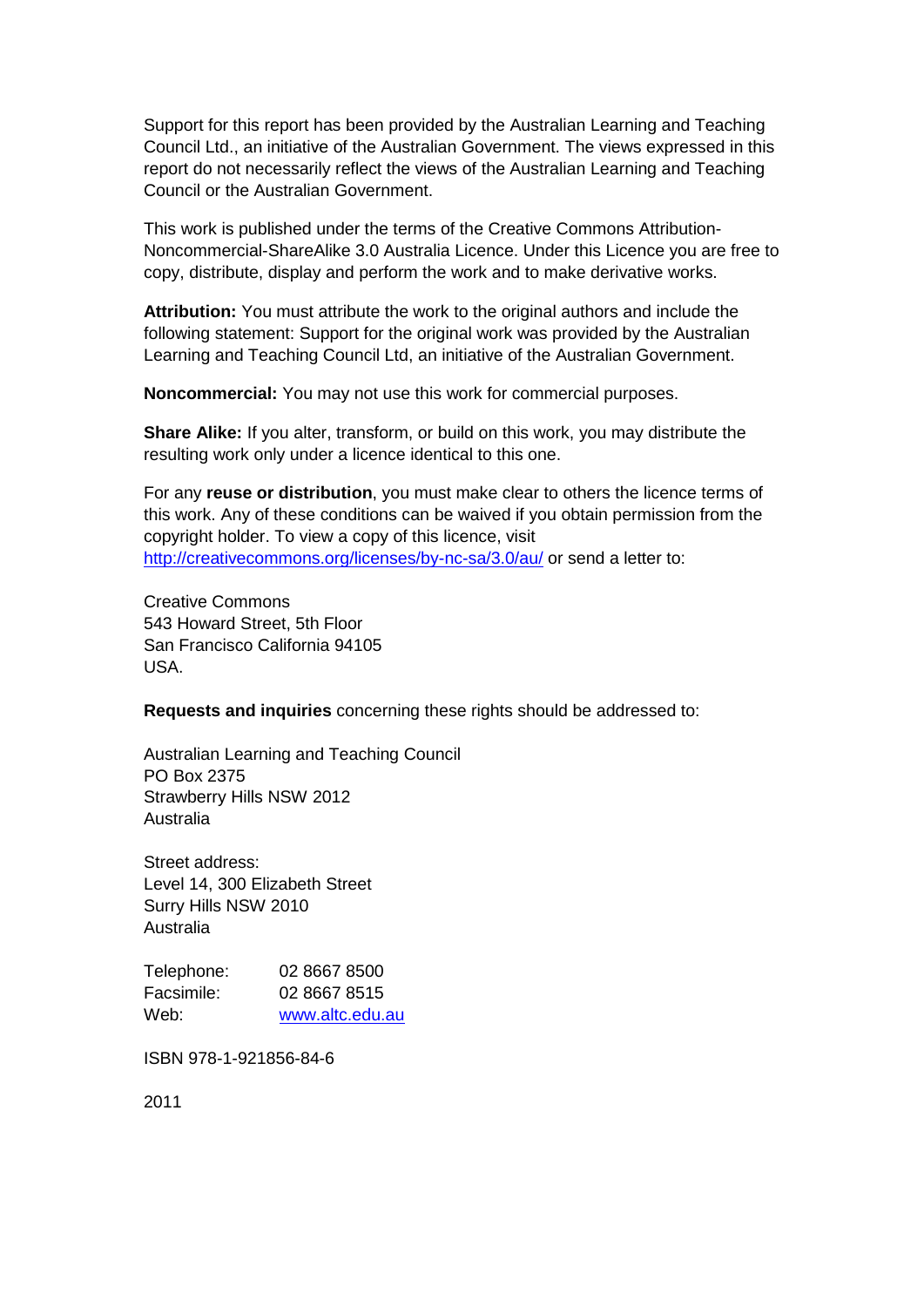# **Contents**

| Educating the Net Generation: implications for learning and teaching in                                                                                         |
|-----------------------------------------------------------------------------------------------------------------------------------------------------------------|
|                                                                                                                                                                 |
| A new enabling technology for learning and teaching quantitative skills (CG6-24)                                                                                |
| Quantitative diversity: disciplinary and cross-disciplinary mathematics and                                                                                     |
| Embedding quantitative principles in life science education, Professor Peter<br>Adams and Professor Philip Poronnik (2006 ALTC Associate Fellows)7              |
| Re-conceptualising tertiary science education for the 21st century (DS6-598)8                                                                                   |
| Physclips: Multi-level, Multi-media resources for teaching first year university                                                                                |
| Teaching Novice Computer Programmers, Dr Raymond Lister and Professor                                                                                           |
| The whole of university experience: retention, attrition, learning and personal<br>support interventions during undergraduate business studies (CG7-395)  11    |
| Strategies and Approaches to Teaching and Learning Cross Cultures (CG7-494)                                                                                     |
| Articulating a transition pedagogy to scaffold and to enhance the first year<br>student learning experience in Australian higher education, Professor Sally     |
|                                                                                                                                                                 |
|                                                                                                                                                                 |
| Future-proofing the creative arts in higher education: scoping for quality in tertiary<br>creative arts learning, teaching, and research training (DS7-624)  16 |
|                                                                                                                                                                 |
| Towards a pedagogy of supervision in the technology disciplines, Professor                                                                                      |
| Development and evaluation of resources to enhance skills in higher degree                                                                                      |
| Building research supervision and training across Australian universities (GI7-                                                                                 |
| Zen and the art of transdisciplinary postgraduate studies: identifying,<br>encouraging and evaluation quality Associate Fellow Professor Cynthia                |
| Dancing between diversity and consistency: evaluating assessment in                                                                                             |
|                                                                                                                                                                 |
| A collaborative multi-faceted approach to address the gaps between student                                                                                      |
| Strengthening alignment between secondary and tertiary biology education and                                                                                    |
|                                                                                                                                                                 |
| Supporting student transition to a futures-oriented professional identity, Professor                                                                            |
| Practical leadership for developing and sustaining first-year learning<br>environments that facilitate the success of a diverse student population,             |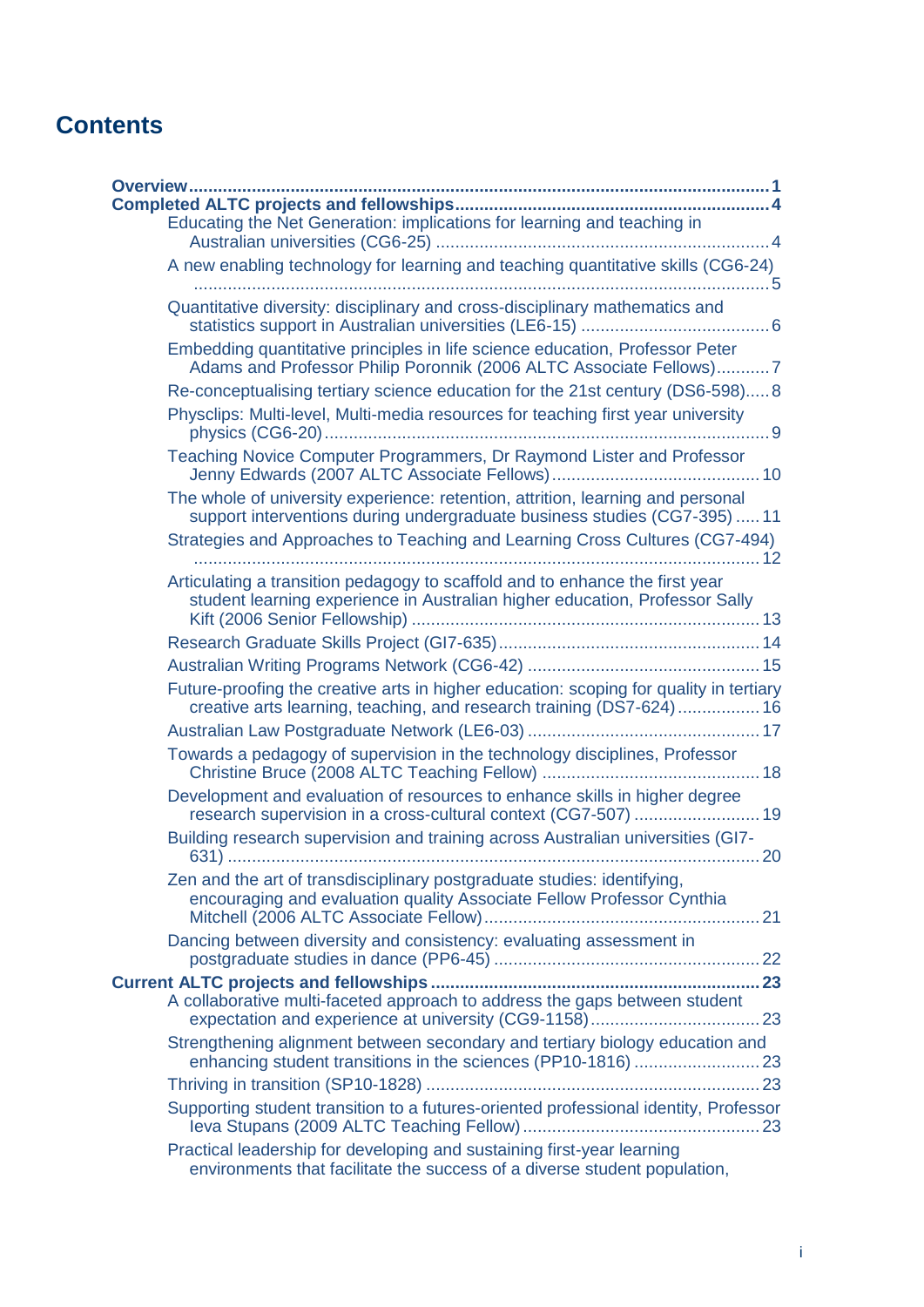| Professor Keithia Wilson (2010 ALTC National Teaching Fellow)  23 |  |
|-------------------------------------------------------------------|--|
|                                                                   |  |
|                                                                   |  |
|                                                                   |  |
|                                                                   |  |
|                                                                   |  |
|                                                                   |  |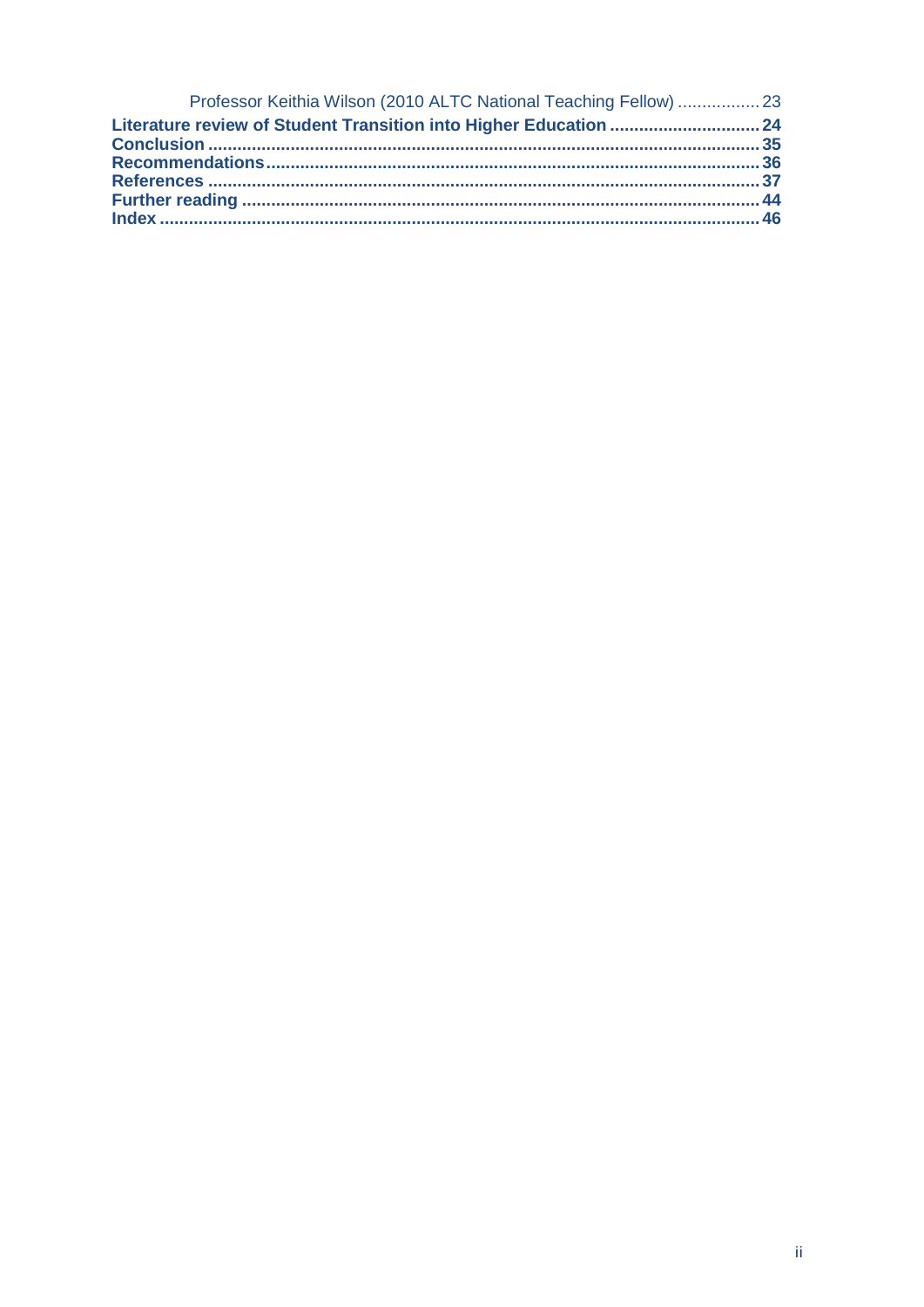# **Overview**

Student transition into higher education (HE) is of considerable interest in the current policy context of equity and expansion targets for student participation and attainment in HE, recently announced by the Australian Government (*Transforming Australia"s Higher Education System* 2009).

This Good Practice Report reviews 19 completed projects (14) and fellowships (5) funded by the Australian Learning and Teaching Council (ALTC) between 2006 and 2010, and identified by the ALTC as contributing to an understanding of student transition into HE. Five current projects (3) and fellowships (2) are also identified and summarised although, given their in-progress status, they are not analysed in this Report.

The summaries identify and analyse the findings of, and resources for, teaching and learning in HE produced by the ALTC projects and fellowships, particularly in relation to student transition. (See Table 1 below for an overview.) To enable a reading across these, each project/fellowship is summarised in six sections: (1) overview; (2) design, methodology; (3) findings, resources, outcomes; (4) dissemination; (5) implications for student transition into higher education; and (6) project report online availability. Sections 3 and 5 are particularly pertinent to the interests of this Report.

The project/fellowship summaries are ordered in two broad groupings, according to their undergraduate and postgraduate (specifically, higher degree by research; HDR) focus. While the Report is primarily interested in the transition of students into undergraduate education, student transition into postgraduate education (from undergraduate or other education contexts) is significant enough to warrant its examination within a broader conception of student transition. As the HE sector becomes increasingly differentiated, with some universities downsizing their undergraduate enrolments and increasing their postgraduate enrolments, and as postgraduate qualifications increase in importance in the context of a global knowledge economy, student transition from undergraduate to postgraduate HE will become increasingly significant.

Within these undergraduate and postgraduate groupings, the project/fellowship summaries are arranged in overlapping themes. The undergraduate grouping includes projects focused on: supportive and enabling technologies; mathematics, statistics and the science and technology disciplines; issues of retention and cultural difference; and the first year student learning experience. The postgraduate grouping is also arranged in overlapping themes, including skills and criteria associated with: HDR student research, supervision and examination, in creative writing, creative and visual arts, law, technology, dance and in inter-disciplinary and trans-disciplinary fields.

Only two of these completed projects/fellowships (CG7-494 and Kift) claim explicit focus on issues of student transition into HE. Another (CG7-395) is closely related. As an explicit focus, student transition tends to be of interest primarily in undergraduate HE. In the order they appear in this Report, the undergraduatefocused projects/fellowships can be represented on a rough continuum from implicit interest to explicit interest in student transition.

Analysing the completed projects/fellowships as a collective, there are two interrelated observations regarding student transition into HE that have implications for teaching and learning. Echoing Colley's (2007) first two conceptions of transition, they represent the key outcomes for HE teaching and learning of the ALTC work

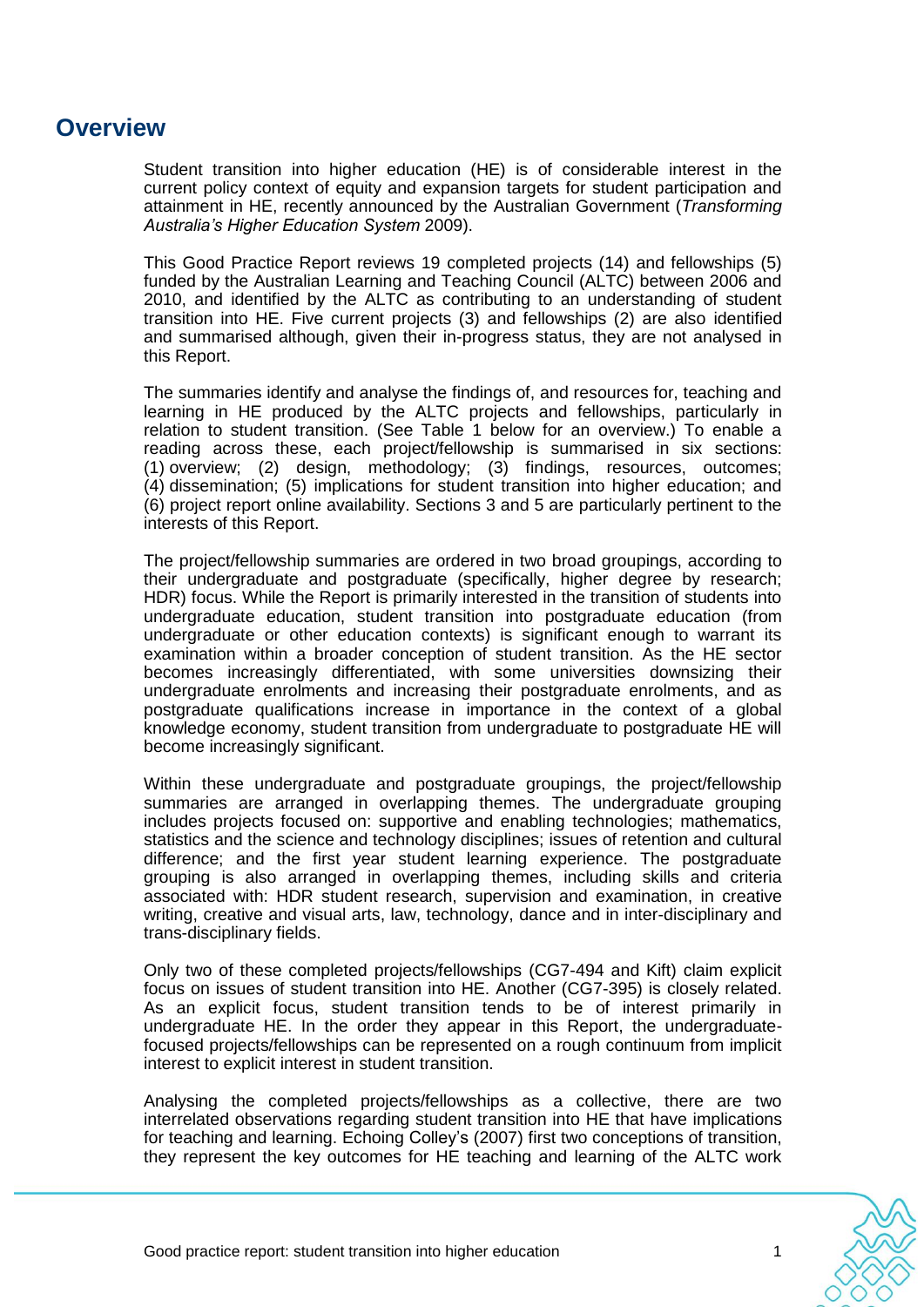completed on the topic. The first draws attention to HE as a distinct cultural context, while the second draws attention to the academic capital that governs this context. Together they focus on what students transition *to* rather than what they transition *from* and are premised on the implied benefits of making the transition.

#### **1. Higher education: recognised as a distinct cultural context**

The distinctiveness of HE from schooling or other education contexts is implied in how the concept of student transition into HE (or from undergraduate to postgraduate HE) is understood in the projects/fellowships. That is, the difference in these contexts is seen to be sufficient enough for 'transition' to be an issue. Recognition of this contextual difference is evident in several of the completed projects/fellowships.

For example, Christine Bruce's fellowship notes a variety of education contexts and a variety of pedagogies applicable in these contexts, in part because different contexts have different purposes. Similarly, Project GI7-635 indicates that students' ‗successful' transition into new education contexts is dependent on their prior knowledge; that is, the extent to which knowledge and ways of knowing in the new context is similar to knowledge and ways of knowing in the former context. The greater the distance between these, the more students question their academic ability and/or whether they belong in HE (Project CG7-395). While students might explain their transition 'problems' in these terms, the insight from Project CG7-507 is that this transitional distance – between one context and another – is often better explained in cultural terms.

#### **2. Higher education: governed by a distinct cultural capital**

French sociologist Pierre Bourdieu's (1988) explanation of these contextual differences is that HE values certain cultural and social resources over others, which are specific to and govern the HE field. Bourdieu names these resources as ‗academic capital', a distinctive institutionalised form of cultural capital.

Several of the projects/fellowships acknowledge the importance of this academic capital in HE and the difficulties it poses for student transition. For example, Adams and Poronnik refer to students' knowledge deficits (specifically, the lack of academic capital) and what this means for accessing dominant knowledge (see also CG6-24). Project LE6-15 similarly refers to the perceived lack of adequate preparation by some students, which restricts their access to knowledge, and the need for a coordinated institutional response. For some projects, an appropriate response involves recognition that some forms of knowledge transmission (pedagogies) are discipline specific (CG6-20) and, to aid student transition, these pedagogies need to be explicit (GI7-631). Others (e.g. Kift, and Lister & Edwards) note the importance of keeping student transition in mind when designing curricula ("what counts as valid knowledge," Bernstein 2003: 85) and assessment ("what counts as valid realization of this knowledge," Bernstein 2003: 85). In short, the projects/fellowships highlight the importance of HE curricula, pedagogy and assessment – the three message systems of education (Bernstein 2003) – in the transition of students from a range of backgrounds to 'successful' futures (e.g. careers in science, see DS6-598).

Only a few projects/fellowships challenge the dominance of the prevailing academic capital. For example, Project CG7-494 observes that students' responses to pedagogies are culturally informed, while Project CG6-25 notes that students enter university with a diversity of knowledge stances. Even fewer take this recognition of difference to its logical conclusion, to argue for the recognition of alternative knowledges and knowledge forms (Mitchell) and for the creation of legitimate space within HE for these (including embodied knowledge) (PP6-45). These are matters that are taken up further in the literature review later in this Report.

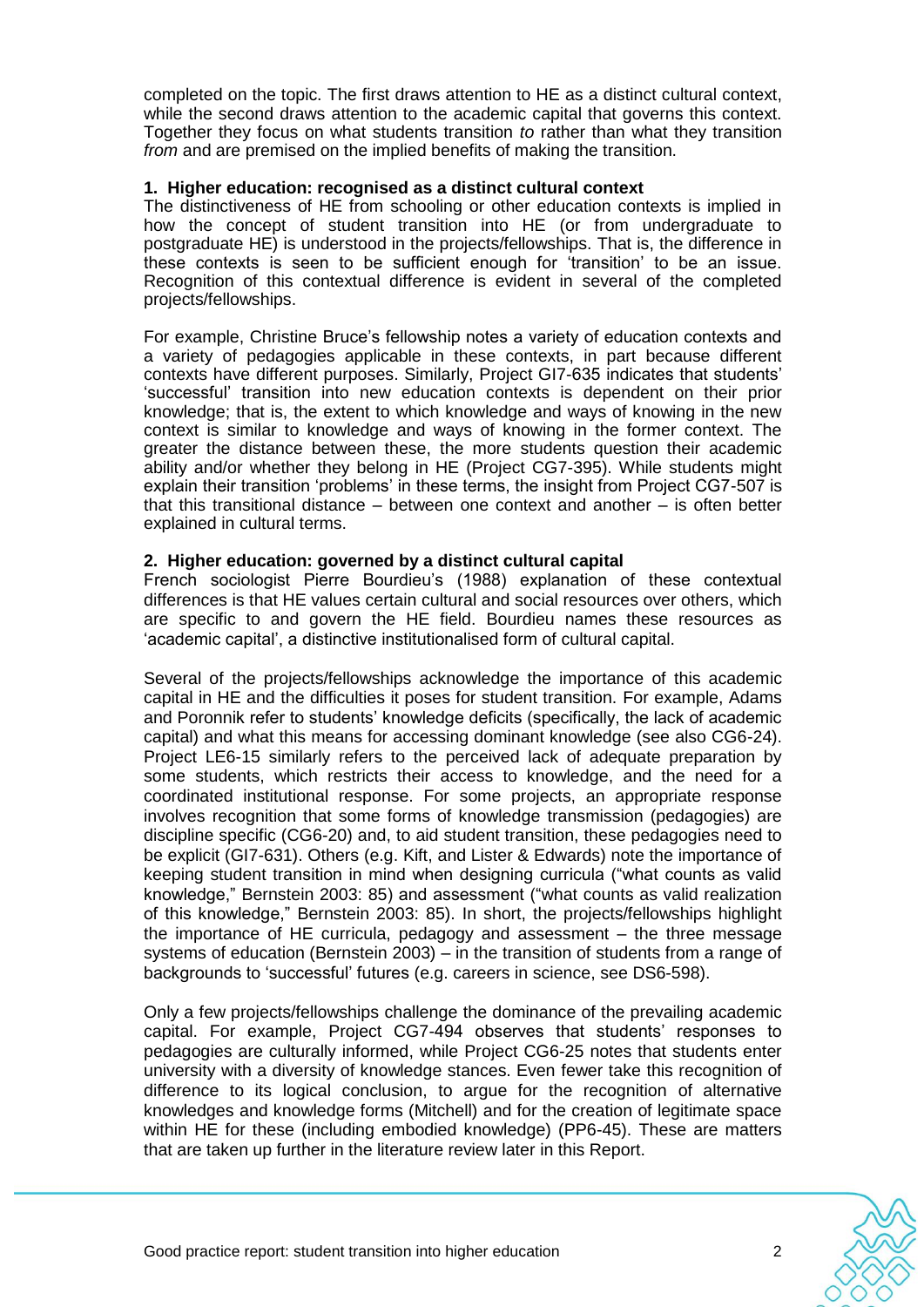| <b>Project / Fellowship</b>                                                            | <b>Findings</b>                                                                            | <b>Resources</b>                                                                                                                                              |
|----------------------------------------------------------------------------------------|--------------------------------------------------------------------------------------------|---------------------------------------------------------------------------------------------------------------------------------------------------------------|
| Educating the Net Generation: implications for L&T                                     | Little evidence to support perception that Uni students are 'digital natives' or that Uni  | <www.netgen.unimelb.ed.au></www.netgen.unimelb.ed.au>                                                                                                         |
| in Australian universities (CG6-25)                                                    | staff are 'digital immigrants'                                                             | <www.groups.edna.edu.au course="" view.php?id="2005"></www.groups.edna.edu.au>                                                                                |
| A new enabling technology for learning and<br>teaching quantitative skills (CG6-24)    |                                                                                            | Software package to support L&T maths skills for students, educators and future<br>contributors.                                                              |
| Quantitative diversity: disciplinary and cross-                                        |                                                                                            | Report on learning support in maths and stats; symposium proceedings; good                                                                                    |
| disciplinary mathematics and statistics support in                                     |                                                                                            | practice examples for learning support; national network & community of practice                                                                              |
| Australian universities (LE6-15)                                                       |                                                                                            |                                                                                                                                                               |
| Embedding quantitative principles in life science                                      | 'Life science' primary area of student interest; level of maths knowledge for life         | Lecture notes, examination paper example, and common assignment and project                                                                                   |
| education. Professor Peter Adams and Professor                                         | science courses not beyond capabilities of students entering tertiary study                | examples, available from <http: altcfellowship="" www.maths.ug.edu.au="" ~pa=""></http:>                                                                      |
| Philip Poronnik (2006 ALTC Associate Fellows)                                          |                                                                                            |                                                                                                                                                               |
| Re-conceptualising tertiary science education for                                      | No systematic approach to or staff consensus on role of first year lab demo sessions;      | Nine recommendations for action                                                                                                                               |
| the 21st century (DS6-598)                                                             | lab sessions don't take sufficient account of student backgrounds and futures.             |                                                                                                                                                               |
| Physclips: Multi-level, Multi-media resources for                                      |                                                                                            | Learning materials and interactive multi-media tutorials to assist in teaching                                                                                |
| teaching first year university physics (CG6-20)                                        |                                                                                            | introductory physics available from <www.physclips.unsw.edu.au></www.physclips.unsw.edu.au>                                                                   |
| Teaching Novice Computer Programmers, Dr                                               |                                                                                            | "How-to" manual; community of scholarly teaching; valid, reliable, gender neutral                                                                             |
| Raymond Lister and Professor Jenny Edwards<br>(2007 ALTC Associate Fellows)            |                                                                                            | assessment; bank of teaching and assessing strategies; improved learning<br>reading and writing computer code; repository of questions, reports, discussions, |
|                                                                                        |                                                                                            | papers (see <http: community.usq.edu.au="" index.php?id="71" login="">)</http:>                                                                               |
| The whole of university experience: retention,                                         | Factors contributing to students discontinuing study: 'lack of a clear reason for being    |                                                                                                                                                               |
| attrition, learning and personal support interventions                                 | at university' and feeling of having insufficient ability to succeed.                      |                                                                                                                                                               |
| during undergraduate business studies (CG7-395)                                        |                                                                                            |                                                                                                                                                               |
| Strategies and Approaches to T&L Cross Cultures                                        | Differences in cultural background lead to different expectations of lecturers, group      |                                                                                                                                                               |
| (CG7-494)                                                                              | work and study habits.                                                                     |                                                                                                                                                               |
| Articulating a transition pedagogy to scaffold and to                                  | Six meta-findings, six recommendations for further development of FYE and                  | Case studies of good practice, expert commentaries, Curriculum Design DVD,                                                                                    |
| enhance the first year student learning experience                                     | transition, and six organising First Year Curriculum Principles                            | check-lists and principles for transition pedagogy                                                                                                            |
| in Australian higher education, Professor Sally Kift                                   |                                                                                            |                                                                                                                                                               |
| (2006 Senior Fellowship)                                                               |                                                                                            |                                                                                                                                                               |
| Research Graduate Skills Project (GI7-635)                                             | Eight dimensions of research graduate capability, and three approaches to their            | Examples of university practices in developing HDR students' skills                                                                                           |
|                                                                                        | development.                                                                               | <www.gradskills.anu.edu.au>)<br/>Input into the establishment of creative writing research degree at Massey</www.gradskills.anu.edu.au>                       |
| Australian Writing Programs Network (CG6-42)                                           |                                                                                            | University (NZ); workshops on supervising creative writing research degrees.                                                                                  |
| Future-proofing the creative arts in higher                                            | Increased understanding of Australian creative arts postgraduate context vis-à-vis         | Broad range of statistical data on the creative arts doctorate in Australia.                                                                                  |
| education: scoping for quality in tertiary creative arts                               | international contexts.                                                                    | <www.creativeartsphd.com></www.creativeartsphd.com>                                                                                                           |
| learning, teaching, and research training (DS7-624)                                    |                                                                                            |                                                                                                                                                               |
| Australian Law Postgraduate Network (LE6-03)                                           |                                                                                            | Online package including databases of expert supervisors and examiners by                                                                                     |
|                                                                                        |                                                                                            | area of expertise, and discussion forum for supervisors. < <b>www.alpn.edu.au&gt;</b>                                                                         |
| Towards a pedagogy of supervision in the                                               |                                                                                            | Pedagogical framework for supervision plus 'easy reading' version; Student                                                                                    |
| technology disciplines, Professor Christine Susan                                      |                                                                                            | Resources for Supervisor use; short case studies for discussion; four papers                                                                                  |
| Bruce (2008 ALTC Teaching Fellow)                                                      |                                                                                            | detailing methodological and conceptual issues and fellowship findings.                                                                                       |
| Development and evaluation of resources to                                             | Cross-cultural difficulties that exacerbate student / supervisor relationships identified. | <http: altc="" cross_cultural_supervision_project="" ltc="" www.mq.edu.au=""></http:>                                                                         |
| enhance skills in higher degree research                                               |                                                                                            |                                                                                                                                                               |
| supervision in a cross-cultural context (CG7-507)                                      |                                                                                            |                                                                                                                                                               |
| Building research supervision and training across                                      | Identifies changing context of research education, with implications for roles and         | <www.first.edu.au></www.first.edu.au>                                                                                                                         |
| Australian universities (GI7-631)<br>Zen and the art of transdisciplinary postgraduate | responsibilities of supervisors.                                                           | Documents: ID TD PG Quality Criteria and Ideas for Good Practice; workshop                                                                                    |
| studies: identifying, encouraging and evaluation                                       |                                                                                            | resources for academic developers offering sessions for ID/TD supervisors;                                                                                    |
| quality, Associate Fellow Professor Cynthia Mitchell                                   |                                                                                            | journal article and conference paper                                                                                                                          |
| (2006 ALTC Associate Fellow)                                                           |                                                                                            |                                                                                                                                                               |
| Dancing between diversity and consistency:                                             |                                                                                            | Issues papers; bibliography; database of Aust. dance theses. Definitions and                                                                                  |
| evaluating assessment in postgraduate studies in                                       |                                                                                            | guidelines for dance-specific variations to the Australian Council of DDoGS'                                                                                  |
| dance (PP6-45)                                                                         |                                                                                            | publication on doctoral studies. Website <www.dancingbetweendiversity.com>.</www.dancingbetweendiversity.com>                                                 |

#### *Table 1: Key outcomes for teaching and learning from ALTC projects and fellowships related to Student Transition into HE*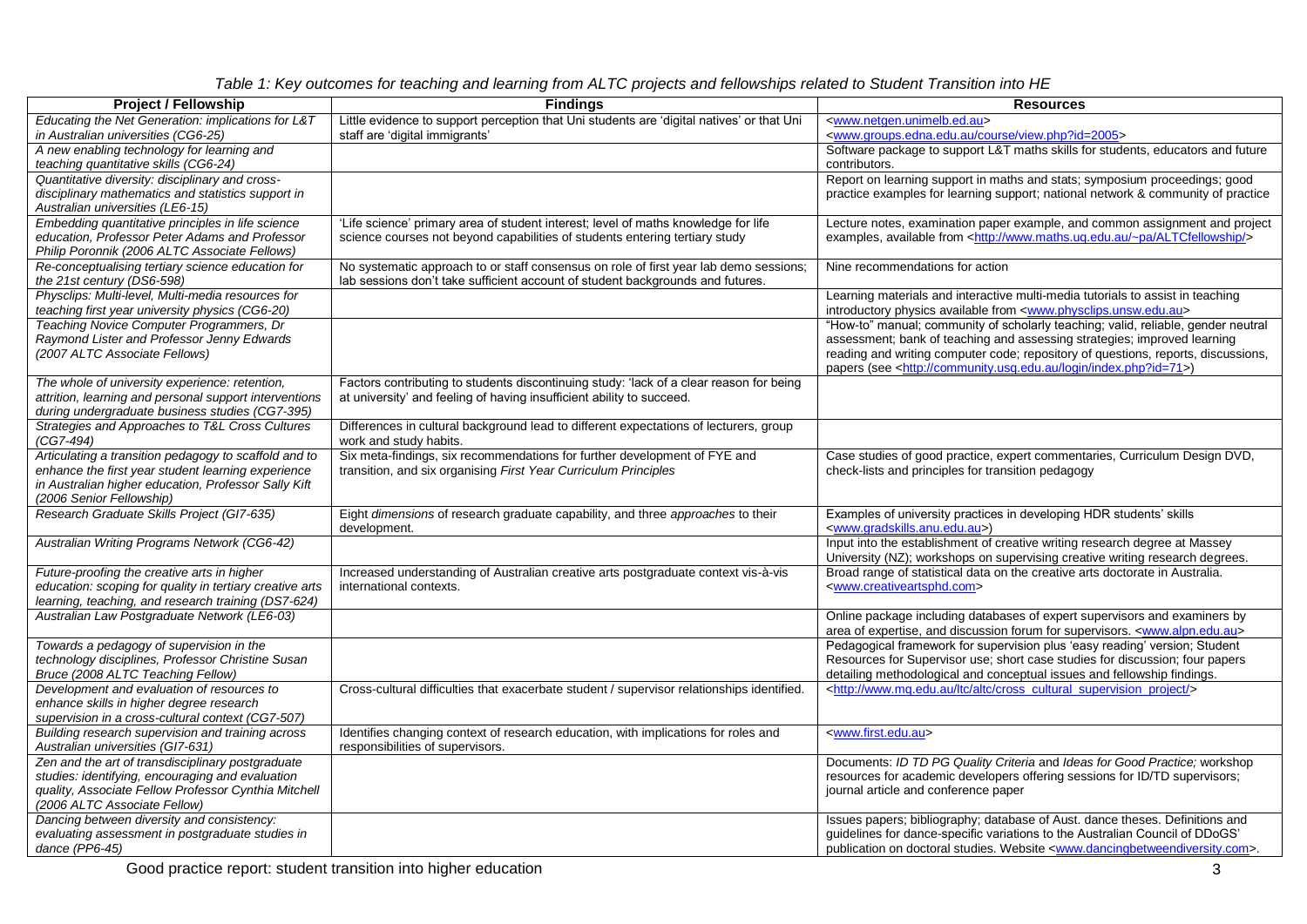# <span id="page-8-1"></span>**Completed ALTC projects and fellowships**

Educating the Net Generation: implications for learning and teaching in Australian universities (CG6-25)

#### *1. Overview*

The project aimed to explore and document how university students and teachers use existing and emerging technologies to support routine teaching and learning. Project period: 2006–2009.

#### *2. Design, methodology*

The project was undertaken in several stages: (1) *Investigation Stage*: including a literature review and an Experiences with Technology Questionnaire (a survey of students' and staff experiences with and preferences for a range of technologies); (2) *Qualitative Study*: involving a series of interviews and focus group sessions in which more detailed information about students' and staff views of technology were collected; (3) *Implementation Stage*: including seven Implementation Case Studies*;*  (4) *Evaluation*; (5) *Dissemination*.

#### *3. Findings, resources, outcomes*

The project found that there is little evidence to support the perception that university students are 'digital natives' or that university staff are 'digital immigrants'. Both students and staff experience and utilise technology in a variety of ways. In particular, the technological experiences first-year university students bring to higher education are diverse.

#### *4. Dissemination*

Several documents were produced as part of this project, including: (1) *A Handbook of Findings for Practice and Policy*; and (2) a *Toolkit of Resources for Educators in Australian Universities*. In addition capacity building workshops were held, a website/forum was established for discussion, and 19 conference and invited seminar presentations were delivered. The project resources and publications are available to download from the project website ([<www.netgen.unimelb.ed.au>](http://www.netgen.unimelb.ed.au/)). An online community has also been established, hosted by edna groups ([<www.groups.edna.edu.au/course/view.php?id=2005>](http://www.groups.edna.edu.au/course/view.php?id=2005)).

#### *5. Implications for student transition into higher education*

The project addressed issues of transition by acknowledging the diverse range of *knowledge stances* about computer technologies that students bring with them to university study ("the technological experiences first-year university students bring to higher education"). The implication is that preconceptions about students' knowledge stances need to be challenged and teaching staff need to engage with what it is that students bring to university rather than assuming that they all possess similar attributes (e.g. that they are 'digital natives').

#### *6. Full project report available online*

<span id="page-8-0"></span>[<http://www.altc.edu.au/project-educating-net-generation-melbourne-2006>](http://www.altc.edu.au/project-educating-net-generation-melbourne-2006)

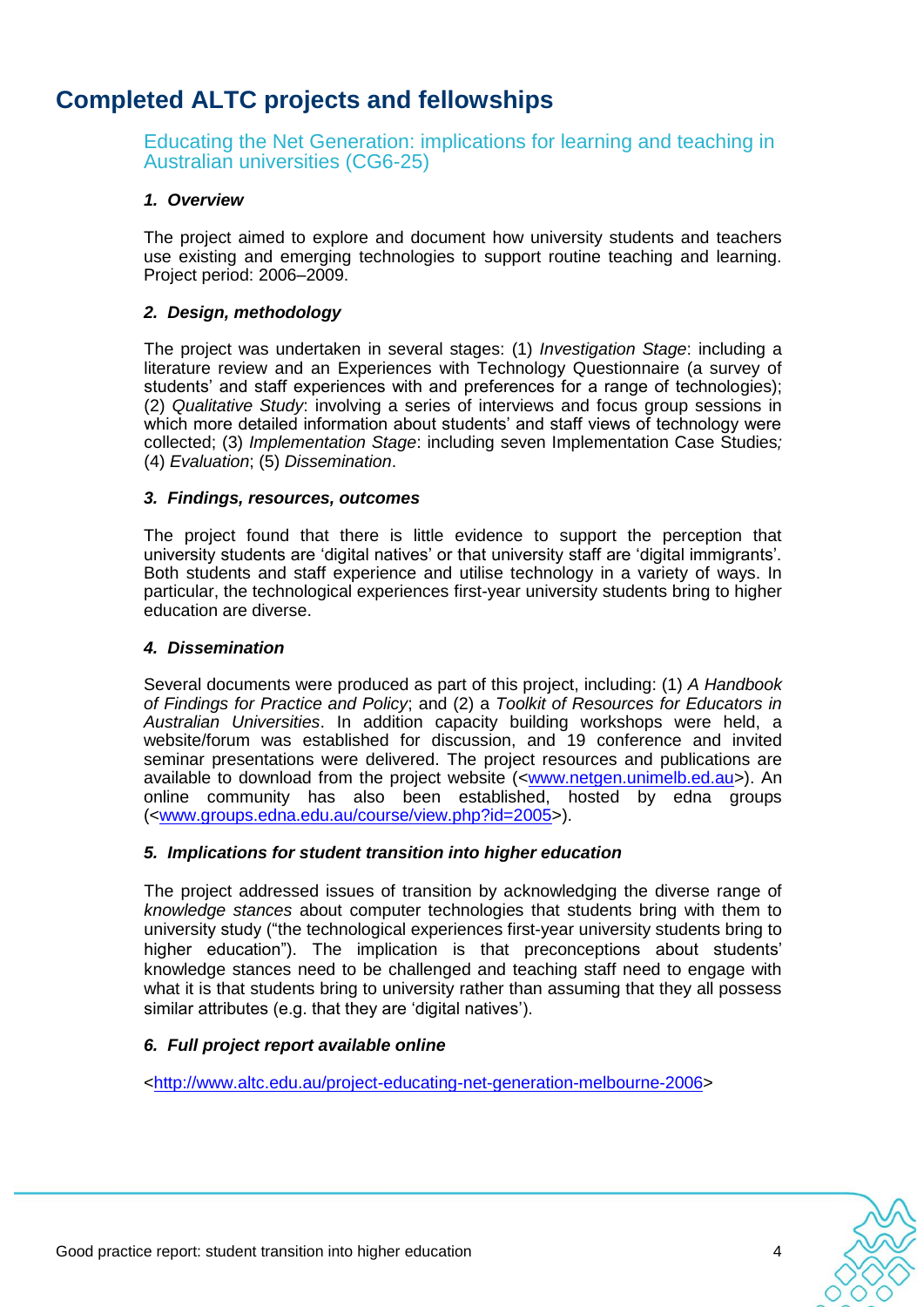A new enabling technology for learning and teaching quantitative skills (CG6-24)

#### *1. Overview*

The project developed computer software to enhance the quantitative and mathematical skills of students transitioning into higher education (from uppersecondary and lower tertiary levels). Project period: 2006–2008.

#### *2. Design, methodology*

A driving principle behind this project was that mathematical skills are best attained through ‗doing' rather than by observing others or through passive instruction. With this in mind, the project sought to enhance quantitative skills by developing a learning aid that would entail students undertaking a series of mathematical problems themselves with the aim of improving student skills and performance.

#### *3. Findings, resources, outcomes*

The project produced a software package designed to support learning and teaching mathematical and quantitative skills for three key groups: students, educators and future contributors. The software package includes 138 question templates, providing access to questions, answers and solutions to one or more questions of a specific type. Areas covered include: arithmetic; algebra; sigma notation; sets and probability; straight lines, graphs, distances, intersections and simultaneous equations; functions, domain, range, quadratics and trigonometric functions; logarithms and exponentials; derivatives and integration; matrices; introductory programming skills with Python; science (examples from biology, physics, chemistry); business and finance.

#### *4. Dissemination*

A document containing maths samples was made available online. In addition, project team members presented a paper at the 11<sup>th</sup> Annual International Conference on Education and Virtuality; an invited presentation at the Department of Applied Mathematics and Informatics in Donetsk National Technical University, Ukraine.

#### *5. Implications for student transition into higher education*

This project contributes to students' transition by providing them with increased access to *dominant forms of knowledge*, which they would otherwise lack. It achieved this through providing *discipline-specific* teaching and learning methods for mathematics students to redress what is perceived as their difficulty with the subject matter, to help them reach the standards required.

#### *6. Full project report available online*

<span id="page-9-0"></span>[<http://www.altc.edu.au/project-new-enabling-technology-learning-uq-2006>](http://www.altc.edu.au/project-new-enabling-technology-learning-uq-2006) [<http://www.altc.edu.au/resource-new-enabling-tech-mathematics-uq-2008>](http://www.altc.edu.au/resource-new-enabling-tech-mathematics-uq-2008)

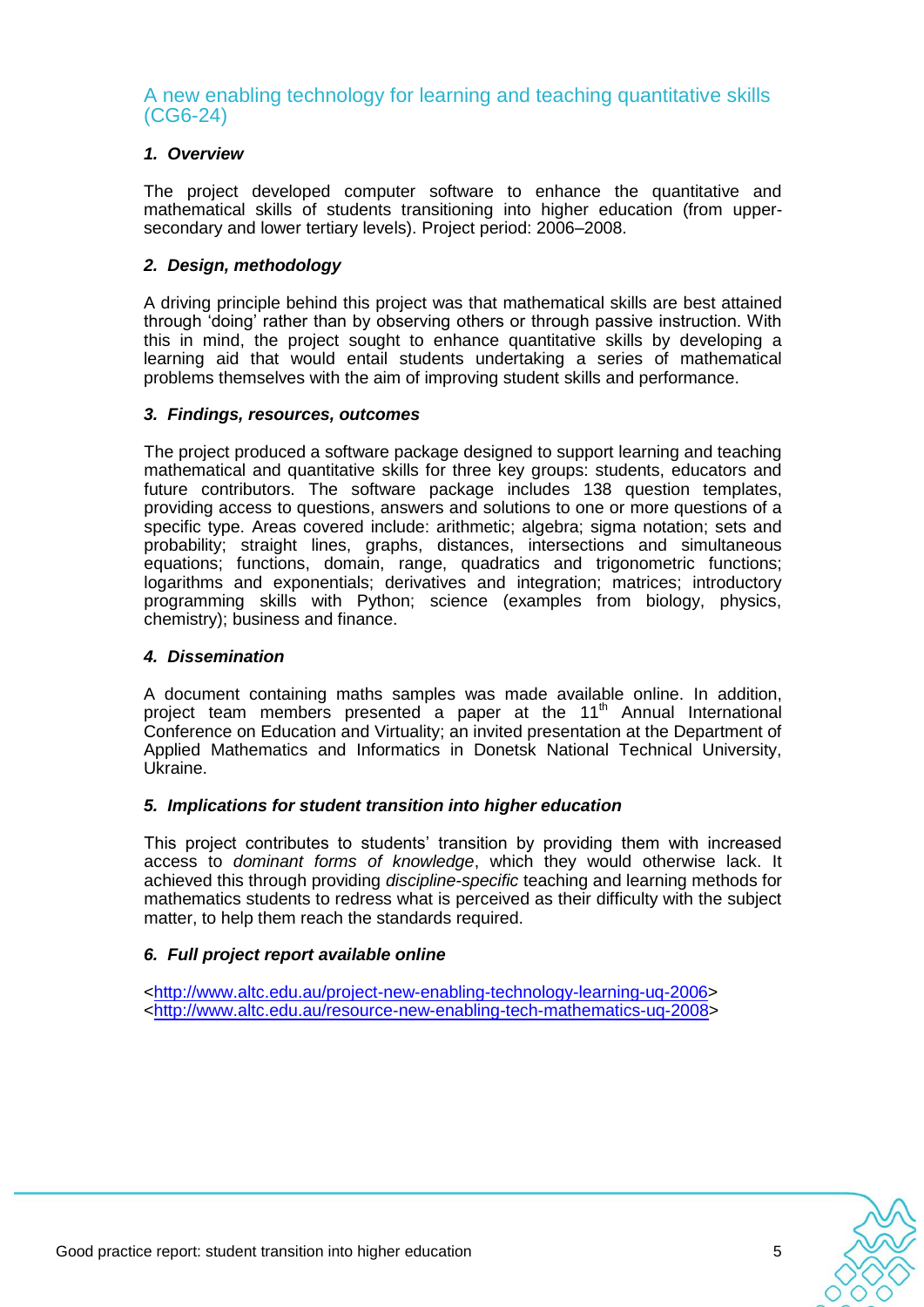Quantitative diversity: disciplinary and cross-disciplinary mathematics and statistics support in Australian universities (LE6-15)

#### *1. Overview*

The Quantitative Diversity project focused on facilitating additional learning support for undergraduate students' development of their skills in mathematics and statistics. It aimed to do this by creating a community of practice and national network of support staff across all Australian universities covering all disciplines and professional programs. The project was premised on the belief that: (1) similar to literacy, numeracy is integral to understanding in all disciplines, (2) that such understanding is increasing in importance given advances in computer technologies, and (3) that the diversity of students' mathematical and statistical abilities is increasing, with many in need of extra support. Project period: 2006–2008.

### *2. Design, methodology*

The project was designed in seven stages: (1) a series of reconnaissance visits to Australian and UK universities; (2) website analysis, phone call reconnaissance and a sector-wide survey; (3) a national symposium; (4) stakeholder engagement; (5) website creation; (6) cataloguing and audit of relevant resources; and (7) an analysis and synthesis of data generated by previous stages.

#### *3. Findings, resources, outcomes*

Project outcomes included: a dedicated website of catalogued resources; a report on the history, nature and provision of learning support in mathematics and statistics in Australia; proceedings of the national symposium; examples of good practice for learning support in mathematics and statistics; a national collaborative network and community of practice.

#### *4. Dissemination*

Project outcomes were disseminated at the national symposium, via the project's website [<http://sky.scitech.qut.edu.au/~macgilli/carrick/>](http://sky.scitech.qut.edu.au/~macgilli/carrick/) and directly to stakeholders.

#### *5. Implications for student transition into higher education*

The project seeks to contribute to students' transition into (and retention within) higher education – specifically culturally, linguistically and academically diverse students who require additional support in the development of their mathematical and statistical skills – by creating a community of mutual support for support staff. The project's contribution to understanding student transition is in identifying *the perceived lack of adequate preparation* experienced by some students and *the perceived lack of a coordinated approach to supporting students* in some knowledge areas.

#### *6. Full project report available online*

<span id="page-10-0"></span>[<www.altc.edu.au/project-quantitative-diversity-disciplinary-qut-2006>](http://www.altc.edu.au/project-quantitative-diversity-disciplinary-qut-2006) [<www.altc.edu.au/resource-quantitative-diversity-mathematics-qut-2008>](http://www.altc.edu.au/resource-quantitative-diversity-mathematics-qut-2008)

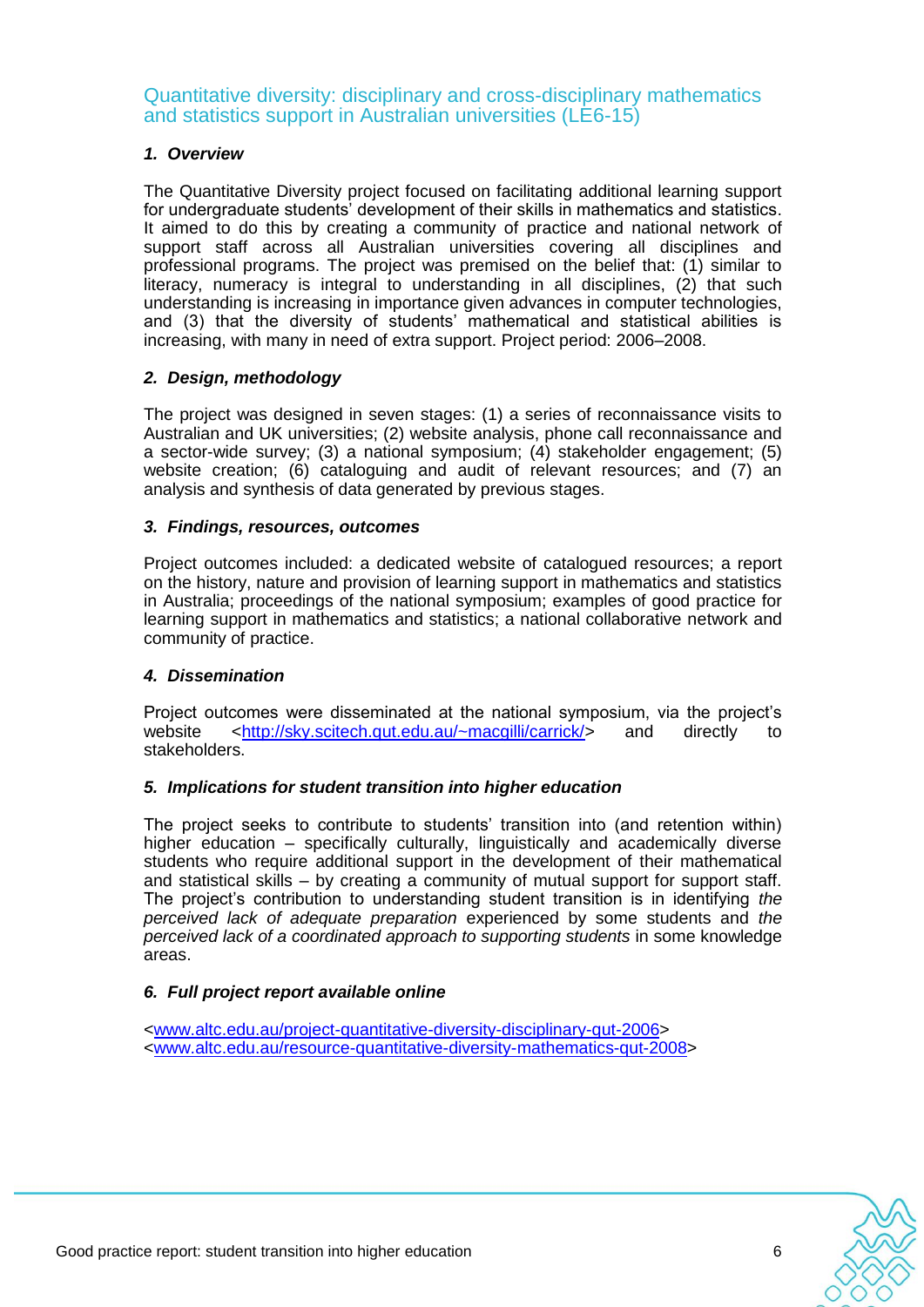Embedding quantitative principles in life science education, Professor Peter Adams and Professor Philip Poronnik (2006 ALTC Associate Fellows)

#### *1. Overview*

In response to declining numbers of HE students undertaking studies in enabling sciences such as mathematics, the fellowship sought to identify: (1) the level of mathematical knowledge required in introductory life science courses; (2) any perceived ‗deficiencies in knowledge and skills of commencing students'; and (3) to design teaching and learning principles to address these shortcomings. The Fellowship aspired to increasing the quantitative skills and knowledge of students entering the life sciences and assist with student achievement. Fellowship period: 2006–2009.

#### *2. Design, methodology*

The fellowship was divided into two main activity groups. The first involved *identification*: of the necessary quantitative and mathematical skills required for life science students to succeed and to measure their current general mathematical skill level; and of the areas that students find problematic and why this might be the case. The second group of activities involved: the design and implementation of teaching and learning frameworks that present relevant material in an accessible and timely manner; and using the developed materials and techniques in one or more introductory large enrolment life science courses. Feedback and measurement of the effectiveness of project outcome was also included.

#### *3. Findings, resources, outcomes*

The fellowship findings revealed that the majority of students surveyed, identified 'life science' as their primary area of interest, while most believed that mathematics was important or very important. The study found that the level of mathematical knowledge for life science courses is unclear, but "certainly should not be beyond the capabilities of students entering tertiary study having completed intermediate level mathematics to the final year of secondary school". The project produced a number of resources including: course lecture notes, an examination paper example, and common assignment and project examples, which are all available from [<http://www.maths.uq.edu.au/~pa/ALTCfellowship/>](http://www.maths.uq.edu.au/~pa/ALTCfellowship/).

#### *4. Dissemination*

Dissemination of the research findings included several journal publications (for example, a paper published in *Journal of Science Education and Technology* in 2008) and conference presentations.

#### *5. Implications for student transition into higher education*

The Fellowship contributes to knowledge about transition to the extent that it recognises that some first-year students lack the required quantitative skills for the higher education context, which would aid their transition.

#### *6. Full fellowship report available online*

<span id="page-11-0"></span>[<http://www.altc.edu.au/altc-associate-fellow-peter-adams>](http://www.altc.edu.au/altc-associate-fellow-peter-adams) [<http://www.altc.edu.au/resource-embedding-quantitative-principles-life-science](http://www.altc.edu.au/resource-embedding-quantitative-principles-life-science-education-uq-2010)[education-uq-2010>](http://www.altc.edu.au/resource-embedding-quantitative-principles-life-science-education-uq-2010)

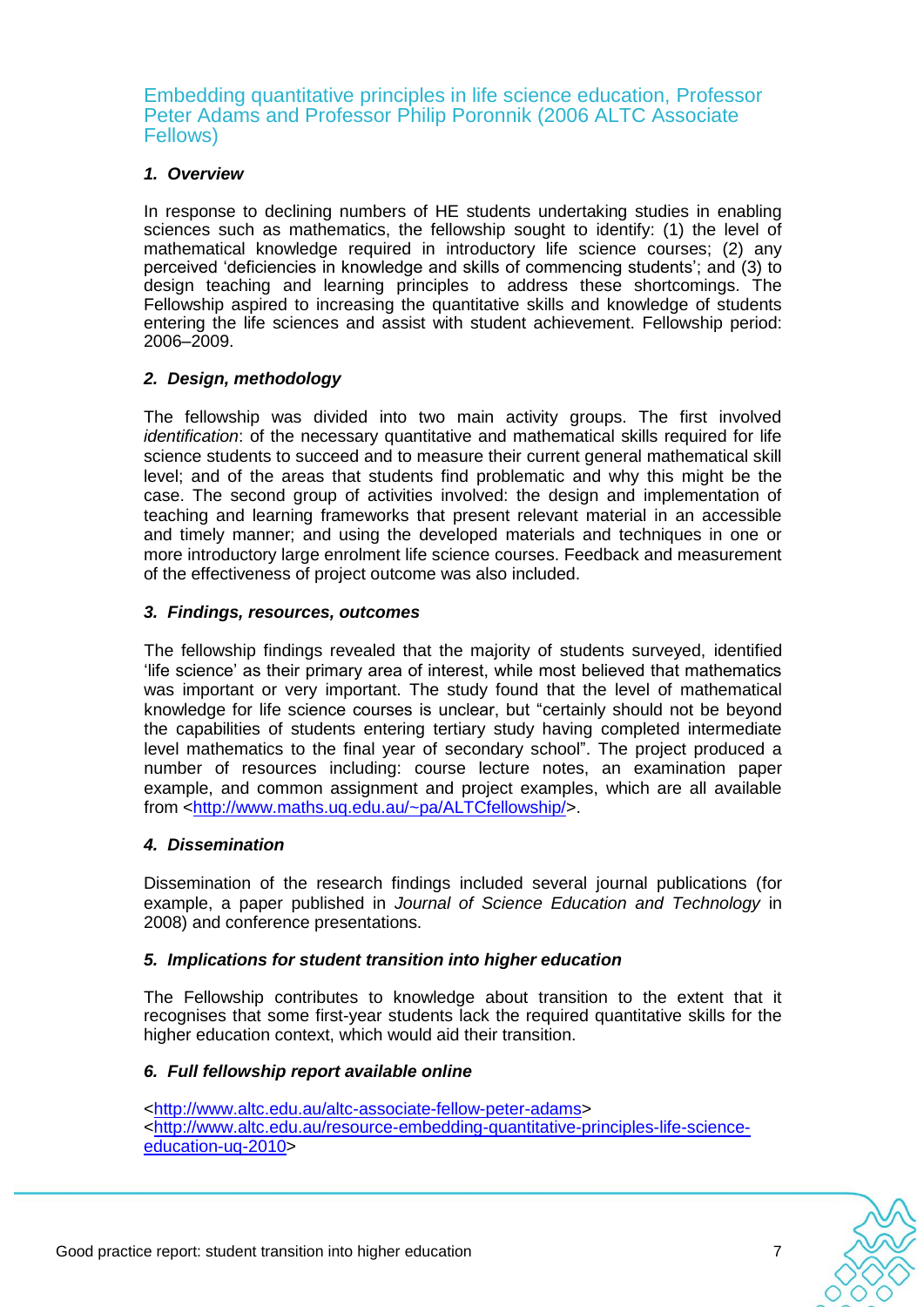### Re-conceptualising tertiary science education for the 21st century (DS6-598)

### *1. Overview*

The project was motivated by a significant drop (of about one-third to a half over 20 years) in the proportion of university students studying mathematics, physics and chemistry. In particular, the project focused on first year science courses with a laboratory demonstration component, and the challenges that students face when studying this subject matter. Project period: 2006–2009.

#### *2. Design, methodology*

The project employed a 'grounded research' approach to illuminate the challenges faced by first year science students. This was undertaken by conducting 83 semistructured interviews with staff (heads of department or unit responsible for teaching in the discipline, subject coordinators, laboratory demonstrators, technical support staff) and students.

#### *3. Findings, resources, outcomes*

Data from the interviews revealed that there was no clear or systematic approach to first year lab demonstration sessions. Among staff there was no consensus on the role of labs for first-years, nor did lab sessions take sufficient account of "the diversity of student backgrounds and futures". Further findings included: the mismatch between staff assumptions about students' desired future study and careers in science and what students actually aspired to; and the disconnect between lab demonstrations and lecture material. Nine recommendations for action were also developed out of the research findings.

#### *4. Dissemination*

The project leaders presented their findings at an unspecified number of ALTC events between 2006 and 2008. Findings were also reported at the Associate Deans Teaching and Learning (ADT&Ls) national conference in June 2008.

#### *5. Implications for student transition into higher education*

This project sought to improve student transition to HE by addressing teaching and learning practices. Specifically, it achieved this by addressing the *diversity* of first year students who bring to university a range of *prior learning backgrounds* and different aspirations for further study and career in science. The Project also sought to improve student learning in other areas – such as a closer alignment between lab sessions and lecture content – in order to enhance transition to HE study of science subjects.

#### *6. Full fellowship report available online*

<span id="page-12-0"></span>[<http://www.altc.edu.au/project-reconceptualising-tertiary-science-uc-2006>](http://www.altc.edu.au/project-reconceptualising-tertiary-science-uc-2006)

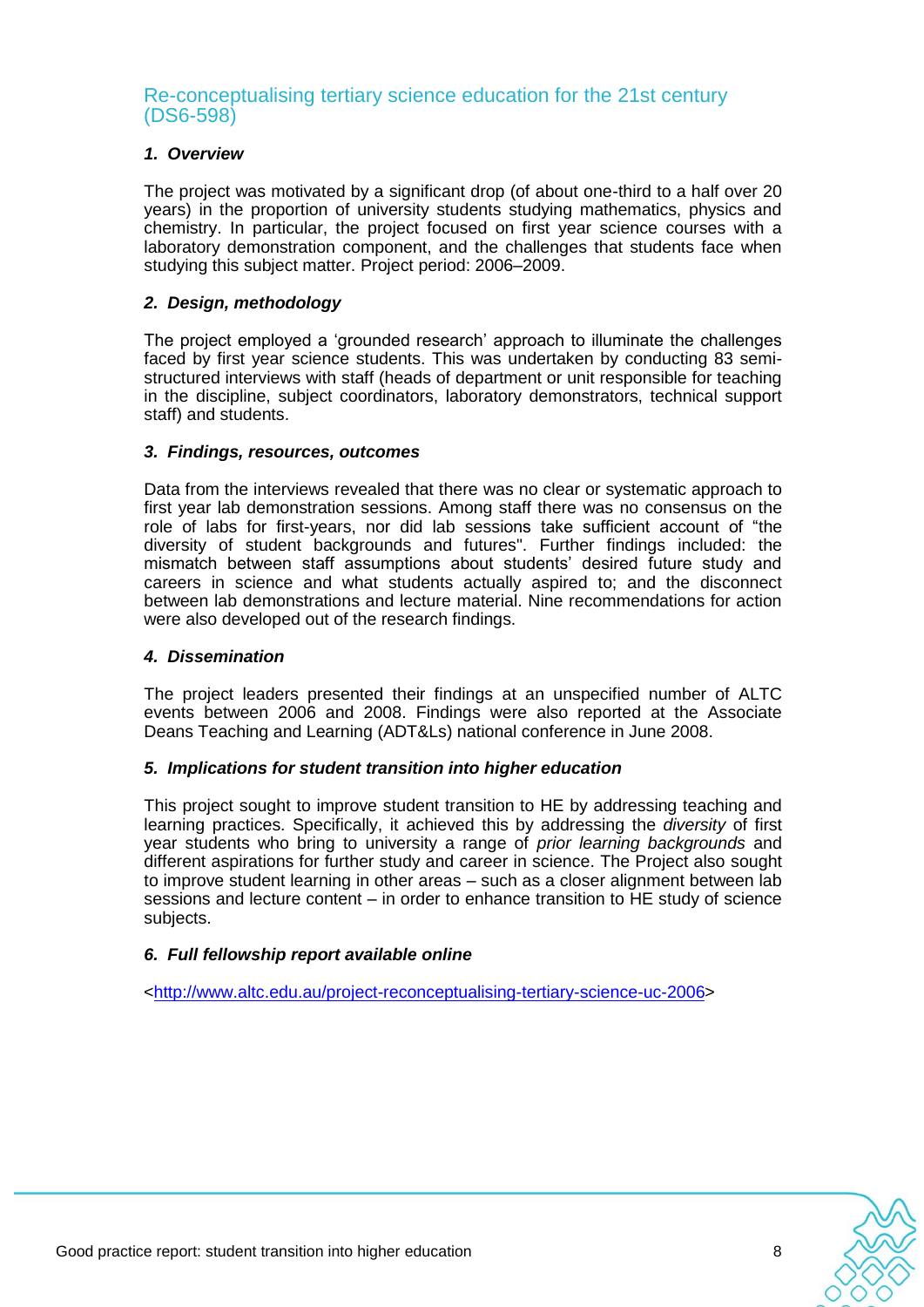Physclips: Multi-level, Multi-media resources for teaching first year university physics (CG6-20)

#### *1. Overview*

The inferred aim of this project was to aid in the teaching and success of introductory physics programs; specifically mechanics and electromagnetism. Project period: 2006–2007.

#### *2. Design, methodology*

Apart from a literature review, no specific research design, methodology or project plans were stated.

#### *3. Findings, resources, outcomes*

The main deliverable for this project was the implementation of the website itself [<www.physclips.unsw.edu.au>](http://www.physclips.unsw.edu.au/). The site makes available a set of learning materials and interactive multi-media tutorials to assist in teaching introductory physics.

#### *4. Dissemination*

The project report (2007) indicates that the website received more than 1000 unique visitors per day in its first teaching period, with each visitor typically downloading 20 files. Overall there were typically 30,000 hits per day. The website continues beyond the end of the project.

#### *5. Implications for student transition into higher education*

The project contributes to student transition through the development of *disciplinespecific* pedagogies for aiding students' engagement with physics. The resources developed by this project were intended to aid students' transition to physics programs in HE by improving student performance and hence success and retention rates.

#### *6. Full project report available online*

<span id="page-13-0"></span>[<http://www.altc.edu.au/project-physclips-multilevel-multimedia-unsw-2006>](http://www.altc.edu.au/project-physclips-multilevel-multimedia-unsw-2006)

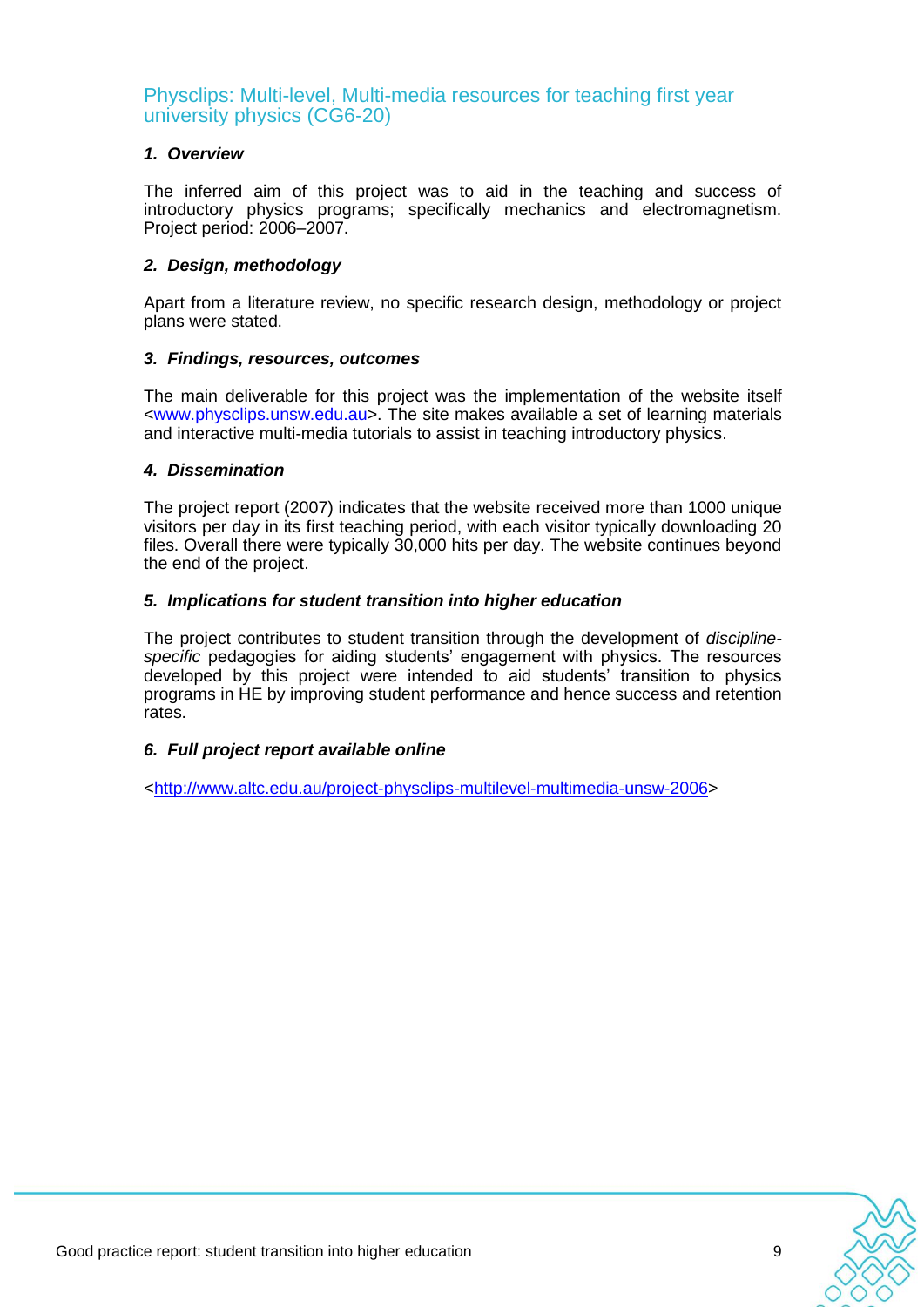Teaching Novice Computer Programmers, Dr Raymond Lister and Professor Jenny Edwards (2007 ALTC Associate Fellows)

#### *1. Overview*

The fellowship was undertaken in response to falling enrolment rates in Information and Communication Technology (ICT) courses and poor retention to further ICT study. This trend was attributed to poor instruction of introductory subjects and student disenchantment with the subject. The aim of the fellowship was to improve the teaching and learning of computer programming through systematic analysis of end-of-semester exams in order to formulate ideas on where the problems lay for novice programmers. Exam questions were then devised to test these ideas and assess if they addressed the perceived shortcomings of the teaching and learning of computer programming. Fellowship period: 2007–2009.

### *2. Design, methodology*

The fellowship employed action research techniques to systematically collect evidence from end-of-semester exams, with the aim of subsequently improving the teaching of computer programming.

#### *3. Findings, resources, outcomes*

Ongoing and achieved outcomes include: (1) a repository of questions, reports, discussions, papers (see [<http://community.usq.edu.au/login/index.php?id=71>](http://community.usq.edu.au/login/index.php?id=71)); (2) an instructional ‗how-to' manual for running similar multi-institutional collaborative projects in any discipline; (3) the development of a community of scholarly teaching, built across institutions to help share resources among IT academics; (4) the development of valid, reliable and gender neutral assessment strategies for novice programmers; (5) the creation of a bank of appropriate material for teaching and assessing novice programmers; and (6) improved learning of both reading and writing computer code by novice programmers.

#### **4.** *Dissemination*

Dissemination of fellowship findings include: 16 published papers authored and coauthored by 26 project participants; a set of end of semester exam questions that has been adopted by 14 universities across seven countries; and workshops.

#### *5. Implications for student transition into higher education*

The fellowship employed *discipline-specific* teaching and learning methods and *assessment* techniques to improve student performance in ICT subjects, as a way of enhancing students' transition into these subjects in the earlier stages of their degrees.

#### *6. Full fellowship report available online*

<span id="page-14-0"></span>[<http://www.altc.edu.au/altc-associate-fellow-jenny-edwards>](http://www.altc.edu.au/altc-associate-fellow-jenny-edwards) [<http://www.altc.edu.au/resource-teaching-novice-computer-programmers-bringing](http://www.altc.edu.au/resource-teaching-novice-computer-programmers-bringing-scholarly-approach-australia-report-bracelet-)[scholarly-approach-australia-report-bracelet->](http://www.altc.edu.au/resource-teaching-novice-computer-programmers-bringing-scholarly-approach-australia-report-bracelet-)

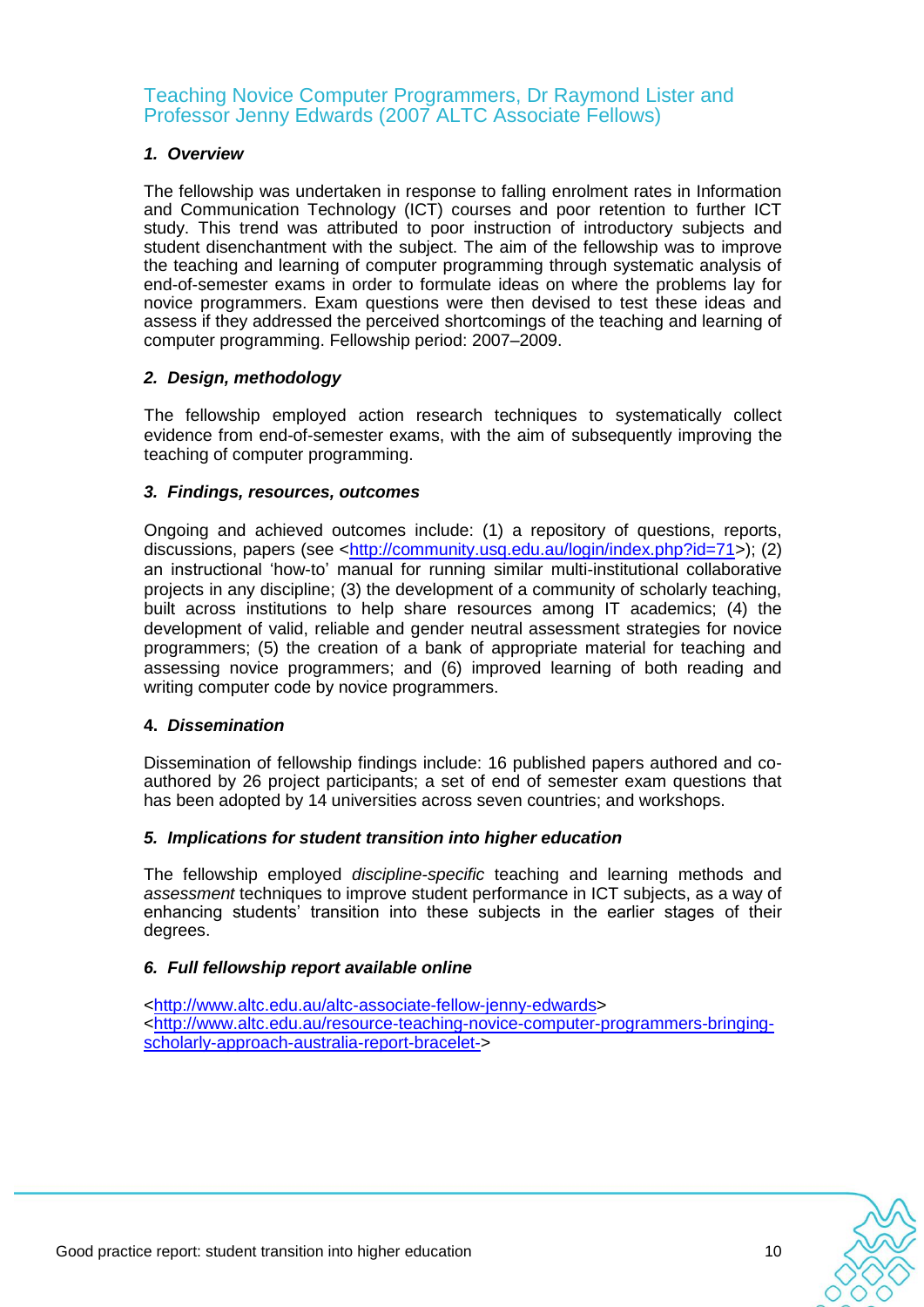The whole of university experience: retention, attrition, learning and personal support interventions during undergraduate business studies (CG7-395)

#### *1. Overview*

The Whole of University Experience (WUE) project focused on student retention (and attrition) across all three years of undergraduate business degrees. It sought to identify the factors that lead to business students withdrawing from study and the learning and support services that facilitate their decisions to remain at university. The project also explored how the effectiveness of these services could be increased. In particular, it aimed to generate knowledge about effective teaching and learning practices and share these with the Faculties of Business of each of the participating universities. Project period: 2007–2010.

#### *2. Design, methodology*

Data for the project were derived from: (1) a literature review; (2) focus groups; (3) trial questionnaires and principal component analysis, which helped to formulate: (4) the WUE Questionnaire.

#### *3. Findings, resources, outcomes*

The most generalisable factors identified by the project as contributing to students' discontinuing their study were their 'lack of a clear reason for being at university' and the feeling of having insufficient ability to succeed. Other contributing factors were institution-specific and not generalisable.

#### *4. Dissemination*

Dissemination of the research findings included: five journal articles; nine conference papers; an article published in *Campus Review* in mid-2010; presentations to Associate Deans (Teaching and Learning) in the participating Faculties of Business and to education librarians; workshops for business faculty staff in Victoria and Western Australia; internal dissemination of findings for partner institutions; and a 'Whole of University Experience' group established on the ALTC exchange ([<www.altcexchange.edu.au/group/whole-university-experience-retention](http://www.altcexchange.edu.au/group/whole-university-experience-retention-and-attrition-first-year-and-beyond)[and-attrition-first-year-and-beyond>](http://www.altcexchange.edu.au/group/whole-university-experience-retention-and-attrition-first-year-and-beyond)).

#### *5. Implications for student transition into higher education*

While this project addresses issues relating to student retention across the three years of a bachelor degree, there are some implications for student transition. As noted above, the main reasons for students deciding to discontinue their study were a lack of clear focus and the sense that they were not capable of meeting requirements. The implication is that institutions need to be cognisant of the diverse backgrounds and aspirations of students and seek to engage with that diversity to encourage students to continue their studies.

#### *6. Full project report available online*

<span id="page-15-0"></span>[<www.altc.edu.au/project-whole-university-experience-usc-2007>](http://www.altc.edu.au/project-whole-university-experience-usc-2007)

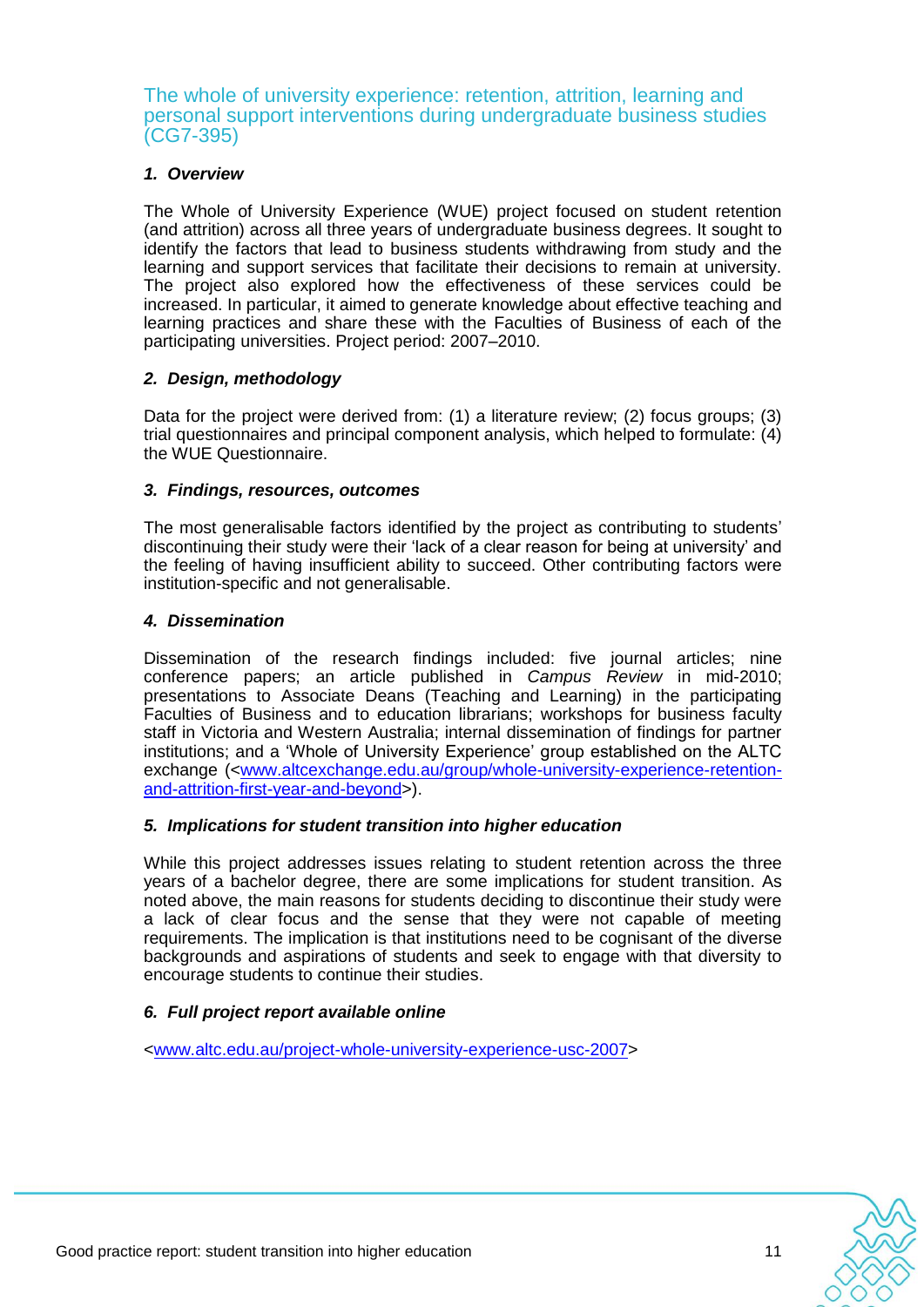### Strategies and Approaches to Teaching and Learning Cross Cultures (CG7-494)

### *1. Overview*

The project sought to identify the influence on teaching and learning approaches in an Australian educational environment of increasing numbers of international students. Specifically, it aimed to improve understanding of Asian students' cultural backgrounds, their previous learning approaches and their perspectives on Australian culture and modes of education. Project period: 2007–2009.

#### *2. Design, methodology*

The research consisted of: (1) a literature review; (2) factor analysis for issues in cross-cultural teaching and learning; (3) a student questionnaire, administered to 1026 IT and business students at five universities (640 international students of Asian background and 386 students from Australia or other 'western' countries); (4) interviews with staff and students (both international and local); (5) data analysis; (6) evaluation; (7) completion of guidelines and final report; (8) communication and dissemination of results.

#### *3. Findings, resources, outcomes*

The project found that differences in cultural background between international students of Asian background and domestic students led to significant cross-cultural learning difficulties. These included: differences in teaching methods with different expectations of the appropriate levels of interaction and discussion in lectures/tutorials; a greater emphasis on rote learning by Asian students than on group work, collaboration and critical thinking; difficulties with the English language which limits communication and interaction in classes, the ability to take effective notes, group work, homework and comprehending text books.

#### *4. Dissemination*

The project produced several support documents to aid staff, students and institutions: *Guidelines for Australian Universities and Lecturers* (including: pre-study preparation; assisting students cope with 'culture shock'; enhancing teaching and learning during study; fostering learning after completion of studies); and *Guidelines for International Students of Asian Background Studying in Australian Universities* (focussing on students' preparation before arrival in Australia; adjusting to studentcentred learning styles; in classroom study skills; assignment and group work). The findings of the project were also presented at eight conferences between January 2009 and April 2010.

#### *5. Implications for student transition into higher education*

The project recognises that international students come from different *cultural contexts* and bring with them a range of expectations about teaching and learning that are often in tension with existing practices with Australian universities. The project aimed to reduce this tension by providing international students with ways in which they can access dominant forms of teaching and learning practice.

#### *6. Full project report available online*

<span id="page-16-0"></span>[<http://www.altc.edu.au/project-strategies-approaches-teaching-uts-2007>](http://www.altc.edu.au/project-strategies-approaches-teaching-uts-2007) [<http://www.altc.edu.au/resource-strategies-and-approaches-teaching-and-learning](http://www.altc.edu.au/resource-strategies-and-approaches-teaching-and-learning-cross-cultures-uts-2010)[cross-cultures-uts-2010>](http://www.altc.edu.au/resource-strategies-and-approaches-teaching-and-learning-cross-cultures-uts-2010)

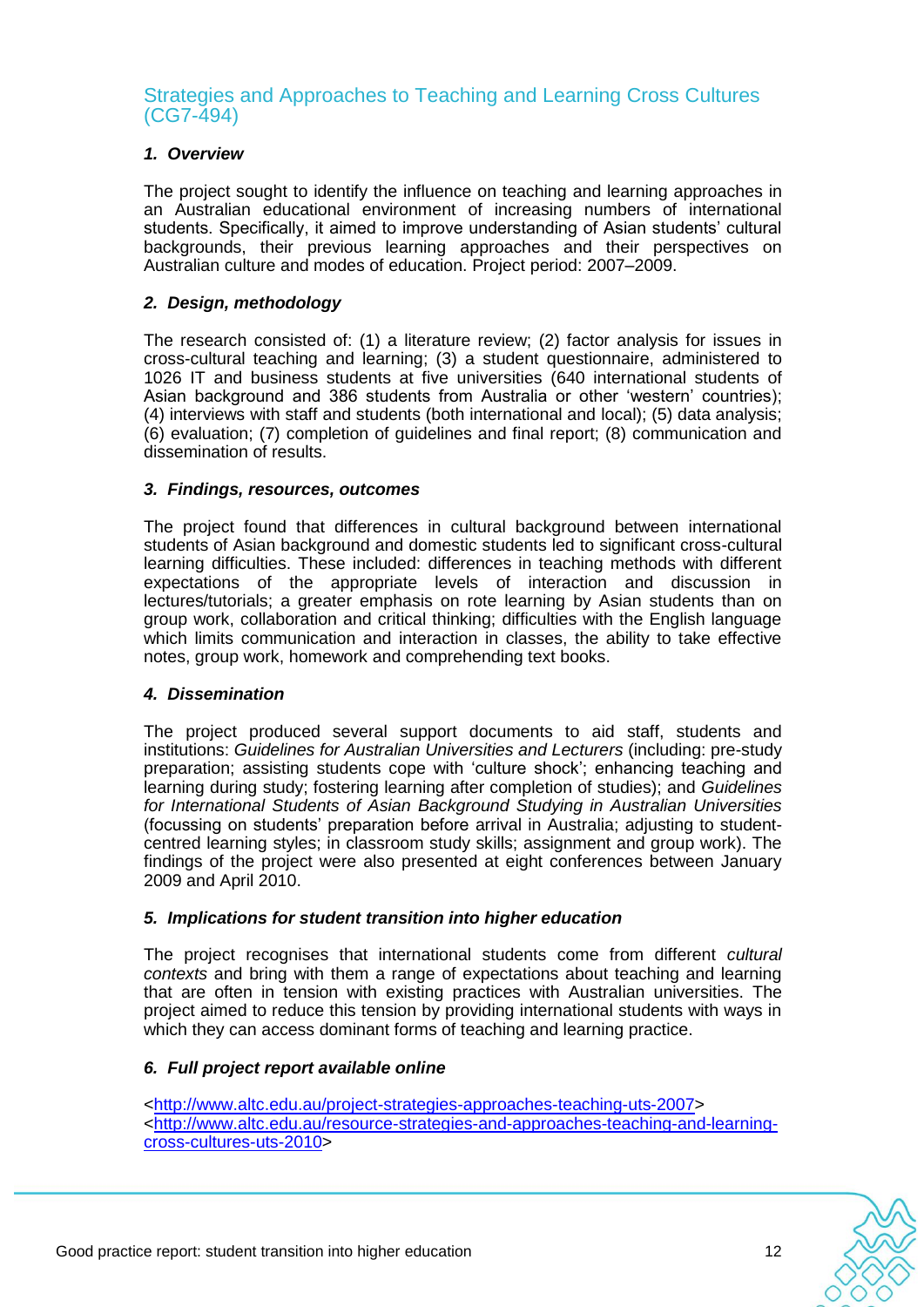Articulating a transition pedagogy to scaffold and to enhance the first year student learning experience in Australian higher education, Professor Sally Kift (2006 Senior Fellowship)

#### *1. Overview*

The fellowship aimed to improve the transition to higher education for first year students. It concluded that an integrated, institution-wide approach to student transition and first year experience (FYE) is needed for it to be effective. The project articulated a 'transition pedagogy' to support first year students as they adapt to the expectations of university education. Specifically, it developed 'second generation' first year experience (FYE) strategies focused on student learning, support, success, and retention. Principles were also developed emphasising whole-ofinstitution transformation. Fellowship period: 2006–2009.

#### *2. Design, methodology*

The fellowship was divided into several stages, including: (1) assembling a fellowship collaborative team; (2) creation of a group on the ALTC Exchange to facilitate discussion and communication ([<www.altcexchange.edu.au/first-year](http://www.altcexchange.edu.au/first-year-experience-and-curriculum-design)[experience-and-curriculum-design>](http://www.altcexchange.edu.au/first-year-experience-and-curriculum-design)); (3) appointment of research and other support staff; (4) development of the case study protocol and the initial iteration of the *First Year Curriculum Principles*; (5) collection of first year curriculum case study data; (6) development of 'expert commentaries' on case study data; (7) convening a ‗Fellowship Expert Seminar' (July 2008); (8) an additional sector-wide FYE Curriculum Design Symposium (February 2009); and (9) ongoing dissemination and evaluation.

#### *3. Findings, resources, outcomes*

The fellowship produced a range of resources including: case studies of good practice, expert commentaries, production of a Curriculum Design DVD, check-lists and principles for transition pedagogy. It developed six meta-findings, six recommendations for further development of FYE and transition, and six organising *First Year Curriculum Principles*.

#### *4. Dissemination*

Findings of the research were presented at conferences and seminars with more than 150 individual presentations to over 6000 academic and professional staff, in 21 Australian universities and six universities overseas, at 22 national conferences/ forums and at three international conferences.

#### *5. Implications for student transition into higher education*

This fellowship contributes to student transitions through the intentional targeting of embedded first year curriculum and pedagogy, writ large across disciplines and institutions. It recognises that there is a *diversity* of students who come to university with a broad range of skills, *knowledges* and *values,* which often contrast with that of institutions. The fellowship draws attention to the ways in which *curriculum is designed* to engage with students and assist them in their transition to university culture.

#### *6. Full fellowship report available online*

<span id="page-17-0"></span>[<http://www.altc.edu.au/altc-senior-fellow-sally-kift>](http://www.altc.edu.au/altc-senior-fellow-sally-kift) [<http://www.altc.edu.au/resource-first-year-learning-experience-kift-2009>](http://www.altc.edu.au/resource-first-year-learning-experience-kift-2009)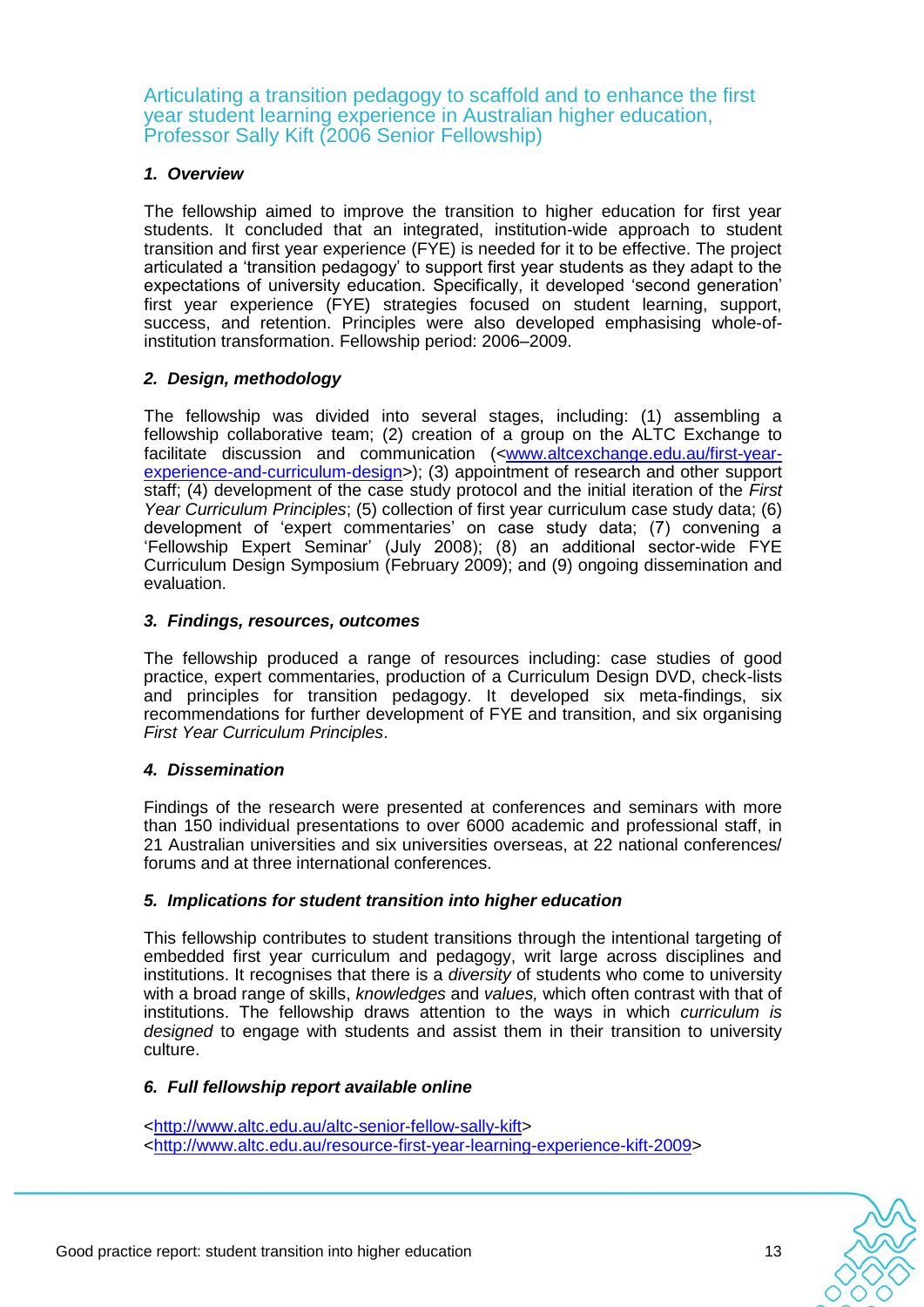# Research Graduate Skills Project (GI7-635)

#### *1. Overview*

The project sought to identify the requisite skills for higher degree by research (HDR) candidature and contemporary approaches to the development of HDR students' academic skills and professional attributes. It was undertaken in a context of increased diversity in the HDR population, increased pressure for timely completions and increased concern expressed by employers (government, industry groups, etc.) about the underdeveloped employability skills of HDR graduates. Project period: 2007–2009.

#### *2. Design, methodology*

The project was undertaken in two stages: (1) a literature review of skills development in higher education and a mapping of university websites to identify initiatives targeting HDR students skill development; and (2) a case study of one Australian university, involving interviews with nine senior staff with responsibility for HDR student skills development.

#### *3. Findings, resources, outcomes*

The project produced a theoretical understanding of HDR student skills and a website ([<www.gradskills.anu.edu.au>](http://www.gradskills.anu.edu.au/)) detailing the variety and examples of university practices in developing HDR students' skills, including 'what is' and 'what could be'. The project identified eight *dimensions* of research graduate capability (inquiring, analysing, producing, communicating, teaching, managing, thinking, interacting) and three *approaches* to their development (training, scaffolding, performance).

#### *4. Dissemination*

Findings from the project have been disseminated via the project's website, six conference presentations, one submitted journal article and two reports to the ALTC.

#### *5. Implications for student transition into higher education*

The project's contribution to supporting students' transition into higher education (including transition into postgraduate studies) is in its regard for *what students bring to new contexts* ("the skills that candidates possess") and *an appreciation for the* differences between contexts ("developing the concept of contextualized performance").

#### *6. Full project report available online*

<span id="page-18-0"></span>[<www.altc.edu.au/project-research-skill-development-questions-anu-2007>](http://www.altc.edu.au/project-research-skill-development-questions-anu-2007) [<www.altc.edu.au/resource-research-skill-development-questions-anu-2009>](http://www.altc.edu.au/resource-research-skill-development-questions-anu-2009)

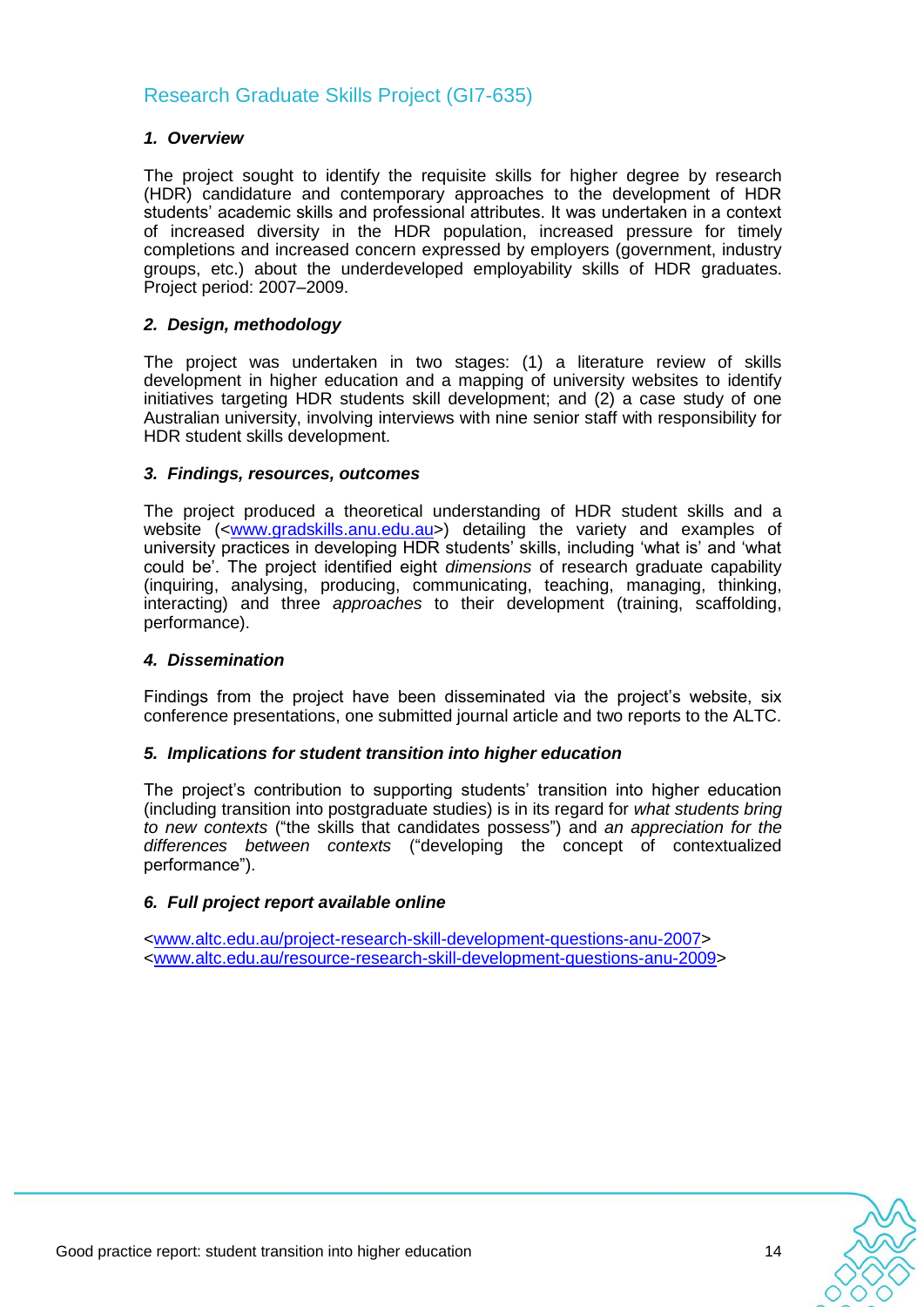# Australian Writing Programs Network (CG6-42)

#### *1. Overview*

The Australian Writing Programs Network (AWPN) project focused on building and maintaining an interactive website ([<www.writingnetwork.edu.au>](http://www.writingnetwork.edu.au/)) to assist Australian research students and their supervisors in the field of creative writing research. The website has three main design elements: a discussion forum; a searchable database of relevant knowledge; and a site for online training. Through the website and its various components, the project sought to establish a support network among research students and supervisors in their transition into a creative writing research culture. The website continues to operate post project. Project period: January 2007 – August 2008.

#### *2. Design, methodology*

The project was undertaken in three stages: (1) research into the potential user community (its needs, abilities, aspirations); (2) incremental building and testing of the website, with trials leading to the incorporation of additional elements; and (3) refining and completion of the website, including online workshops, communitybuilding activities and publications about the Writing Network.

#### *3. Findings, resources, outcomes*

Findings and outcomes from the AWPN project include: identification of experts in the field, including an examiners' database; identification of past and current creative writing research students; input into the establishment of a new creative writing research degree at Massey University (New Zealand); interaction between supervisors about supervisory 'best practice'; and workshops on supervising creative writing research degrees.

#### *4. Dissemination*

The website itself acts as a means for disseminating the project's findings and outcomes, providing both access to resources and opportunity to engage online with others about the AWPN and its findings. Other ways in which the project's findings were disseminated include: distribution of the final report to Australian universities; distribution of promotional brochures to potential creative writing research students; one book chapter; 12 conference paper presentations; 12 planned conference and seminar presentations. Details of these can be found on the website.

#### *5. Implications for student transition into higher education*

The AWPN project sought to contribute to the transition of the discipline into a field of research. Creative writing research degrees are a recent addition to the discipline and to the Australian higher education sector in particular, and the difficulties faced in their introduction include the absence of relevant supervision expertise. Current supervisors tend to have expertise in creativity or have research expertise in cognate areas but they rarely have expertise in both. The website assists supervisors and their students in their *transition into a research culture*, in the context of a research higher degree in creative writing.

#### *6. Full project report available online*

<span id="page-19-0"></span>[<www.altc.edu.au/project-australian-writing-programs-network-uc-2006>](http://www.altc.edu.au/project-australian-writing-programs-network-uc-2006) [<www.altc.edu.au/resource-australian-writing-programs-network-uc-2008>](http://www.altc.edu.au/resource-australian-writing-programs-network-uc-2008)

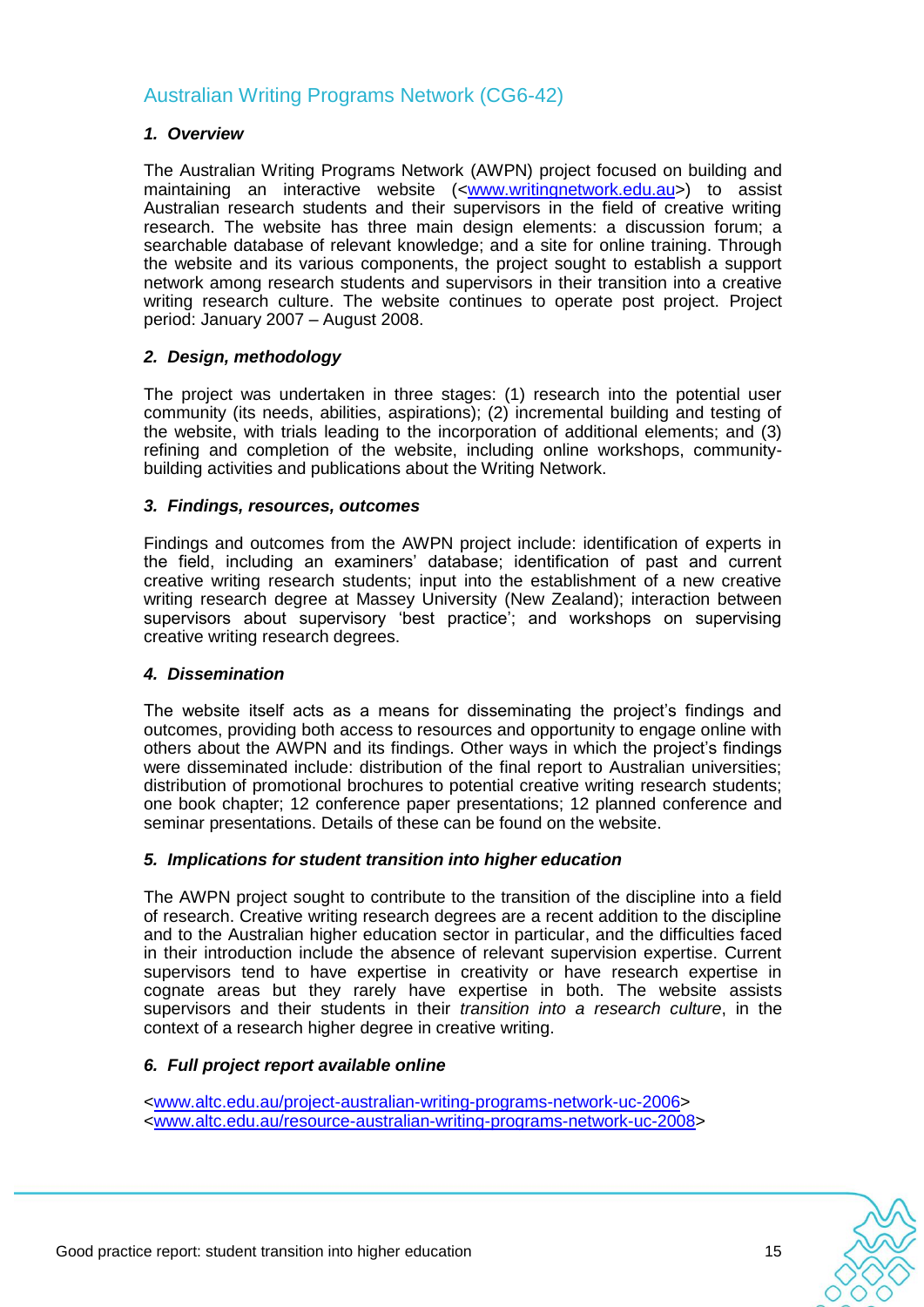Future-proofing the creative arts in higher education: scoping for quality in tertiary creative arts learning, teaching, and research training (DS7- 624)

#### *1. Overview*

The project aimed to increase understanding of PhD and professional doctorate programs in the creative and visual arts. In particular, it focused on thesis submission models, the benchmarking of standards of "high quality" supervision practices, training in research practices, thesis examination and student outcomes. Project period: 2007–2009.

#### *2. Design, methodology*

There were four main phases of research for this project: (1) a survey of documents from both Australian universities and DEEWR relating to admission guidelines, program handbooks, and datasets of enrolment statistics; (2) 20 interviews with creative arts research degree coordinators, supervisors and examiners; (3) four focus groups with current doctoral students, recent graduates and supervisors; and (4) roundtable consultations with stakeholders (including postgraduate coordinators and representatives from related disciplines).

#### *3. Findings, resources, outcomes*

Findings include: linkages between this project and other ALTC projects; the augmentation of the understanding of Australian creative arts postgraduate context with the experience of international contexts; a broad range of statistical data on the creative arts doctorate in Australia, including enrolment rate, student load, current admissions procedures, student progress, course structure, examination procedures and assessment practices.

#### *4. Dissemination*

Dissemination of the research findings included eight conference presentations (four of which were anticipated at the time the project report was written, 2009); a project website ([<www.creativeartsphd.com>](http://www.creativeartsphd.com/)); a discussion list to promote ongoing dialogue on the issue and to share resources; distribution of the Project Report; and a "significant presence" at the Australian Council of University Art and Design Schools (ACUADS) 2009 Conference.

#### *5. Implications for student transition into higher education*

The project sought to contribute to the transition of the discipline into a field of research, and to assist supervisors and their students in their *transition into a research culture*.

#### *6. Full project report available online*

<span id="page-20-0"></span>[<www.creativeartsphd.com>](http://www.creativeartsphd.com/) [<www.altc.edu.au/project-futureproofing-creative-arts-melbourne-2007>](http://www.altc.edu.au/project-futureproofing-creative-arts-melbourne-2007) [<www.altc.edu.au/resource-future-proofing-creative-arts-melbourne-2009>](http://www.altc.edu.au/resource-future-proofing-creative-arts-melbourne-2009)

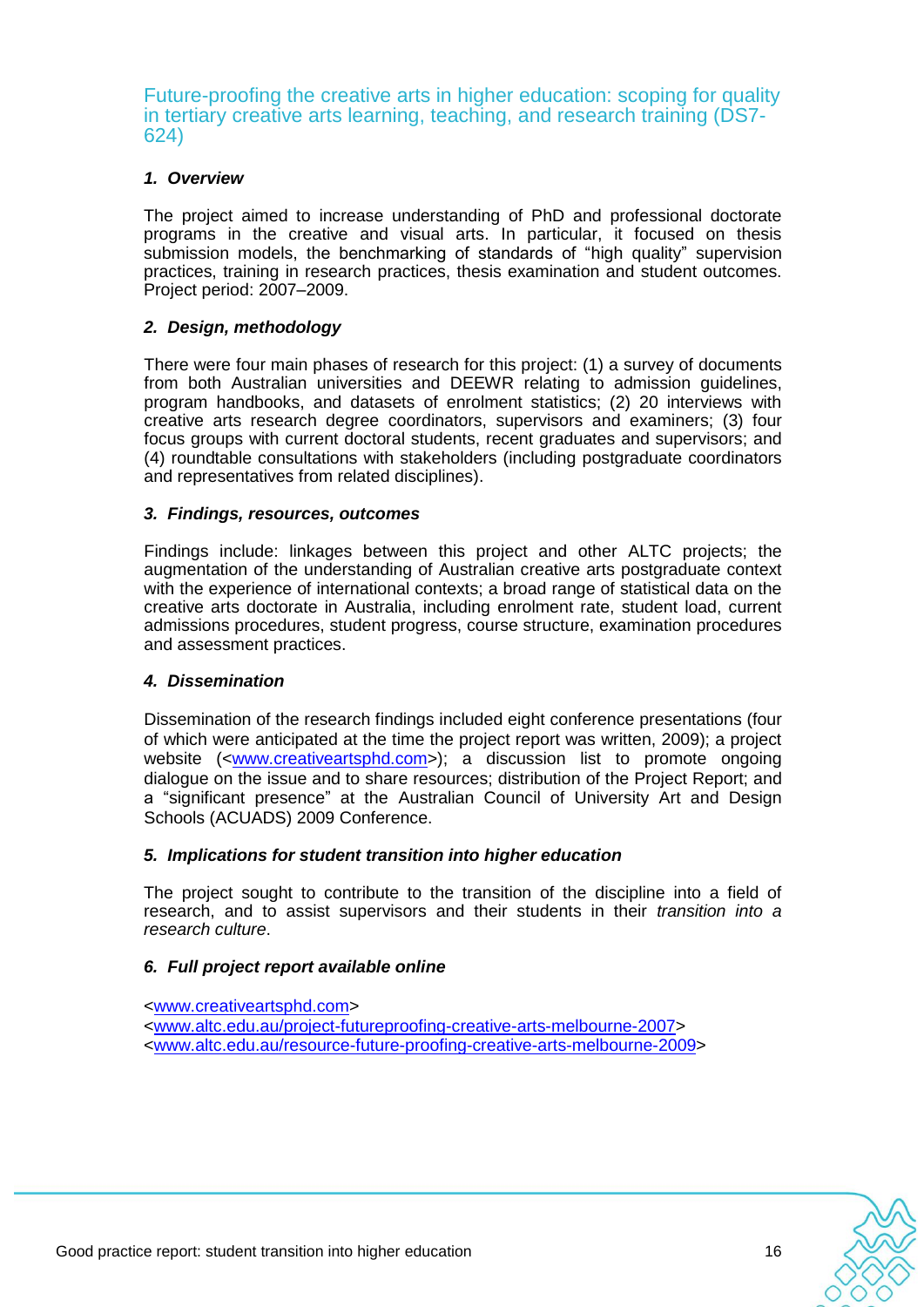# Australian Law Postgraduate Network (LE6-03)

#### *1. Overview*

The project aimed to improve the supervision of research students in faculties of law in Australian universities, including improving supervisors' and research students' knowledge and exposure to a range of research methodologies. The project emphasised collaboration between universities (its research leaders, supervisors and students) via a website ([<www.alpn.edu.au>](http://www.alpn.edu.au/)) as a way of facilitating this improvement. The project was undertaken in a context of very low enrolment in research degrees by law students, related to the lack of available and suitably qualified supervisors and examiners, and the intellectual isolation of law research students from the academy and each other. Project period: 2006–2008.

#### **2.** *Design, methodology*

The project was designed in two stages involving: (1) the development of a website devoted to the supervision of law research students; and (2) the addition to the website of interactive resources and tools for supervisors and research students.

#### *3. Findings, resources, outcomes*

Outcomes from the project include: an online supervision training package; online databases of expert supervisors and examiners by area of expertise; a listing of past and current PhDs in the field; a listing of visiting scholars and their contact details; a research bulletin for law supervisors and students, published quarterly online; and an online discussion forum for supervisors.

#### *4. Dissemination*

Dissemination of the project's resources was made possible via the project website. The project also produced a range of conference papers, presentations and a refereed journal article.

#### *5. Implications for student transition into higher education*

The project sought to contribute to the transition of the discipline into a research culture. The website was primarily aimed at assisting supervisors but it also supported their students in their *transition into this culture*.

#### *6. Full project report available online*

<span id="page-21-0"></span>[<www.altc.edu.au/project-australian-law-postgraduate-network-une-2006>](http://www.altc.edu.au/project-australian-law-postgraduate-network-une-2006) [<www.altc.edu.au/resource-website-development-legal-postgradute-une-2008>](http://www.altc.edu.au/resource-website-development-legal-postgradute-une-2008)

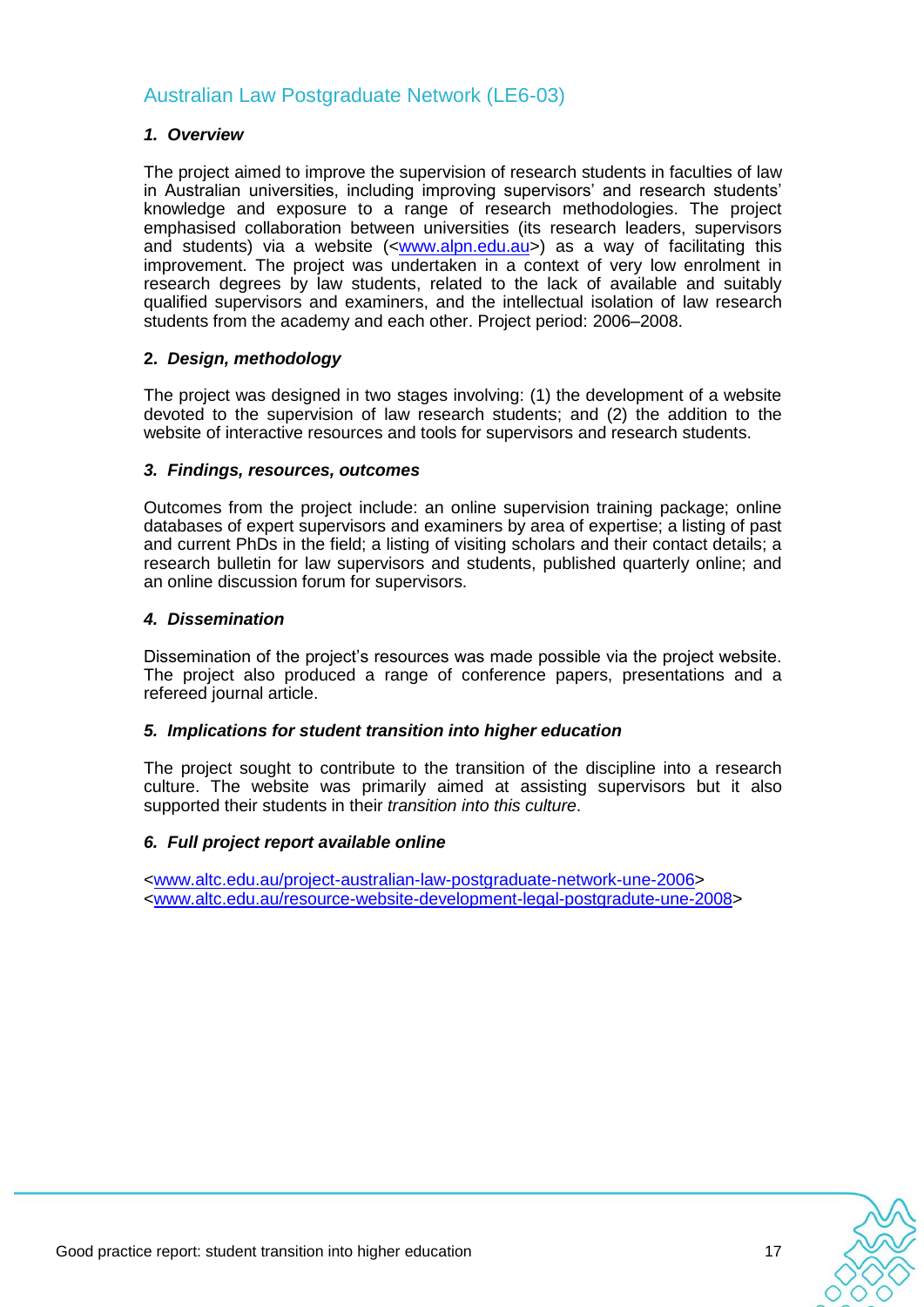Towards a pedagogy of supervision in the technology disciplines, Professor Christine Bruce (2008 ALTC Teaching Fellow)

### *1. Overview*

The fellowship focused on pedagogies of higher degree research (HDR) supervision in the technology disciplines, in one Australian university (QUT). It was premised on a belief in supervision as an exercise in teaching and learning rather than a research exercise and as a site for research education rather than research training. Fellowship period: 2008–2009.

#### *2. Design, methodology*

The fellowship's approach was informed by a constructivist understanding of knowledge and a developmental phenomenographic approach to its generation. The fellowship was undertaken in three phases: (1) exploratory conversations: 22 interviews and two workshops with technology discipline supervisors, focused on the teaching and learning of supervision; (2) development of a pedagogical framework for technology discipline supervision, based on analysis of interview and workshop data and tested in seminar conversations and with stakeholders; and (3) raising awareness of the framework, through seminars, workshops and conversations.

#### *3. Findings, resources, outcomes*

The fellowship produced four main resources: (1) *Resource for Supervisors*; an "easy reading" version of the pedagogical framework for technology discipline supervision; (2) *Student Resources for the use of Supervisors*; a simplified version of (1) with materials for supervisors to use with students; (3) 44 themed, short case studies or vignettes, to stimulate discussion among supervisors; and (4) four papers: two that detail methodological and conceptual aspects of the fellowship and two that detail its findings, including a framework of nine pedagogies of supervision in the technology disciplines.

#### *4. Dissemination*

Dissemination of the fellowship's findings, resources, outcomes focused on supervisors, research students and senior administrators in Queensland University of Technology Faculties of Built Environment, Engineering, and Science and Technology. Dissemination was via: (1) staff development seminars for supervisors; (2) a research student workshop; (3) future program discussions with Deans, Assistant Deans and the Dean of Graduate Studies; and (4) a South East Queensland meeting of ALTC Citation and Teaching Excellence award winners in the technology disciplines.

#### *5. Implications for student transition into higher education*

The fellowship contributes to understandings of student transition into higher education in its recognition that teaching and learning extends beyond formal classrooms and that a variety of pedagogies are appropriate in higher education, in response to *different contexts and purposes*.

#### *6. Full fellowship report available online*

<span id="page-22-0"></span>[<www.altc.edu.au/altc-teaching-fellow-christine-bruce>](http://www.altc.edu.au/altc-teaching-fellow-christine-bruce) [<www.altc.edu.au/resource-towards-pedagogy-supervision-qut-2009>](http://www.altc.edu.au/resource-towards-pedagogy-supervision-qut-2009)

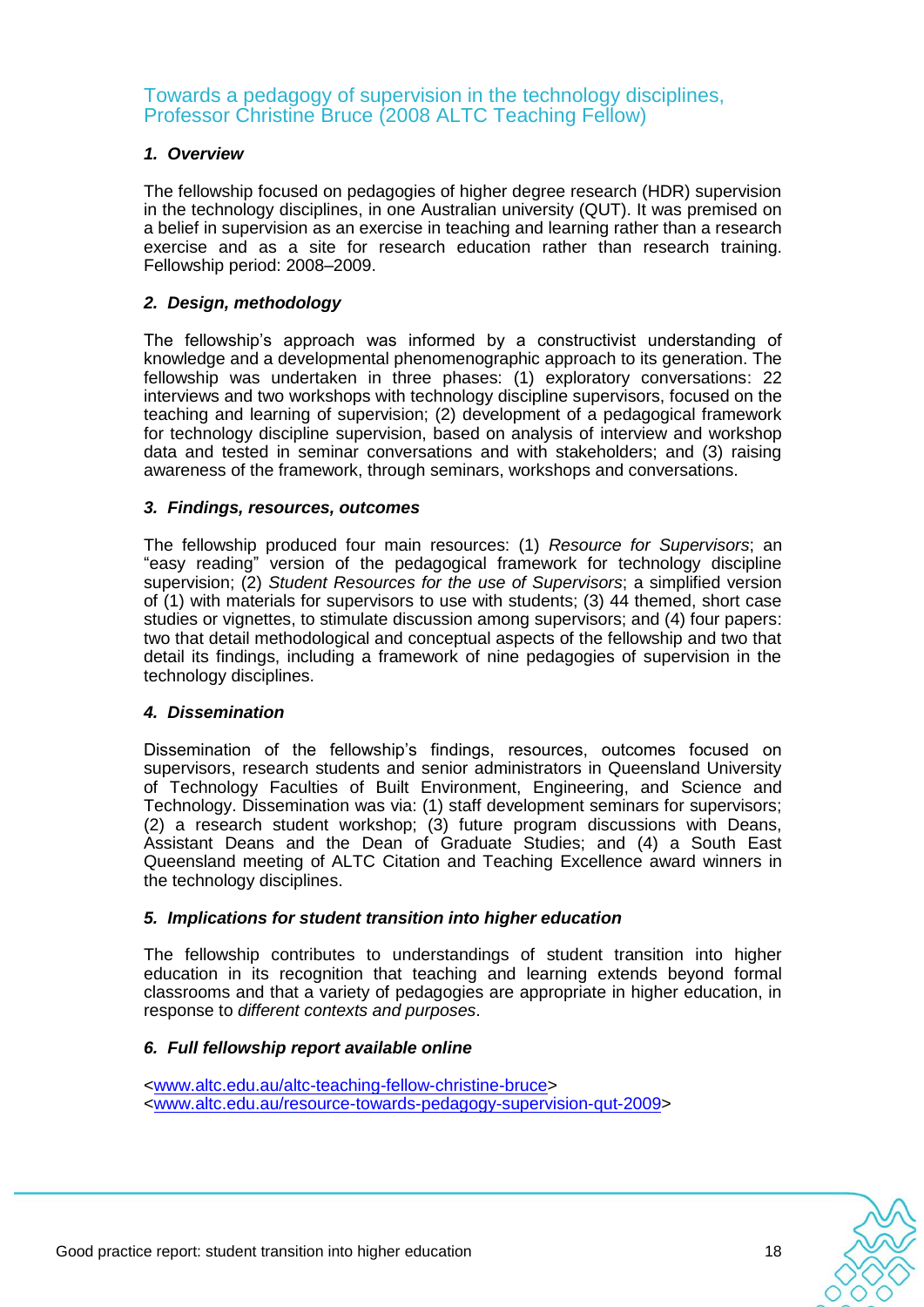Development and evaluation of resources to enhance skills in higher degree research supervision in a cross-cultural context (CG7-507)

#### *1. Overview*

This project focussed on the supervision of international HDR students, and crosscultural issues that emerge through supervisory practices. It addressed this issue from the point of view of both supervisor and candidate, and from the perspective of what institutions can do to support candidates. It also responded to a paucity of relevant recent literature on the subject. Project period: 2007–2010.

#### *2. Design, methodology*

The project was conducted in four main phases: (1) a planning phase, including ethics approval, research design, and the reference group; (2) a research phase including a literature review, data collection (which involved semi-structured interviews and focus groups with HDR candidates and supervisors), and data analysis; (3) a development phase involving content development, design and technical development; and (4) evaluation.

#### *3. Findings, resources, outcomes*

The project found that in cross-cultural contexts, specific factors increase or intensify the complexity of supervision of HDR students. These include: a student's or supervisor's separation from support networks and familiar social and cultural settings; language issues that contribute to difficulties with both written and oral communication; time and financial pressures associated with visa limitations; unfamiliarity with Australian academic and social norms.

#### *4. Dissemination*

This project produced a range of resources designed to support postgraduate research supervisors and candidates in cross-cultural supervisory relationships. These include: five presentations at international conferences; seven presentations at other seminars; multi-media resources that address current cross-cultural issues; resources to assist in group training of supervisors and candidates and for guided self-reflection for individuals; an annotated bibliography of relevant literature and scholarly publications; resources to assist university faculties and departments assess their strengths and increased understanding of relevant current crosscultural issues for PhD candidates. These resources are available from: [<www.altcexchange.edu.au/group/cross-cultural-supervision-project>](http://www.altcexchange.edu.au/group/cross-cultural-supervision-project)

#### *5. Implications for student transition into higher education*

This project aids understanding of transition to higher degree study in a variety of contexts and for students and staff of diverse cultural backgrounds. It draws attention to the *cultural context* of universities. The different values, knowledges and practices that international students or overseas scholars bring to Australian universities, focus attention on the need to appreciate *context* in HE.

#### *6. Full project report available online*

[<http://www.altc.edu.au/project-development-evaluation-resources-macquarie-](http://www.altc.edu.au/project-development-evaluation-resources-macquarie-2007)[2007>](http://www.altc.edu.au/project-development-evaluation-resources-macquarie-2007)

<span id="page-23-0"></span>[<http://www.altc.edu.au/resource-development-and-evaluation-resources-enhance](http://www.altc.edu.au/resource-development-and-evaluation-resources-enhance-skills-higher-degree-research-supervision-inte)[skills-higher-degree-research-supervision-inte>](http://www.altc.edu.au/resource-development-and-evaluation-resources-enhance-skills-higher-degree-research-supervision-inte)

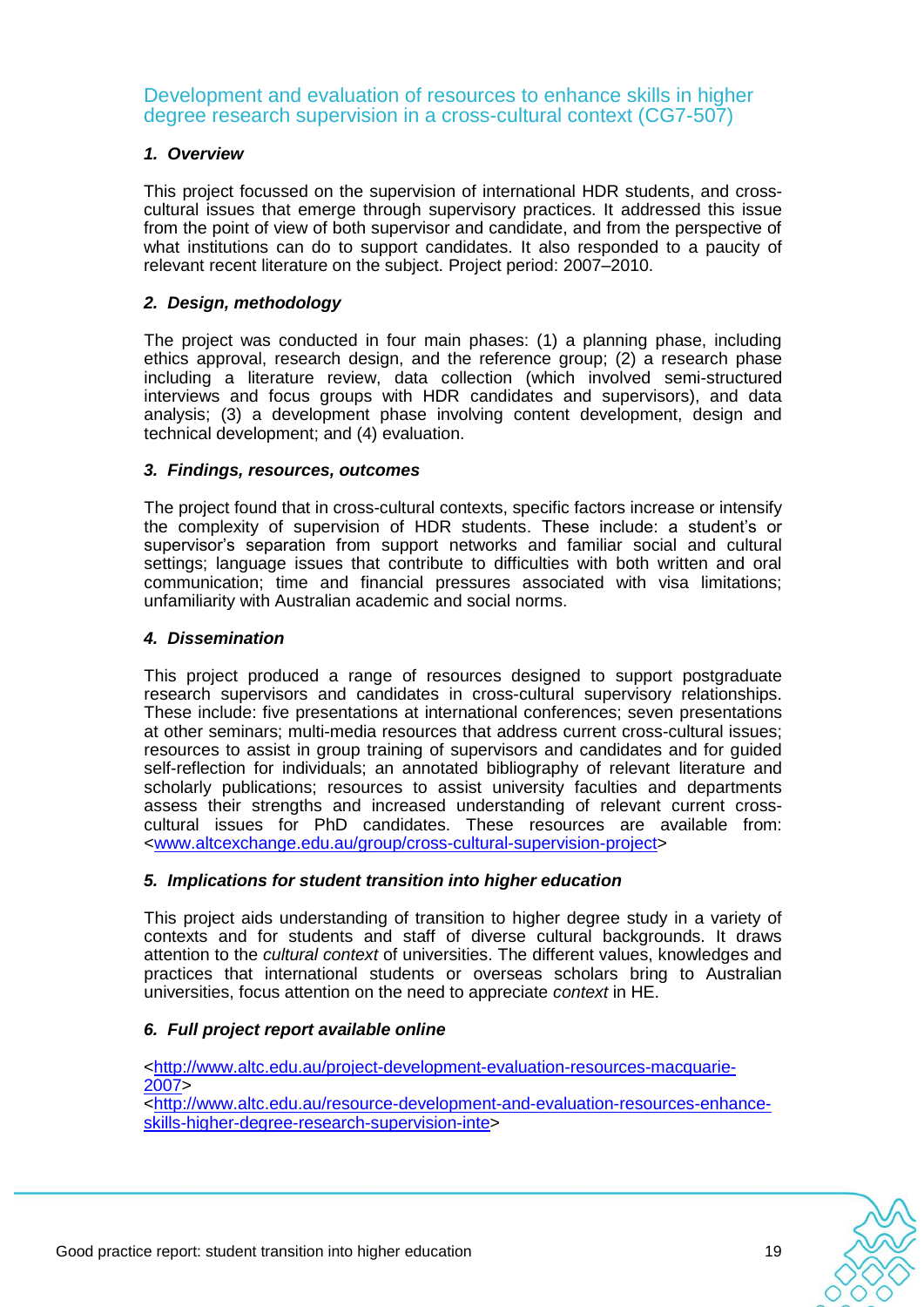### Building research supervision and training across Australian universities (GI7-631)

#### *1. Overview*

Focused on Australian and New Zealand universities, the project sought to identify existing training for supervisors of higher degree by research (HDR) students and to identify these supervisors' current and future training needs. The project was undertaken in a context of heightened attention on supervision quality (influenced by the international student market) and the increasing importance of research graduates, given government and corporate ambitions to be more competitive in the global knowledge economy. Project period: 2007–2010.

#### *2. Design, methodology*

The project was undertaken in two stages: (1) a symposium of experts in the field of HDR supervision; and (2) a scoping study (involving an online survey and interviews with key research leaders, coordinators and supervisors) identifying current research education programs, practices and priorities, and perceived future needs.

#### *3. Findings, resources, outcomes*

Findings from the project highlighted the changing context of research education, with implications for the roles and responsibilities of supervisors and their training. The project named these implications for four key areas: professionalisation and formalisation of research education; growth and diversity in research education; changes for supervision practices; and changes for supervision development.

#### *4. Dissemination*

Findings from the project were disseminated: (1) through reports directly to project participants and to institutions, benchmarking each institution's survey data against the sector as a whole; (2) online, with reports lodged at  $\leq$ www.first.edu.au >; (3) through presentations at two conferences; and (4) through presentations to peak bodies in the field (the Australian Council of Deans and Directors of Graduate Studies, and the Doctoral Research Education Network).

#### *5. Implications for student transition into higher education*

The project highlights the importance of supervision in relation to research students' success, particularly in its focus on "changes for supervision practices". Significant for students' transition are references (albeit oblique) to supervision *pedagogies that are transparent, visible and explicit*.

#### *6. Full project report available online*

<span id="page-24-0"></span>[<www.altc.edu.au/project-building-research-supervision-uts-2007>](http://www.altc.edu.au/project-building-research-supervision-uts-2007) [<www.altc.edu.au/resource-building-research-supervision-and-training-across](http://www.altc.edu.au/resource-building-research-supervision-and-training-across-australian-universities-uts-2010)[australian-universities-uts-2010>](http://www.altc.edu.au/resource-building-research-supervision-and-training-across-australian-universities-uts-2010)

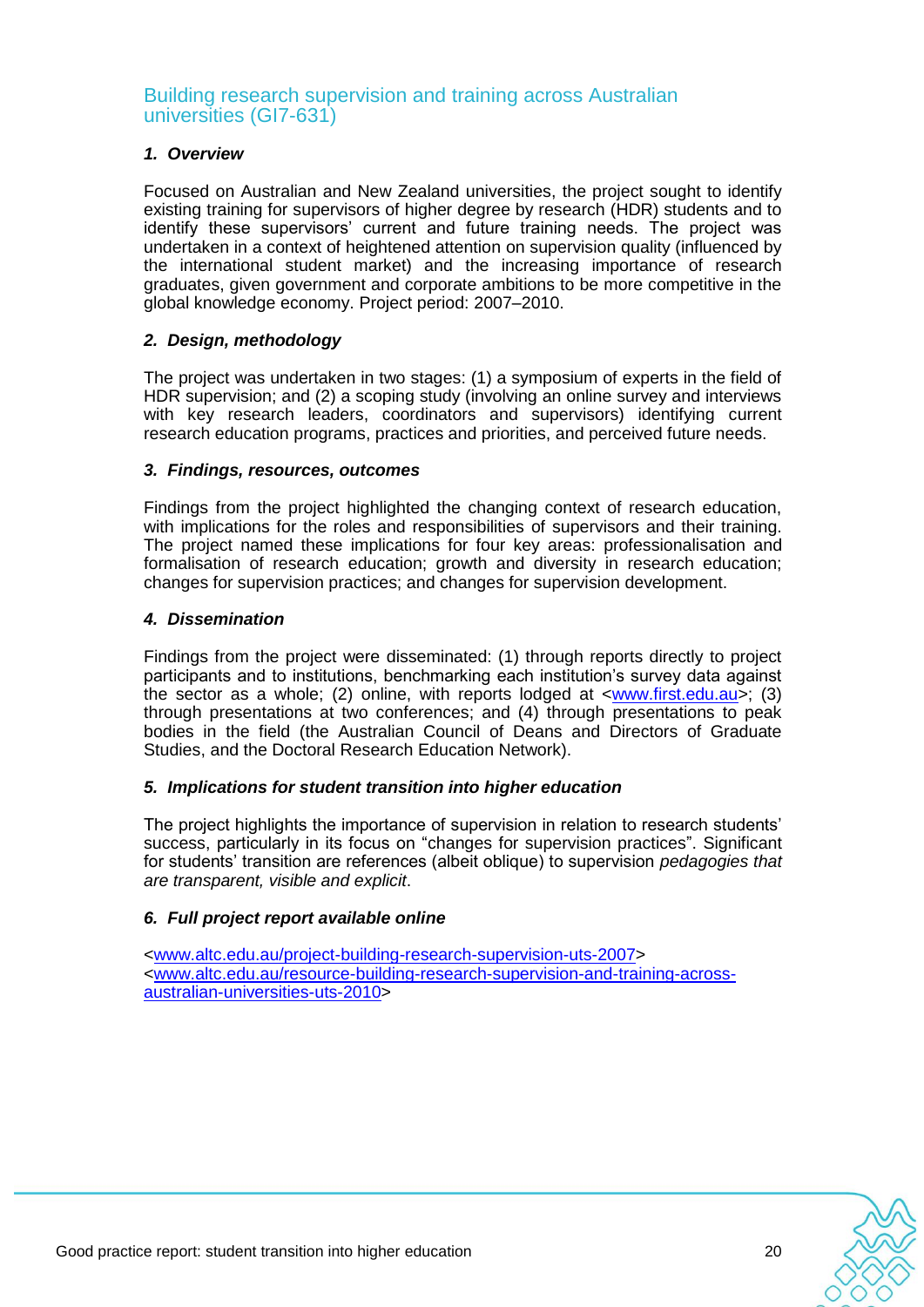Zen and the art of transdisciplinary postgraduate studies: identifying, encouraging and evaluation quality Associate Fellow Professor Cynthia Mitchell (2006 ALTC Associate Fellow)

#### *1. Overview*

The fellowship sought to identify formative practices and summative criteria that could be used to assess the quality of research outputs of students engaged in interdisciplinary (ID) and trans-disciplinary (TD) research. The fellowship was undertaken in a context of increasingly complex and interrelated social problems that require drawing on a variety of disciplines, theories and methodologies, often with different understandings of the social world. The practices and criteria were developed to inform the work of supervisors and their students and examiners. Fellowship period: 2006–2009.

### *2. Design, methodology*

The fellowship was guided by a collaborative orientation to action research that was undertaken in three stages: (1) the distillation of criteria from the international research literature and from current practice; (2) co-creation of summative criteria and formative practices; and (3) development and trial of guidance materials.

### *3. Findings, resources, outcomes*

Outcomes of the fellowship included: (1) a document (*ID TD PG Quality Criteria*) detailing seven summative quality criteria of ID and TD research; (2) a document (*Ideas for Good Practice*) of 50 ideas for good practice to guide supervision of ID and TD student research; (3) workshop resources for academic developers offering sessions for ID/TD supervisors; and (4) one journal article and one conference paper.

#### *4. Dissemination*

The fellowship's action research approach facilitated the dissemination of its findings and outcomes, at the point of their development and via participants involved in the process. This included workshops and presentations at various institutions and to the Deans and Directors of Graduate Schools (DDoGS) who also received the fellowship documents (*ID TD PG Quality Criteria* and *Ideas for Good Practice*) and the workshop resources.

#### *5. Implications for student transition into higher education*

The value of the fellowship for student transition into higher education is in the challenge to the dominance and exclusivity of traditional knowledge structures and content in higher education: that is, the *recognition of different knowledge parameters* and the *legitimation of different forms of knowledge*.

#### *6. Full fellowship report available online*

<span id="page-25-0"></span><[www.altc.edu.au/altc-associate-fellow-cynthia-mitchell](http://www.altc.edu.au/altc-associate-fellow-cynthia-mitchell)> <[www.altc.edu.au/resource-transdisciplinary-postgraduate-studies-uts-2009](http://www.altc.edu.au/resource-transdisciplinary-postgraduate-studies-uts-2009)>

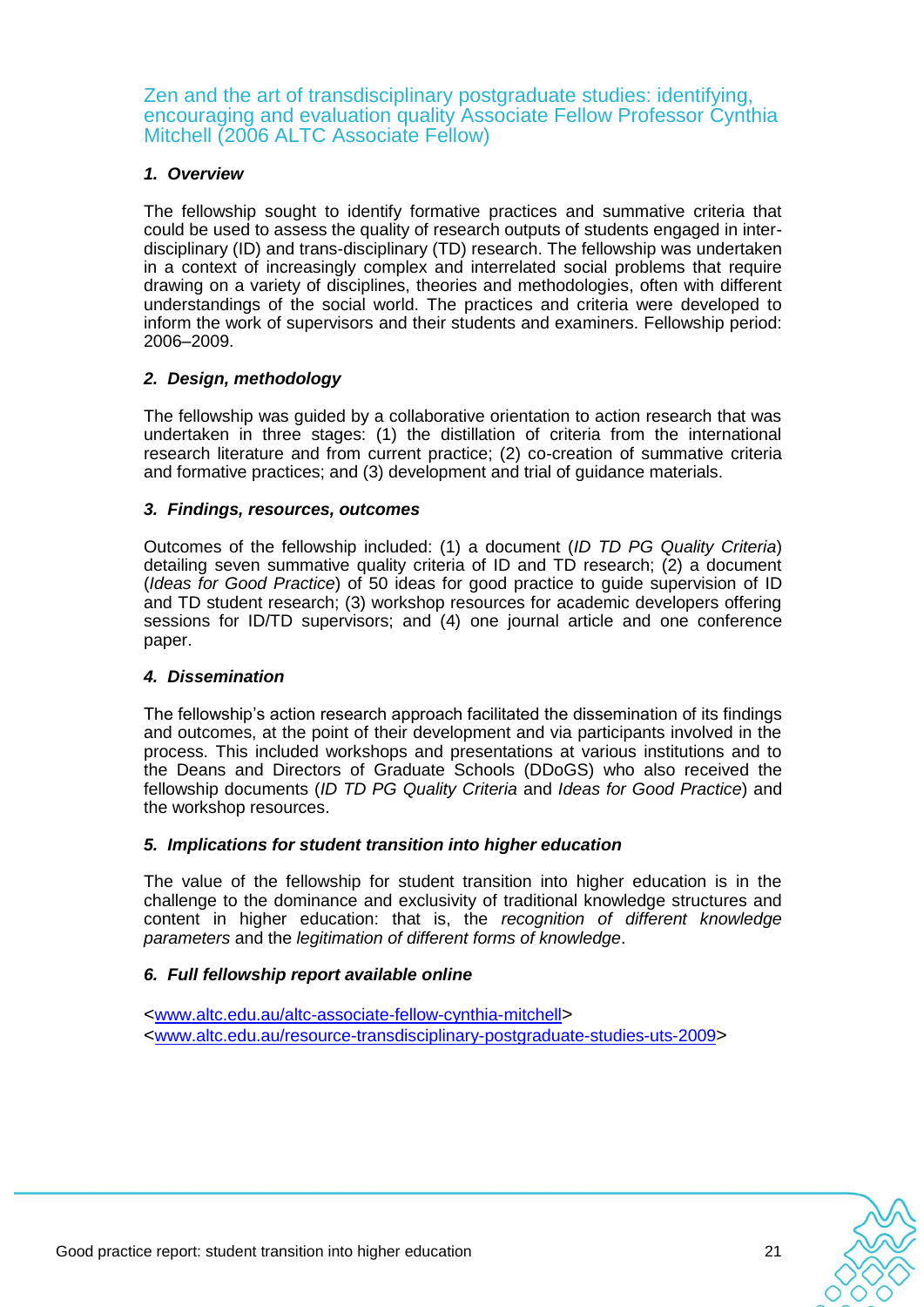Dancing between diversity and consistency: evaluating assessment in postgraduate studies in dance (PP6-45)

#### *1. Overview*

The Dancing between diversity and consistency project was aimed at developing disciplinary-specific guidelines for the examination of masters and doctoral theses (both written and multi-modal) in dance. It was undertaken in a context of the difficulties of assessing embodied knowledge ("danced thought") within the conventions of higher education and the inadequacy of criteria provided to examiners of dance theses to enable them to do so. In developing new examination guidelines, the project sought to achieve a balance between diversity and consistency. Project period: 2007–2008.

#### *2. Design, methodology*

The project was executed in two stages: (1) preliminary workshops with key experts in the field; (2) semi-structured interviews with 40 examiners, seven deans and directors, three administrators and 32 HDR students and graduates in dance and related creative arts disciplines.

#### *3. Findings, resources, outcomes*

The project produced: fundamental definitions and guidelines for dance-specific variations to the Australian Council of Deans and Directors of Graduate Studies' publication on doctoral studies; papers on issues encountered in the research; a bibliography for future research in the area; and a database of Australian dance theses.

#### *4. Dissemination*

Findings from the project were disseminated in three main ways, via: (1) a website ([<www.dancingbetweendiversity.com>](http://www.dancingbetweendiversity.com/)) including: guidelines for examining dance research theses, discussion papers addressing various topics in more detail, the full project report, a bibliography, a database of completed dance theses, and exemplar video clips to stimulate discussion on the documentation of thesis practice components; (2) a printed booklet containing documentation from the website in abbreviated form, including the guidelines; and (3) conference papers and journal articles that analyse the data generated by the project.

#### *5. Implications for student transition into higher education*

The value of the project to student transition into higher education is its regard for diversity and consistency: that is, how *alternative knowledge forms* can be translated into higher education; specifically, how *embodied knowledge* can be recognised within existing conventions of higher education.

#### *6. Full project report available online*

[<www.altc.edu.au/project-dancing-between-diversity-ecu-2006>](http://www.altc.edu.au/project-dancing-between-diversity-ecu-2006) [<www.altc.edu.au/resource-dancing-between-diversity-consistency-ecu-2009>](http://www.altc.edu.au/resource-dancing-between-diversity-consistency-ecu-2009)

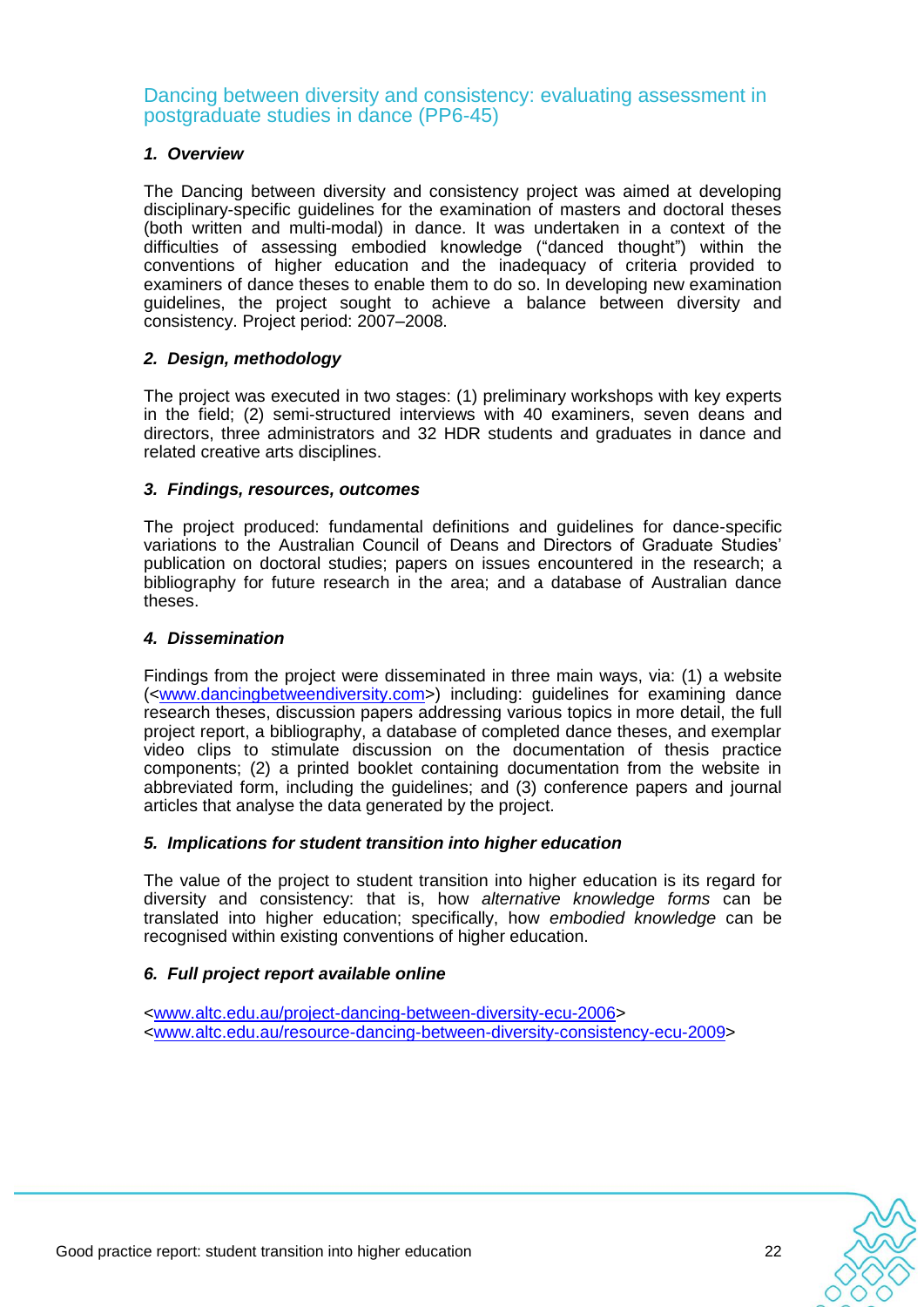# <span id="page-27-0"></span>**Current ALTC projects and fellowships**

A collaborative multi-faceted approach to address the gaps between student expectation and experience at university (CG9-1158)

The project tracks students as they progress through their transition (i.e. first) year in HE, and compares university entrance scores with student expectations, experiences, grades, transfers, and attrition rates. The creation of an interactive university expectations and experiences website, school visits by both academic and professional staff, and possible changes to university activities, is intended to help disseminate the findings of this work to "the people who need it most": potential and commencing university students. See: [<http://www.altc.edu.au/project-gaps](http://www.altc.edu.au/project-gaps-between-student-expectation-and-experience-adelaide-2009)[between-student-expectation-and-experience-adelaide-2009>](http://www.altc.edu.au/project-gaps-between-student-expectation-and-experience-adelaide-2009)

#### <span id="page-27-1"></span>Strengthening alignment between secondary and tertiary biology education and enhancing student transitions in the sciences (PP10- 1816)

The project aims to align the biology curriculums offered in secondary schools and universities, with the intention of improving the opportunities for success in higher education among entry level students with diverse backgrounds. The project intends to foster dialogue between the two sectors, and develop a collaborative network that will inform curriculum development to address the immediate needs arising from the national curriculum. It is hoped that an interactive website that promotes constant dialogue and refinement will help maintain consistency of educational standards. See: [<http://www.altc.edu.au/project-strengthening-alignment-between-secondary](http://www.altc.edu.au/project-strengthening-alignment-between-secondary-and-tertiary-biology-education-and-enhancing-stude)[and-tertiary-biology-education-and-enhancing-stude>](http://www.altc.edu.au/project-strengthening-alignment-between-secondary-and-tertiary-biology-education-and-enhancing-stude)

#### <span id="page-27-2"></span>Thriving in transition (SP10-1828)

The project addresses the characteristics and processes of successful transition for rural and remotely located students planning a career as a health care professional. It seeks to contribute to understanding of the pathways and trajectories appropriate to challenging circumstances and produce guidelines and training to assist with both the nature and timing of interventions to provide students with the best opportunity to thrive. See: [<http://www.altc.edu.au/project-thriving-transition-2010>](http://www.altc.edu.au/project-thriving-transition-2010)

### <span id="page-27-3"></span>Supporting student transition to a futures-oriented professional identity, Professor Ieva Stupans (2009 ALTC Teaching Fellow)

The fellowship aims to develop curriculum initiatives around professionalism, lifelong learning and leadership skills. The work is situated within a discipline context (of pharmacy) but intends to develop a framework for staged achievement which can be adapted to other allied health and nursing programs. Fellowship activities will include seeking views of industry, academics and students, forums, mapping of curriculum, collaborative development of teaching strategies and interstate workshop-style dissemination, with the intent that a national context for the program is developed. See: [<http://www.altc.edu.au/altc-teaching-fellow-ieva-stupans>](http://www.altc.edu.au/altc-teaching-fellow-ieva-stupans)

#### <span id="page-27-4"></span>Practical leadership for developing and sustaining first-year learning environments that facilitate the success of a diverse student population, Professor Keithia Wilson (2010 ALTC National Teaching Fellow)

The fellowship aims to develop, document and disseminate an integrated whole-ofschool approach to supporting the transition and success of diverse commencing student cohorts across their first year of study. It emphasises co-curricular and curricular strategies, and local contexts and cohorts, and intends to document the leadership capabilities, facilitation skills and conceptual frameworks required by staff to implement its "systems approach" to the first year experience. See: [<http://www.altc.edu.au/altc-national-teaching-fellow-keithia-wilson>](http://www.altc.edu.au/altc-national-teaching-fellow-keithia-wilson)

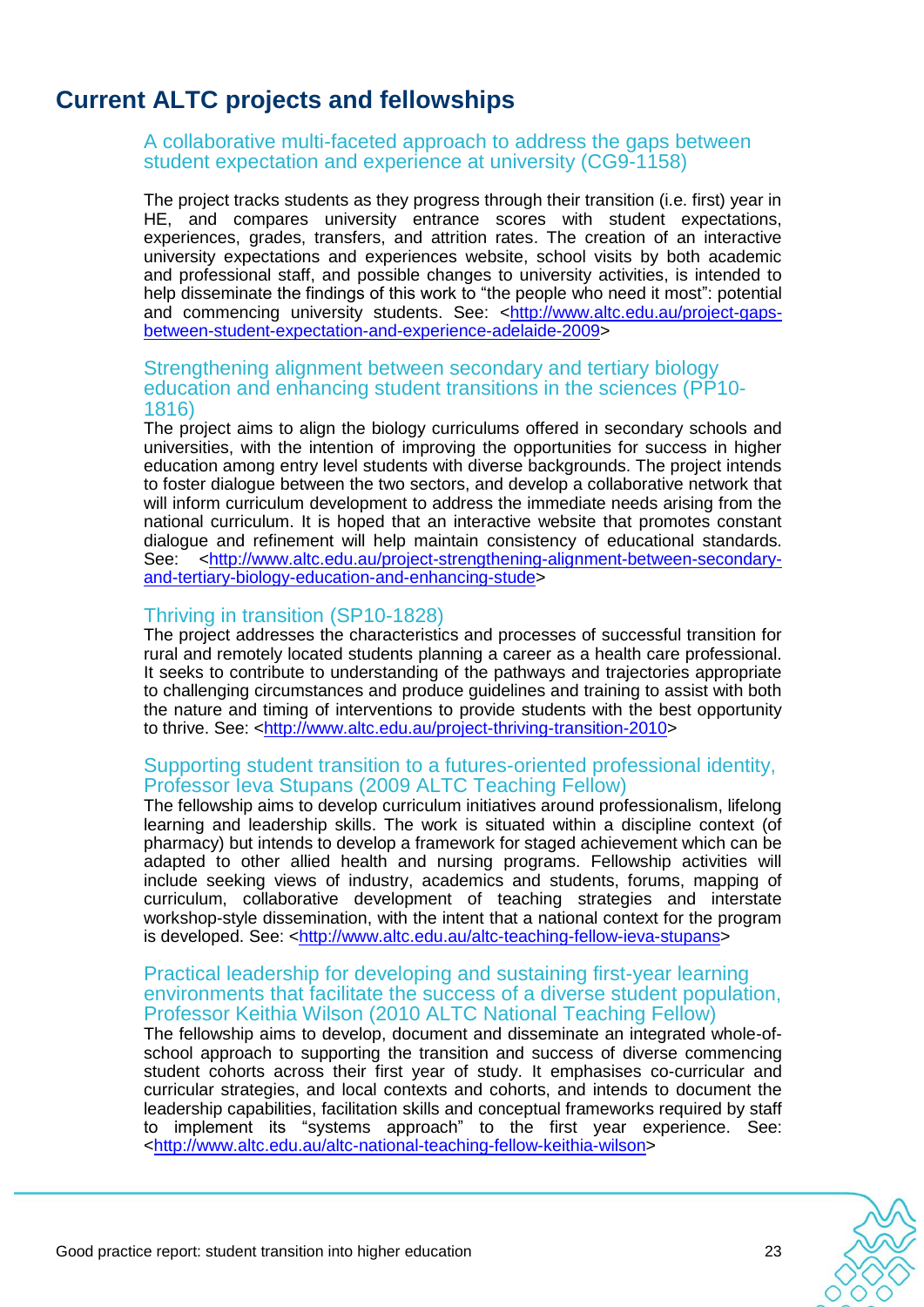# **Literature review of Student Transition into Higher Education**

Student transition (change navigated by students in their movement through formal education) has a long history of examination in the international research literature (Ecclestone, Biesta & Hughes 2010), dating back at least to the introduction of compulsory primary schooling and which gathered importance as increasing numbers of students made the transition from primary to secondary school. As an object of research, student transition into higher education (HE) has similarly grown as more and a greater proportion of people have taken up university study.

Student transition studies are part of a broader research endeavour focused on life transitions, although this broader field remains dominated by an interest in student transition (Ingram, Field & Gallacher 2009). This dominance has increased with the growing importance of lifelong learning in late modernity (Field 2010; Giddens 1990; Bauman 2001). Further, most of the life transition research is concentrated on children and youth. Hence:

when it comes to adult life, research on transitions is still relatively underdeveloped. There is a comparatively mature literature on transitions among young people, and particularly on the transition from youth to adulthood and from school to work … [Of the limited research focused on adult transitions] by far the largest body of work has concerned movement into higher education. (Ingram et al. 2009: 3-4)

One reason for this emphasis on HE in adult transition research is the most recent wave of HE expansion in OECD nations, aimed at shifting HE systems from mass (16 per cent to 50 per cent) to universal (50+ per cent) participation (Trow 1974; 2006). The Bradley *Review of Australian Higher Education* (Bradley, Noonan, Nugent & Scales 2008) and the Australian Government's targeted response (*Transforming Australia"s Higher Education System* 2009) is just one example of this aspirational expansion, delivering more and different kinds of students into university. Others include but are not restricted to HE expansion agendas in the UK (target: 50 per cent of 30 year olds with a degree by 2010; Quinn 2010), in Ireland (target: 72 per cent of 17-19 year olds participating in HE by 2020; Bradley et al. 2008: 20) and in the USA (target: 60 per cent of 25 to 34 to hold college degrees by 2020; Kelly 2010: 2).

This policy imperative to enrol increased numbers of HE students from diverse backgrounds and have them graduate and contribute to a global knowledge economy, has also drawn attention to the need to improve student engagement and retention (for example, see the Australian Government's Indicator Framework for Higher Education Performance Funding; DEEWR 2009). That is, student transition into HE has expanded beyond its traditional focus on access (see Belyakov, Cremonini, Mfusi & Rippner 2009) – which "until recently generally meant the study of recruitment, with a particular focus on constraints – often described as barriers – to recruitment" (Ingram et al. 2009:  $4$ ) – to include the outcomes of study (Osborne & Gallacher 2007: 11). Among HE institutions, practitioners and researchers, this expansion has increased the centrality and importance of student transition in HE (Heirdsfield et al. 2008; Hultberg et al. 2009; Kift, Nelson & Clark 2010), often expressed in the context of the first year in higher education (FYHE) and the first year experience (FYE), and increasingly, undergraduate study more generally.

Yet, despite the increased attention, and perhaps because of recent additions to its purview, "there is no agreed-upon definition of what constitutes a transition" (Ecclestone et al. 2010: 5). Indeed, in many studies (including the ALTC projects reviewed in this Report) transition is rarely explicitly considered, despite the fact that ―different conceptualizations and theories … lead to different ideas about how to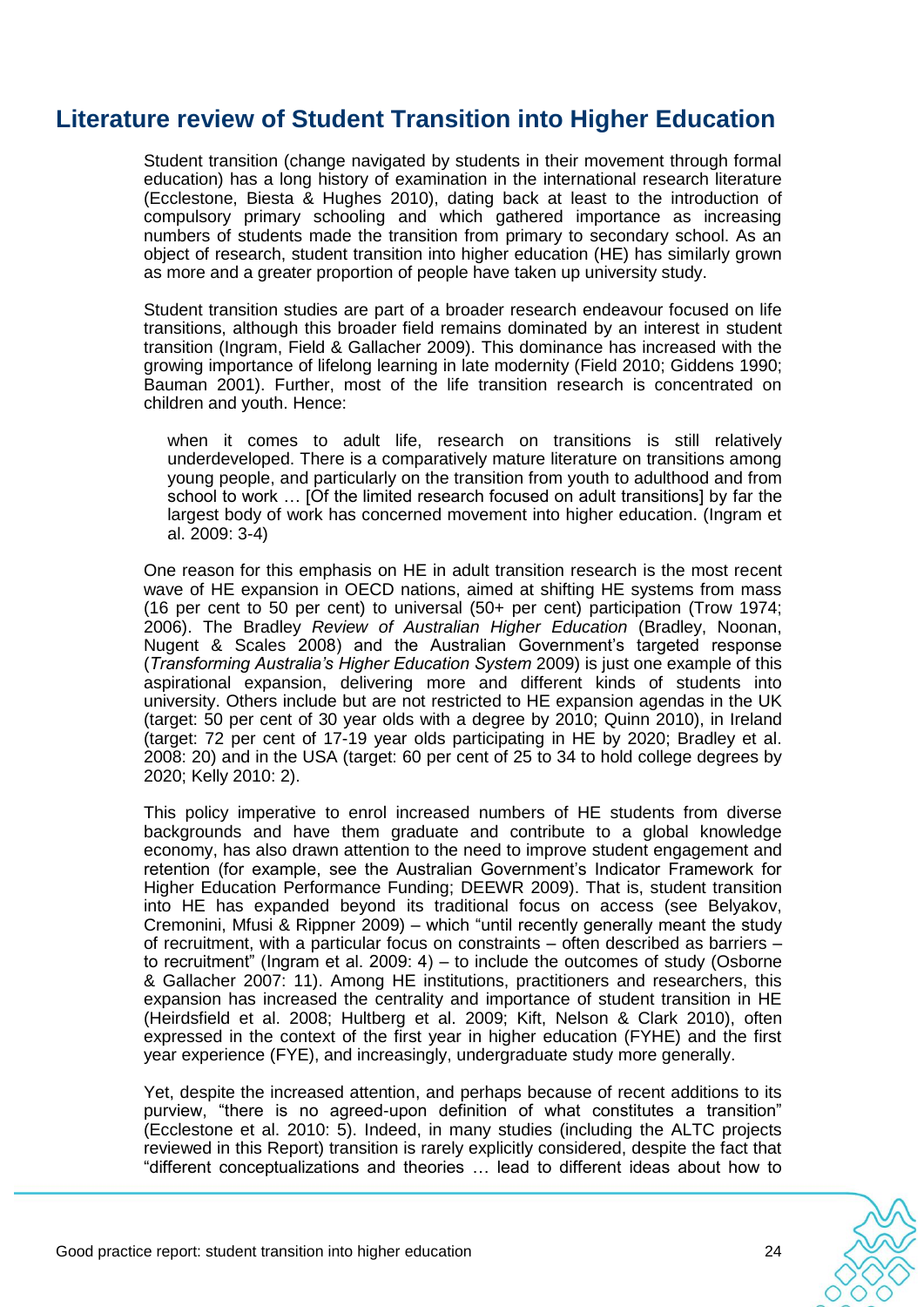manage or support transitions" (Ecclestone et al. 2010: 5). This is not to say that researchers are unaware of different forms of transition:

Many researchers have discussed how transitions have changed – how they no longer follow a traditional linear path – but much of this research on youth transitions does not really provide an alternative to the linear model that is fundamentally different (te Riele, 2004; Valentine and Skelton, 2007). Instead research often provides supporting case studies that suggest how transitions are now radically different, without taking the opportunity to add to transition theory. (Worth 2009: 1051)

In contributing to this theorisation, this Report defines transition as *the capacity to navigate change*. This imagines more for transition than just "a process of change over time" (Colley 2007: 428). The capacity to navigate change includes the resources to engage with change, without having full control over and/or knowledge about what the change involves. Its navigation alludes to the mutuality of agency and structure in transitions (Ecclestone 2009; Ecclestone et al. 2010); navigation evokes agency in relation to structure. Conceptually, transition is related to the social capacities of mobility, aspiration and voice (Sellar & Gale 2011; Smith 2009) and shares their intended outcomes: to enable people to access, benefit from and transform economic goods and social institutions. In this respect, transition is a central plank in the current social inclusion in HE agenda, particularly given the *Risk Society* (Beck 1992) and *Liquid Modernity* (Bauman 2000) that now characterise advanced economies. Like mobility (Bauman 1998), the capacity to navigate change has become a marker of social distinction.

While not always explicitly named in the research literature, it is possible nonetheless to discern three distinct ways (summarised in Table 2 below) in which transition is conceived:

- 1. as *induction*: sequentially defined periods of adjustment involving pathways of inculcation, from one institutional and/or disciplinary context to another  $(T_1)$ ;
- 2. as *development*: qualitatively distinct stages of maturation involving trajectories of transformation, from one student and/or career identity to another (*T2*); or
- 3. as *becoming*: a perpetual series of fragmented movements involving wholeof-life fluctuations in lived reality or subjective experience, from birth to death  $(T_3)$ .

Given their potential to "lead to different ideas about how to manage or support transitions‖ (Ecclestone et al. 2010: 5), these three conceptualisations frame the discussion of student transition in HE research that follows.<sup>1</sup> A common element in each is reference to a life period or stage (bounded by time and/or circumstance, variously defined), which is characterised by change (also variously defined).

In its reference to how students experience transition, the research also draws attention to 'knowledge', particularly 'academic capital' (Bourdieu 1988). In this it confirms Bernstein's observation, that "educational knowledge is a major regulator

<sup>1</sup> Drawing on Ecclestone (2006), Colley (2007) provides an alternative and succinct account of *four* ways in which transition is conceptualised in the research literature. However, our reading of this literature is that there is little difference between Colley's first and second categories, which are better grouped together, apart from references to "shifts in identity" (Colley 2007: 429) in her second category which we think are better located in her third. Colley's third category, then, is our second; her fourth, our third. The two approaches to transition by ALTC projects/fellowships identified earlier in this Report can be characterised in terms of Colley's first two perspectives, one portraying the transition 'problem' as "deviance", the other as "deficit" (Colley 2007: 430). Again, in our account, these represent subtle differences within the one perspective.

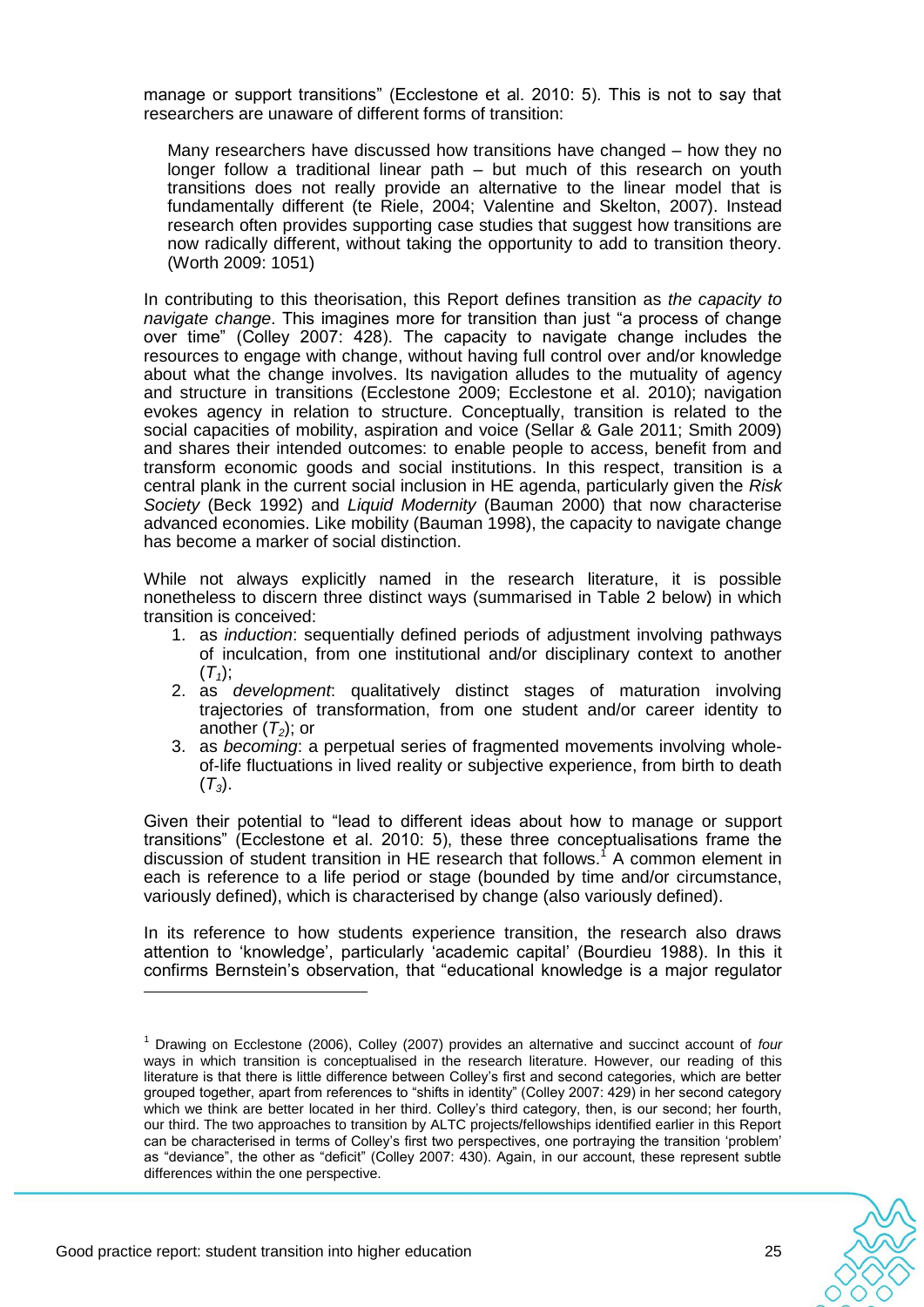of the structure of experience‖ (2003: 85). Hence, underlying questions that inform the review below of these three conceptions of student transition into HE, include: ―How are forms of experience, identity and relation evoked, maintained and changed by the formal transmission of educational knowledge and sensitivities?" (Bernstein  $2003:85$ <sup>2</sup>

#### **Transition as Induction (***T1***)**

The classic definition of transition is of "a fixed turning point which takes place at a preordained time and in a certain place" (Quinn 2010: 122). For students transitioning into HE, this means "the move from upper secondary school to higher education" (Hultberg et al. 2009: 48), although:

Clearly, all students new to Australian universities, whether from local or international high schools, colleges or other post-secondary institutions, or whether returning to study as mature-aged learners, face a period of transition. (Beasley & Pearson 1999: 303)

As well as recognising that school is not the only source of university students, *T<sup>1</sup>* researchers distance themselves from a transition-as-access orientation (Belyakov et al. 2009), rejecting a 'point' of transition for commencing students in favour of the ―smooth transition‖ (Gill et al. 2011: 63) evoked by metaphors (often replicated in policy documents) such as "journey" and "pathway" (Furlong 2009; Wyn & Dwyer 2000; Pallas 2003; see also, Field 2010; Quinn 2010). This transition pathway or ‗period' is conceived as a linear progression through a number of ―phases‖, including:

Pre-transition (or Beginning to Think About University), Transition (or Preparing for University), Orientation Week, First Year Student Induction Programs, The Middle Years, and The Capstone or Final Year Experience. (Burnett 2007: 24)

The shift in emphasis from a "pivotal moment of change" to a transitional period has focused  $T<sub>1</sub>$  researchers' attention on "what students learn once they enter" (Quinn, 2010: 119), rather than on student experiences prior to entry. Rather than a point that separates these experiences, student transition into HE is understood as the domain of the first year experience (FYE). Indeed, *T1* student transition research suggests that the first year is "arguably the most critical time" (Krause 2005: 9): it can "inform a student's success or failure in tertiary settings" (Burnett 2007: 23).

Hence, "understanding the first-year experience plays a critical role in managing transitions to tertiary study" (Krause & Coates 2008: 495). It is frequently portrayed by  $T<sub>1</sub>$  researchers as "a complex and often difficult period of a young student's life" (Krause & Coates 2008: 499), particularly for students from ‗diverse' backgrounds (Kift 2009; Kift & Nelson 2005; McInnis, James & McNaught 1995). The solution to these difficulties lies in students' *induction* (Hultberg et al.; see also Terenzini et al. 1996; Harrison 2006; Bennett, Kottasz & Nocciolino 2007), requiring "varying degrees of adjustment to Australian university culture in general and the conventions and expectations of students' individual disciplines in particular" (Beasley & Pearson 1999: 303). Transition, then, is best managed by institutions (Kift & Nelson 2005; Krause & Coates 2008), although (for *T2* researchers in particular; see below) this also places significant onus on students regarding their commitment and motivation to study, engagement with learning, interaction with

<sup>&</sup>lt;sup>2</sup> More pointedly, Quinn (2010: 126) asks: "Is the contemporary [HE] student to be an intellectual, a professional in the making, an instrument of the knowledge economy, a consumer? Is the university here to reproduce society or provide a refuge from it? In making that transition into HE is the student entering into a compact which validates them as a compliant citizen?"

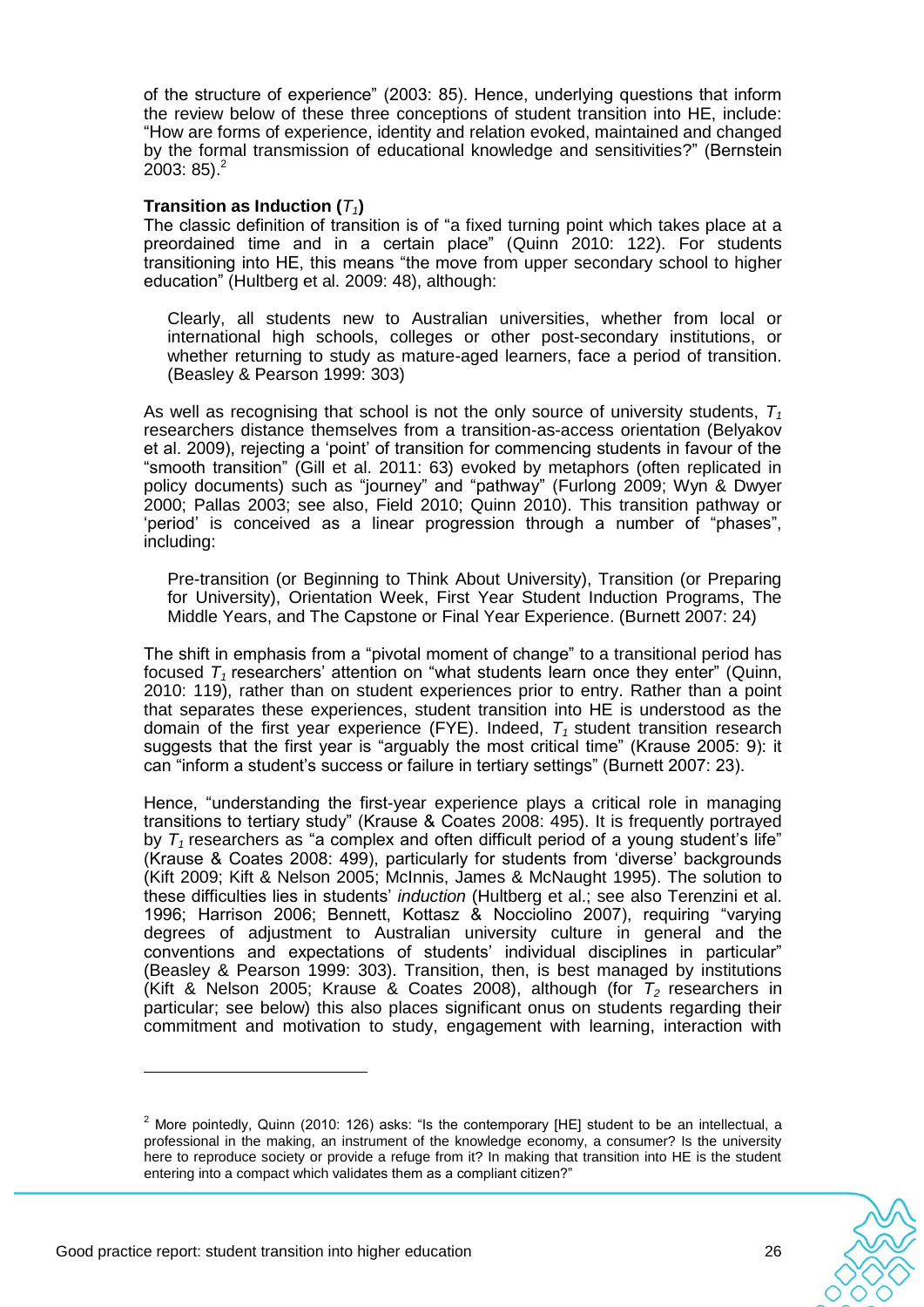staff and participation in out-of-class activities (Kift et al. 2010; Nelson, Kift & Harper 2005; Krause & Coates 2008; Burnett 2007).

*T1* researchers justify an institutional response to or regard for student transition in pointing out that "access [to the HE curriculum] without support is not opportunity" (Tinto 2008). Of course, there are other justifications:

High levels of student attrition may be viewed as a waste of institutional resources, particularly in a climate of limited financial, and other, resources in many institutions. Unhappy initial experiences for students and high levels of attrition can damage the reputations of individual institutions. (Hillman 2005: 2)

Institutional activity and research directed at supporting the adjustments required of students, represent what Wilson (2009) has characterised as first and second generation FYE approaches: (1) university student support services (including ―course advice and student decision-making‖ support; Krause & Coates 2008: 499) and other co-curricular activities (including orientation activities; see Gill et al. 2011 for a typology of these); and (2) curricula activities, including the "core practices of education‖ (i.e. curriculum, pedagogy, assessment; Wilson 2009: 10) as well as the broad 'curriculum' of institutions (Nelson, Kift, Humphreys & Harper 2006; Kift 2009; Kift et al. 2010). Almost all of the ALTC projects and fellowships summarised earlier in this Report can be characterised as informed by one or other of these approaches.

While many  $T_1$  or induction transitionists would see these as distinctive, albeit complementary, approaches (e.g. Wilson 2009), others – those who hold to a broad  $'$ curriculum' perspective – take a cumulative or  $"$ holistic approach," arguing that transition from a second generation FYE orientation combines "intentionally blended curricular *and* co-curricular" activities (Kift et al. 2010: 10; emphasis added). There are good reasons for institutions to take a whole-of-university-life approach to student transition. For instance: "social integration and academic performance have both been identified as strong predictors of attrition from study;" both are required for ―the successful integration of first year students‖ (Hillman 2005: 1). Indeed, for Kift, addressing student transition with a one-two combination<sup>3</sup> of transition activity provides the optimum institutional approach:

when first generation co-curricular and second generation curricular approaches are brought together in a comprehensive, integrated, and coordinated strategy that delivers a seamless FYE across an entire institution and all of its disciplines, programs, and services. (Kift 2009: 1)

This ‗joined-up' institutional approach to the FYE is embodied in what Kift and her colleagues (e.g. Kift 2009; Kift & Nelson 2005; Kift et al. 2010; see also Kift & Field 2009; Kift 2008; Nelson et al. 2006) refer to as 'transition pedagogy': a rational and comprehensive approach to curricula design that is:

- *Coherent* (institution-wide policy, practice and governance structures);
- *Integrated* (embedded across an entire institution and all of its disciplines, programs, and services);

 $3$  Kift (2009) and Kift et al. (2010) have also referred to the 'combination' of co-curricular and curricular activities as a third generation approach to the FYE, with the addition of a 'whole-of-institution' emphasis. While this 'joined-up' institutional approach represents a distinctive strategic move in  $T<sub>1</sub>$ approaches, reminiscent of social inclusion policy in the UK (Colley 2007: 429), it does not provide a significant conceptual difference to their previous conceptualisation (of how to approach the FYE) and is probably better described as their second-generation account writ large.

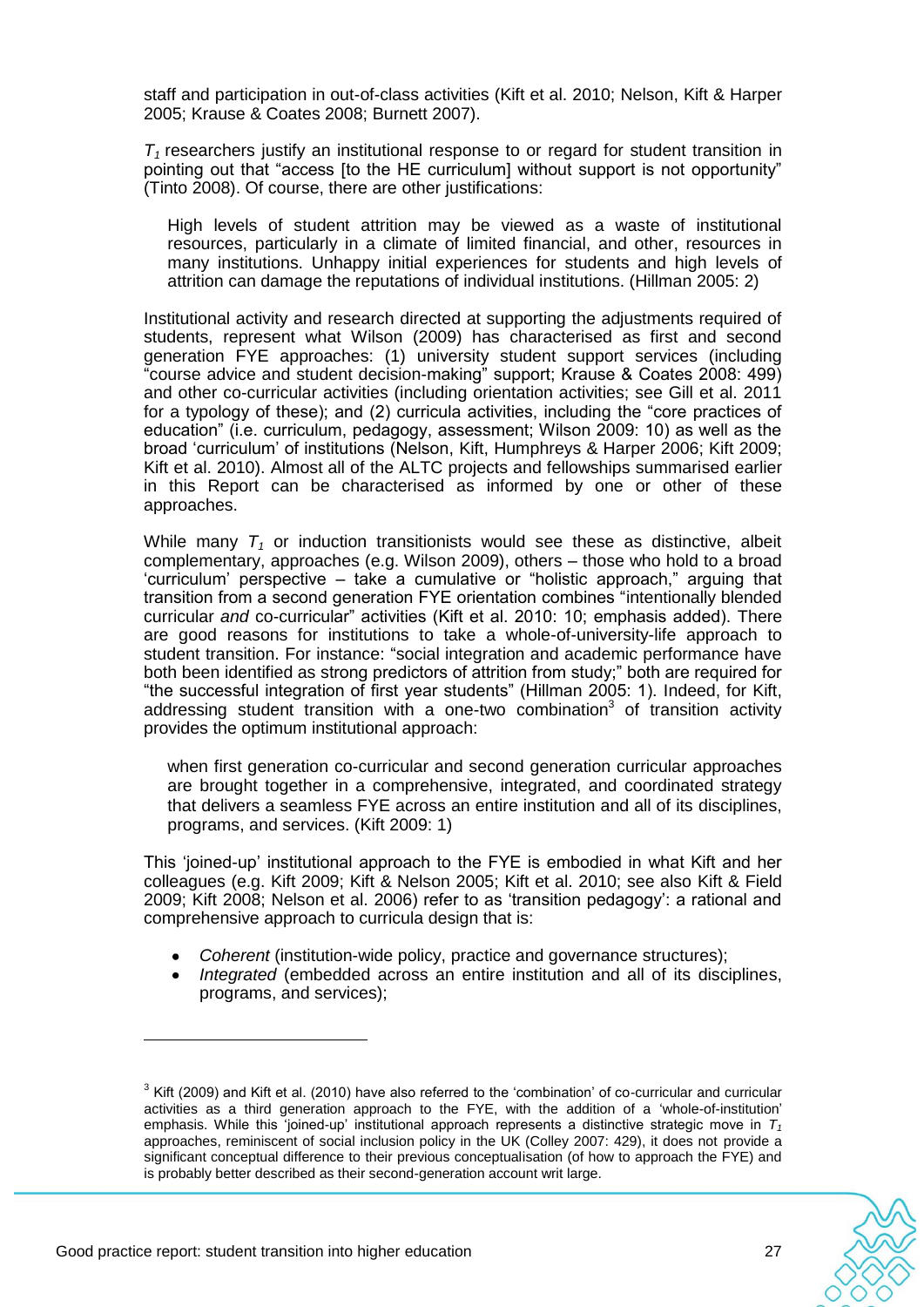- *Coordinated* (a seamless FYE that is institution-wide, rather than separate, ‗siloed' initiatives);
- *Intentional* (an awareness that curriculum is what students have in common and using curriculum to influence the experience of all students);
- *Cumulative* (a long-term approach to learning; gradual withdrawal of scaffolding);
- *Interconnected* (curriculum principles that stand out in the research as supportive of first year learning engagement, success, and retention); and
- *Explicit* (with links between what is taught, why, and its assessment).

Explicit, rigorous and coherent pedagogies, curricula and assessment have long been advocated as a primary and central strategy for supporting students from diverse backgrounds (e.g. Delpit 1995; Lingard et al. 2001). However, in a context of increasing diversity of students transitioning to university, what appears missing from  $T<sub>1</sub>$  research and policy is a "third generation" approach to the FYE (Gale 2009: 14; Kift, 2009: 16): specifically, a "southern theory of higher education" (Gale 2009; see also Sellar & Gale 2011), which advocates spaces in HE institutions for diverse knowledges and ways of knowing (Said 1979; Connell 2006, 2007; Sefa Dei 2008, 2010), not simply institutional spaces for different kinds of students.

This regard for what students embody raises the more general point (alluded to by Bernstein (2003); above), which is not well understood or considered by  $T_1$ researchers: that is, "the terms of the transition are set by others" (Quinn 2010: 119). Student transition from an induction perspective is a matter of fit, "between the individual's and the institution's characteristics" (Thomas 2002: 427) but in a context where the transition is "institutionally-managed" (Nelson et al. 2006: 2). From this point of view, successful transition requires of students "navigation of institutionalised pathways or systems" (Ecclestone et al. 2010: 6), albeit with support provided to assist their navigation. There is little acknowledgment that:

educational institutions are able to determine what values, language and knowledge are regarded as legitimate, and therefore ascribe success and award qualifications on this basis. Consequently, pedagogy is not an instrument of teaching, so much as of socialization and reinforcing status … individuals who are *inculcated* in the dominant culture are the most likely to succeed, while other students are penalized. (Thomas 2002: 431; emphasis added)

 $T<sub>1</sub>$  researchers are yet to make this "hidden curriculum" (Lynch 1989) explicit and hence yet to respond with transition strategies that move beyond students' socialisation and inculcation into dominant norms.

#### **Transition as Development (***T2***)**

An alternative definition of student transition evident in the research literature is focused on identity (Terenzini et al. 1996; Jackson 2003); specifically, "a shift from one identity to another" (Ecclestone et al. 2010: 6). The classic example of identity change portrays youth or adolescence as a "stage" in which individuals make "the transition from childhood to adulthood‖ (Baron, Riddell & Wilson 1999: 484). In the context of HE, "transition is a time during which students develop their identity as a university student" (Krause & Coates, 2008: 500), although being a university student itself is also a transitional stage: that is, preparation for "becoming somebody" (Ecclestone 2009: 12; Ecclestone et al. 2010: 7); a scientist, musician, nurse, teacher, etc (e.g. Rice, Thomas & O'Toole 2009; Webb 2005). In this sense, transition is about students' transformation or development, from one life stage to another.

Evident in this account are a number of similarities with, and differences from, conceptions of transition as induction. For example, like inductionists, developmentalists imagine transition as a linear, albeit developmental, process: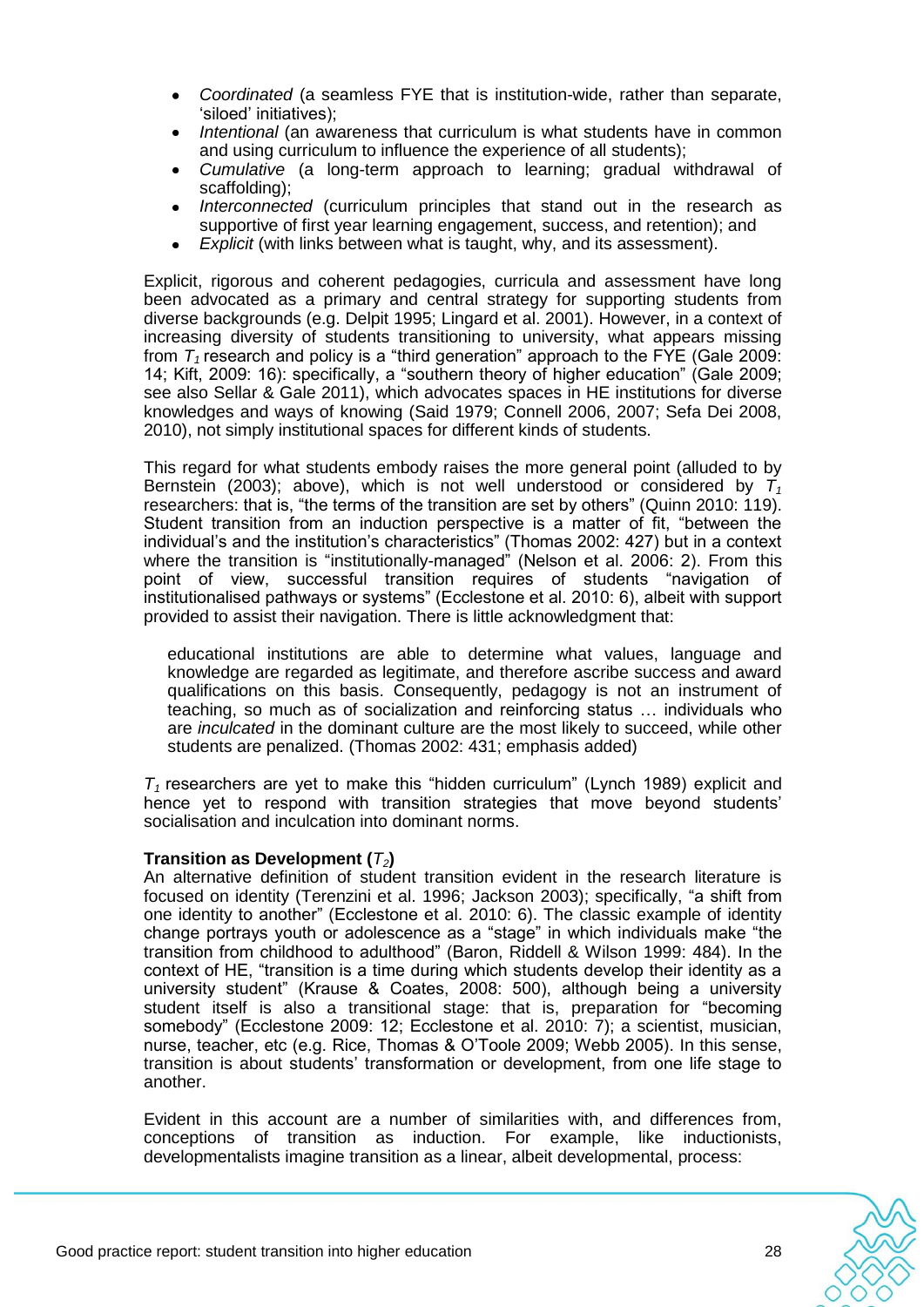The processes by which young people come to identify with, and become members of, a study community have been likened to the processes by which individuals ascend from youth to full adult status in traditional societies, or by which migrant peoples are accepted into a new community: the stages of separation (from the previous group), transition (interaction with the new group), and finally incorporation or integration into the new group. It is during these first two stages—separation and transition—that the first year tertiary student may be at greatest risk in terms of withdrawing from study altogether or from a particular institution (see Tinto, 1988 for a detailed discussion of these stages). (Hillman 2005: 1)

Clearly, for *T2* researchers the idea that transition is developmental is closely related to the notion that development happens not so much in 'periods' but in 'stages'. That is, rather than a "smooth transition" (Gill et al. 2011: 63) along pathways, the developmental process is stilted or, in developmental psychology terms, "discontinuous" (e.g. see Werner 1957). The differences between stage and period can appear subtle, given that both are bounded by time (e.g. the first year). However, at issue is the role ascribed to time. In conceiving of transition as a stage – the first year in higher education (FYHE), for example –  $T_2$  researchers regard time as contributing to an individual's development (e.g. time in the 'right' company, good use of time, etc.), but time itself only loosely determines when that development begins or is completed. Hence, the time available might be exhausted but this does not guarantee transition to the next stage.<sup>4</sup> Whereas, in conceptions of transition-asperiod, time makes no significant contribution to the first year experience (FYE), except to record when it begins and ends. It is time *in situ* that distinguishes transitional periods.<sup>5</sup>

Differences between the approaches of induction and development transitionists are also evident in the respective metaphors they utilise to describe transition. While *T<sup>1</sup>* researchers employ images of "pathways",  $T_2$  researchers prefer "trajectory" as a way of signalling "a series of stages, linear, *cumulative* and non-reversible" (Baron et al. 1999: 484; emphasis added). While "pathways are well-travelled sequences of transitions that are shaped by cultural and structural forces … A trajectory is an attribute of an individual, whereas a pathway is an attribute of a social system" (Pallas 2003: 168).

These different conceptions of transition have different implications for when, how long and what kind of strategies to employ in supporting student transition into HE. For example, programs that "encourage students to consider carefully ... the suitability and desirability of the career pathways associated with their [course] choices‖ (George, Lucas & Tranter 2005: 145), by providing first year students with information, introductions to campus and staff, and "icebreaker" activities with fellow students (Gill et al. 2011), are informed by a view of transition as induction. Whereas, transition programs that have first year students shadowing student mentors<sup>6</sup> (Wasburn 2008; Heirdsfield et al. 2005, 2008; Keup & Barefoot 2005) and courses featuring a field placement or "service learning" component (Jamelske 2009), derive largely from a regard for transition as a developmental stage.



 $4$  Indeed, critics of transition stages point out that often "the rhythms of the young people's learning lives do not synchronise with the set time frames offered to them" (Quinn 2010: 122). 5

See Colley (2007; 2010) on how time is differently conceived in and formative of transition types.

 $6$  Critics suggest that mentoring is "about the maintenance and reproduction of the existing hierarchy and the status quo, [with] the primary beneficiary [being] the institution" (Margolis & Romero 2001: 80).<br><sup>7</sup> Same avamples of Tunnersma can be found in ALTC prejects and followabine aummarised in thi Some examples of *T<sup>2</sup>* programs can be found in ALTC projects and fellowships summarised in this Report, specifically in aspects of Project DS6-598 and the ongoing Ieva Stupans Fellowship.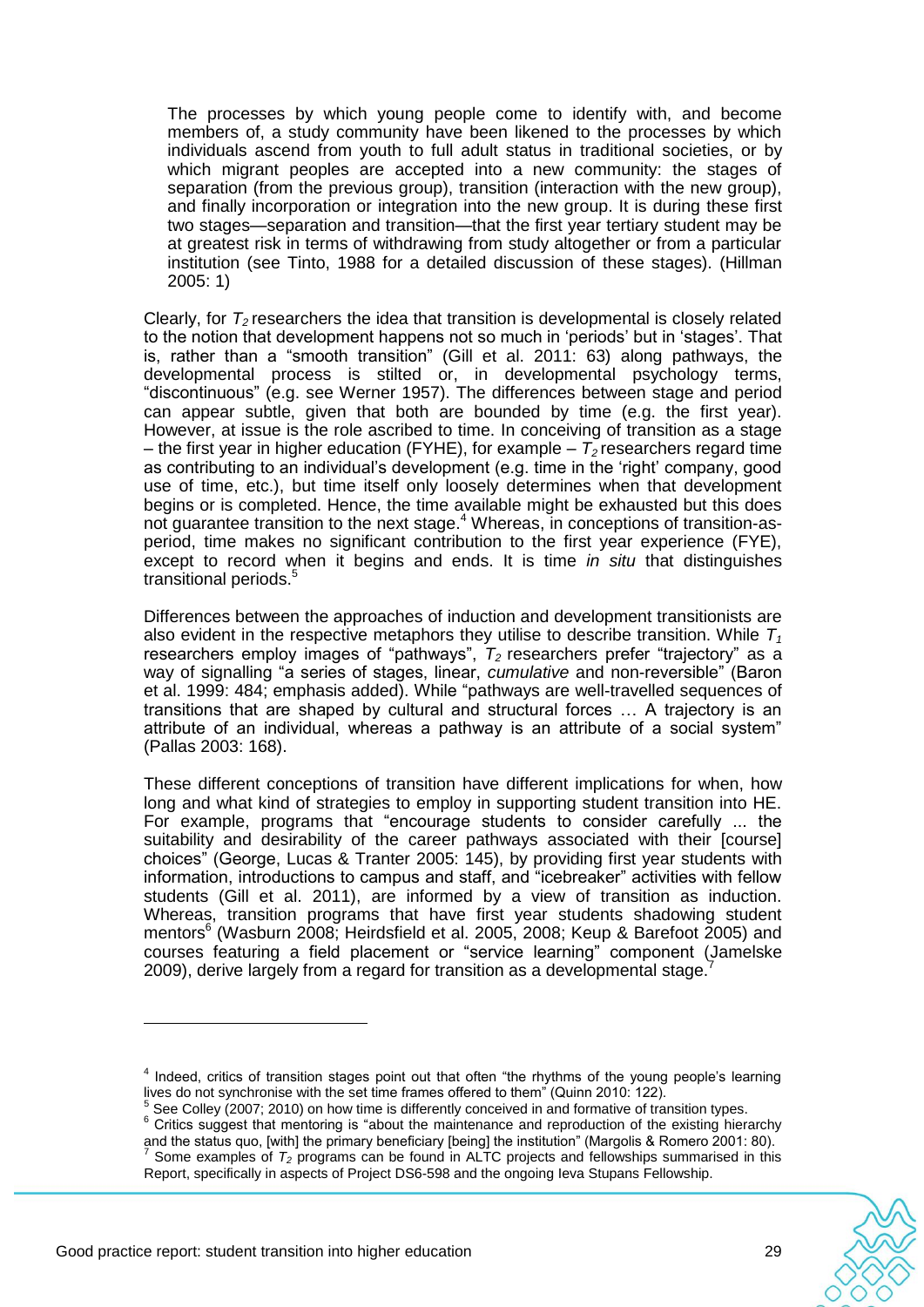Whether period or stage,  $T_1$  and  $T_2$  researchers agree that the first year can be difficult for students. Inductionists in particular draw attention to the situational difficulties: "It is not only a change of the type of study situation, with higher demands on students' use of time, but also a new social situation: moving away from home, financial stress, new friends, etc." (Hultberg et al. 2009: 48). However, for developmentalists, the difficulties tend to be internal to individuals rather than external:

One of the reasons students find transition to university so tumultuous is that it often challenges existing views of self and one's place in the world. Many students from disadvantaged backgrounds, for example, experience significant culture shock on entering an institution whose practices and traditions are alien to them (Forsyth and Furlong 2003). Transition is a time of identity re-shaping and coming to terms with whether expectations about university life have been met, or need to be revised, or, in fact, if the mismatch between expectation and reality is too great to warrant persistence. (Krause & Coates 2008: 500)

In short, the fundamental difference between induction and developmental approaches to student transition into HE lies is their differing psychological orientations: whether the transition 'problem' is best addressed at the level of institutions (an *organisational* psychology of student transition) or at the level of individuals and groups (a *developmental* and *social* psychology of student transition). Researchers inspired by the first hold to a "vision of a pathway along which learners can be led to goals that are predefined, neat and orderly. This is closely tied with a vision of the person as an integrated, identifiable, and thus manageable, citizen" (Quinn 2010: 127). Whereas, researchers with a developmental perspective regard the FYHE as "a valuable time for promoting changes in thinking, particularly in relation to beliefs about learning and knowing" (Brownlee et al. 2009: 600), which are required to "awaken intellectual curiosity" (Jamelske 2009: 377).

Missing from this account is recognition that beliefs about learning and knowing, which currently dominate HE, are socially exclusive and require students to adopt identities that do not always follow their life trajectories (Quinn 2010; see also Sellar & Gale 2011). A more socially inclusive regard for university student identities in *T<sup>2</sup>* research and practice would acknowledge that: "the curriculum itself should reflect and affirm working-class students by ensuring that working-class histories and perspectives are presented with respect rather than marginalised and ignored" (Quinn 2010: 125-126). More typically, for students from under-represented backgrounds, the HE curriculum constitutes "a challenge to one's identity and a threat to familiar ways of knowing and doing" (Krause 2006: 1). There are obvious implications for student transition: "If a student feels that they do not fit in, that their social and cultural practices are inappropriate and that their tacit knowledge is undervalued, they may be more inclined to withdraw early" (Thomas 2002: 431).

#### **Transition as Becoming (***T3***)**

-

A third view of student transition into HE is, in many ways, a rejection of transition as a useful concept, at least in how the term is often understood within HE (see  $T<sub>1</sub>$  and  $T_2$  above).  $T_3$  researchers (for the purposes of the categorisation here) argue that ―we need to change the terms of the discussion and recognise that the concept of transition itself does not fully capture the fluidity of our learning or our lives" (Quinn 2010: 127).



 $8$  Quinn's (2010: 120) research suggests that the situational differences between school and university for disadvantaged students are not always as dramatic and crisis inducing as inductionists claim.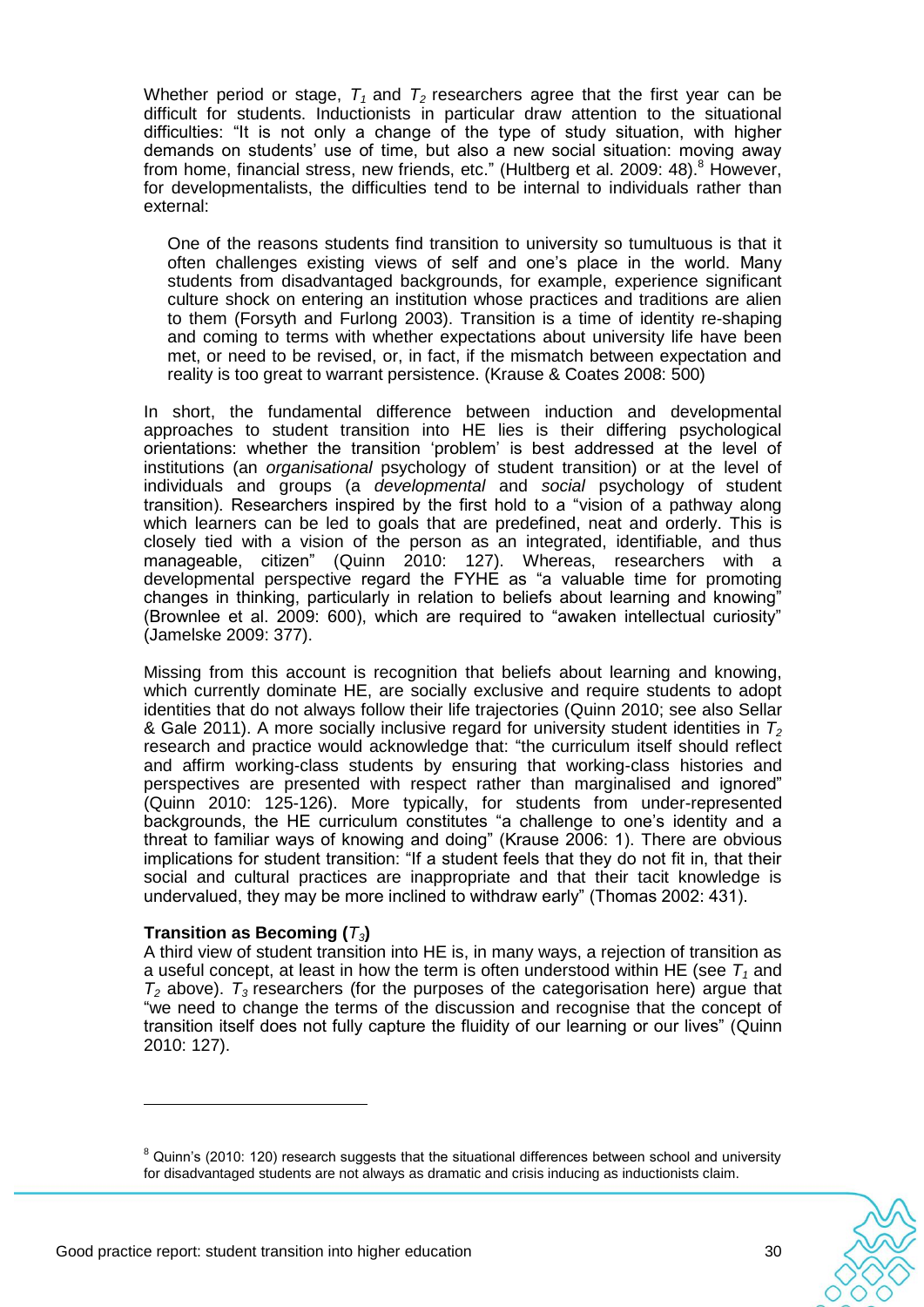Much of the impetus for this reconceptualisation of student transition into HE has come from the life transition literature more generally. While it has found traction among some HE researchers in the UK, for the most part others have ignored it. Indeed:

The study of transitions has been largely conducted in isolation from wider analyses of occupational and social mobility … The separation of transitions and mobility has left a disconnect between transitions theorists and some of the wider sociological concerns seen in the analysis of mobility, class structure and processes of class formation. (Smith 2009: 371)

Informed by a critical sociology of education and critical cultural studies, *T<sup>3</sup>* researchers emphasise the complexities of life and the interdependence of "public issues" and "private troubles" (Mills 1959; see also Field 2010: xxi). They take issue with *T<sup>1</sup>* and *T2* accounts that represent student transition into HE as (i) a *particular* time of crisis, (ii) part of a *linear* progression, and as (iii) universally experienced and normalised. While they recognise that "it is not enough to say that transitions are no longer neat and linear, or to briefly mention their complexity" (Worth 2009: 1051), these provide points from which to develop a more dynamic account of student transition.

On the issue of crisis, for example,  $T_3$  researchers accept the "anxiety and risk" (Field 2010: xix) experienced by some students in "the challenges faced by transition (and particularly first year students) trying to navigate the unchartered waters of their new university experience" (Nelson et al. 2005: 2). Although, they do not necessarily accept the implied problematic of transition or that transition into HE is a time of crisis for all students. On the contrary:

transitions can lead to profound change and be an impetus for new learning, or they can be unsettling, difficult and unproductive. Yet, while certain transitions are unsettling and difficult for some people, risk, challenge and even difficulty might also be important factors in successful transitions for others. (Ecclestone et al. 2010: 2)

In short, *T<sup>3</sup>* scholars reject the view that transitions are always times in which people experience crisis and that these are bracketed by relatively stable life experiences (Baron et al. 1999: 484). For instance, the to-ing and fro-ing between home and university – between different identities (Kimura et al. 2006: 70) – has to be negotiated on a daily basis, not merely in moments of crisis (Hughes, Greenhough, Yee & Andrews 2010). "So, transition rather than being a rare event is actually an everyday feature" (Quinn 2010: 124). Similarly, the idea that life is experienced in a linear way (e.g. high school, university, the world of work; or childhood, youth, adulthood) "is too static a viewpoint ... We constantly change, we transform, and we move backwards and forwards, we do not coalesce either before or after even the most momentous life crisis" (Quinn 2010: 127). For example, university students:

do not view work and study in the linear sequential way implied by the conventional career paradigm and by the policy formulations based upon it. Images about 'pathways' and linear transitions from school via further study and then into the world of work and an independent adult way of life *do not reflect the actual experience.* (Cohen & Ainley 2000: 83-84; emphasis added)

The absence of students' experiences and understandings from HE policy and practice is informed by normative accounts of student transition (Elder, Kirkpatrick Johnson & Crosnoe 2003), which represent variations from the norm as "deviant", "deficient" (Colley 2007: 430), "unruly" and "inadequate" (Quinn 2009: 126). Such norms and their variations frustrate student transition. They focus attention on different students, on their difference, rather than on the changes to be made by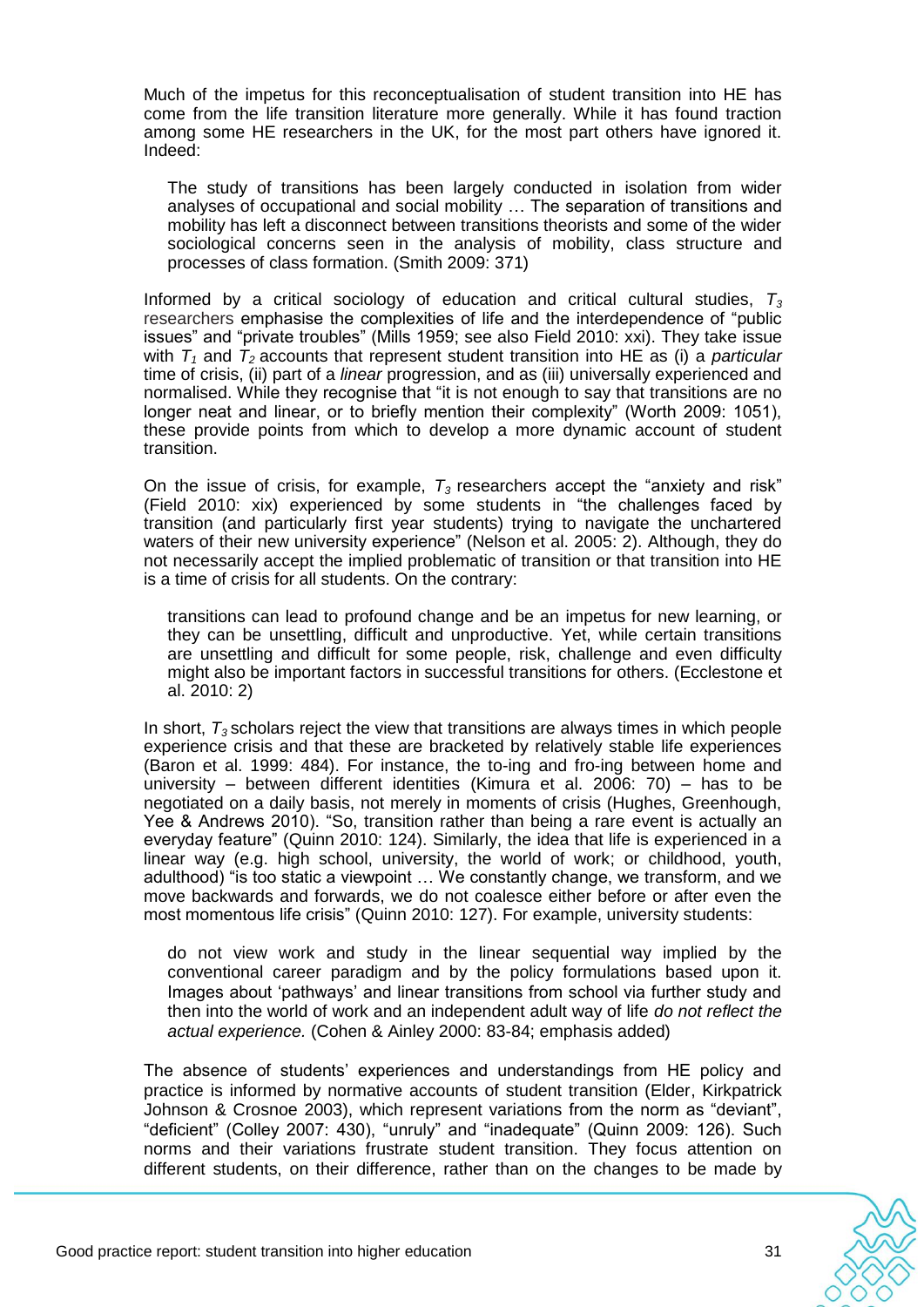institutions and systems in order to accommodate difference. They mobilise narratives and histories that render students voiceless, unable to speak "in one's own name‖ (Couldry 2009: 580; see also Sellar & Gale 2011). For example, knowledge – the central narrative of HE – and ways of knowing associated with under-represented groups are often unspeakable in HE (Said 1979; Connell 2006, 2007; Sefa Dei 2008, 2010). This "yoking together of the speakable with transition, inevitably leaves those with lives that are marginal [to institutional narratives] and [with] incoherent [genealogies] unable to make the transition to fully 'educated person" (Quinn 2010: 123).

*T3* researchers also challenge universal representations of university life, as if all universities are the same. In fact, HE institutions are now highly differentiated (Gale 2011; Marginson 2008) "and so too is the type of education students will receive on entry" (Quinn, 2009: 126).

In short,  $T_3$  scholars argue that the normative and the universal do not capture the diversity of student lives, their experiences of university or of universities themselves. It is impossible, then, to speak of student transition into HE in the singular, in the same way that "there is no such thing as *an* identity, or *a* discrete moment of transition ... [S]ubjectivity and flux" (Quinn 2010: 127; emphasis added) better describe the contemporary experience of navigating extended periods of formal education (Smith 2009), multiple career paradigms and life patterns (Cohen & Ainley 2000), and "the fluid experience of time" (Worth 2009: 1051). Student transition into HE is less about isolated and stilted movements, from one context or identity to another:

Instead it must be understood as a series of flows, energies, movements and capacities, a series of fragments or segments capable of being linked together in ways other than those that congeal it into an identity. (Grosz 1993: 197-198)

 $T_3$  researchers describe this rendition of transition as "a condition of our subjectivity" (Quinn 2010: 123) and liken it to 'becoming'; a concept with a rich tradition in social theory and philosophy (see for example Deleuze & Guattari 1987; Grosz 1999, 2005; Semetsky 2006). 'Becoming', as it is conceived here, rejects notions of the linearity and normativity of life stages implicit in much student transition research, diverting attention away from:

transformation from one identity to another and attends instead to what Deleuze and Guattari call "multiplicities" composed of heterogeneous singularities in dynamic compositions … To put this another way, Deleuze and Guattari have described the [transition] movement as "rhizomatic", a term that refers to underground root growth, the rampant, dense propagation of roots that characterizes such plants as mint or crabgrass. Each rhizomatic root may take off in its own singular direction and make its own connections with other roots, with worms, insects, rocks or whatever. (Sotirin 2005: 99-100)

This has significant implications for notions of the self, identity, life stages and transitions generally: "Becoming explodes the ideas about what we are and what we can be beyond the categories that seem to contain us … [It] offers a radical conception of what a life does" (Sotirin 2005: 99). If education systems, structures, institutions and procedures do not take account of the multiplicities of student lives that enter HE, then transition practices will be less effective. Indeed, *T3* researchers argue that the "failure to prioritize the actual views, experiences, interests and perspectives of young people as they see them" (Miles 2000:10), particularly "the lived reality for disadvantaged young people" (Barry 2005: 108) but also university students generally, has been counterproductive. It has led to an overly "structural perspective on transitions" (Miles 2000:10). Certainly, HE "must have structures and

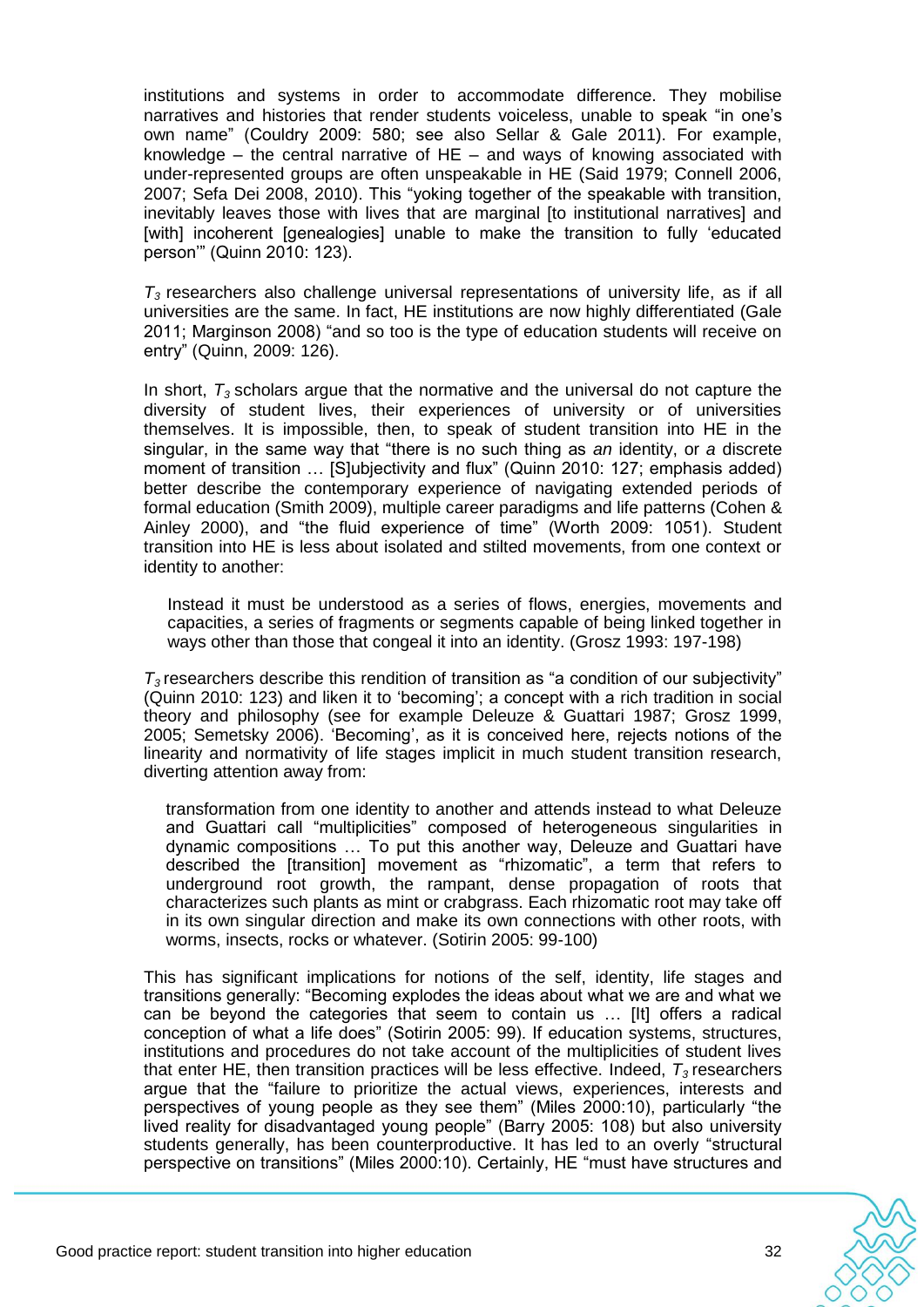processes … but ultimately it needs greater openness and flexibility. It should mirror the flux of our being, rather than trying to subjugate it with rigidity" (Quinn 2010: 127).

For Quinn, being more open and flexible means that:

Institutions should not hide the fact that withdrawal is a possibility, but rather be open about its implications. They should offer better opportunities to change course and provide more meaningful information about individual subjects to enable students to make well-informed choices. Personal planning of 'nontraditional pathways' into and through HE should be facilitated, which remove the distinction between full- and part-time mode and permit less than full-time study on all courses. Opportunities and support for students to change modes of study from full- to part-time and vice versa should be easily available. (Quinn 2010: 125-126)

In the same way,  $T_3$  researchers argue (see also above) that HE also needs to be more accommodating of diverse knowledges and ways of knowing (Gale 2009). For some (Quinn 2010: 124) this means "exclud[ing] what Foucault terms 'subjugated knowledges"; for others it involves unsettling "the centre-periphery relations in the realm of knowledge" (Connell 2007: viii). From a social inclusion and widening participation perspective:

it is about the need for a curriculum that provides room for different ways of thinking about, and different ways of engaging with knowledge, and indeed inserting different kinds of understandings that perhaps have not been part of Australian higher education before. It is about how we structure the student learning experience in ways that open it up and make it possible for students to contribute from who they are and what they know. (Gale 2009: 12)

Appreciating who students are and "how they identify themselves" (Gale 2009: 11) – specifically, appreciating the dynamic compositions of their heterogeneous singularities (Sotirin 2005: 99) – is at the heart of understanding student transition as becoming. For *T<sup>3</sup>* scholars, the appropriate response is to adjust HE systems and practices, including their knowledge systems and practices, to make them more open and flexible.

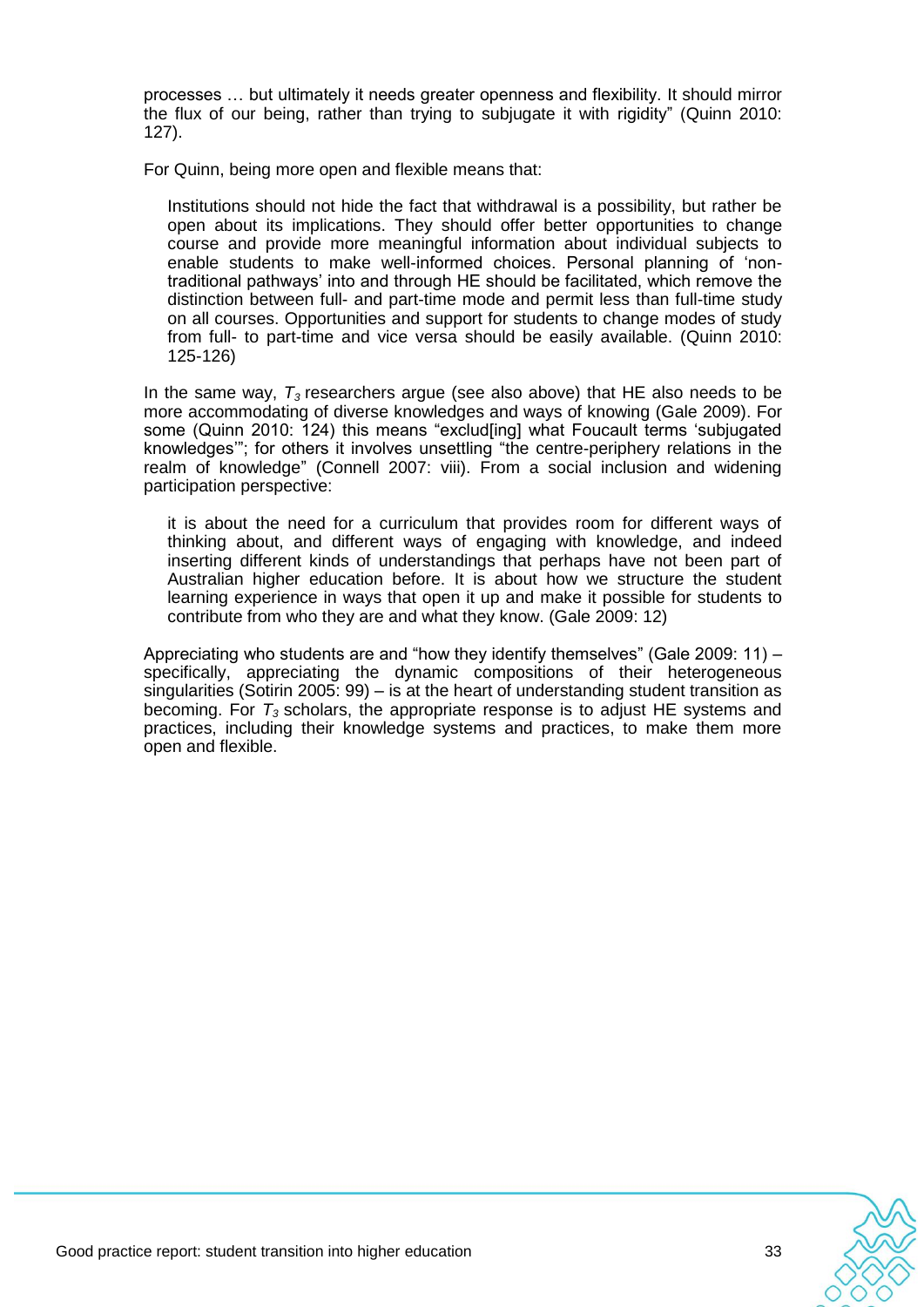| <b>Conceptions of</b><br>student<br>transition | <b>Transition</b><br>metaphors            | <b>Types of transitional change:</b><br>from one to another                                                                    | <b>Transition dynamics</b>                                                                                                                                                                                                                                    | Illustrative transition activities / emphases / systems                                                                                                                                                                                                                                                                                                                                                                                                                                          |
|------------------------------------------------|-------------------------------------------|--------------------------------------------------------------------------------------------------------------------------------|---------------------------------------------------------------------------------------------------------------------------------------------------------------------------------------------------------------------------------------------------------------|--------------------------------------------------------------------------------------------------------------------------------------------------------------------------------------------------------------------------------------------------------------------------------------------------------------------------------------------------------------------------------------------------------------------------------------------------------------------------------------------------|
| <b>Transition as</b><br>Induction $(T_1)$      | Pathway;<br>Journey;<br><b>Milestones</b> | Inculcation: sequentially<br>defined periods of adjustment<br>From one institutional and/or<br>disciplinary context to another | Navigating institutional<br>$\bullet$<br>norms and procedures<br>Linear, chronological,<br>$\bullet$<br>progressive movement<br>Relatively fixed<br>structures and systems<br>Crisis as culture shock<br>(contextual familiarity)                             | Orientation / familiarisation with campus (facilities etc.) and<br>$\bullet$<br>significant staff<br>'Just-in-time' information re procedures, curriculum content,<br>$\bullet$<br>assessment requirements<br>First year seminars<br>$\bullet$<br>'Transition pedagogy'<br>$\bullet$                                                                                                                                                                                                             |
| <b>Transition as</b><br>Development<br>$(T_2)$ | Trajectory;<br>Life stage;                | Transformation: qualitatively<br>distinct stages of maturation<br>From one student and/or<br>career identity to another        | Navigating sociocultural<br>norms and expectations<br>Linear, cumulative, non-<br>reversible movement<br>Discrete, singular,<br>$\bullet$<br>consecutive identities<br>Crisis as critical incident<br>$\bullet$<br>(identity forming)                         | <b>Mentoring programs</b><br>Service learning and field placements<br>Career and research culture development activities / emphasis<br>Championing narratives of student and career trajectories by<br>successful students and staff                                                                                                                                                                                                                                                             |
| <b>Transition as</b><br>Becoming $(T_3)$       | Whole of life;<br>Rhizomatic              | Fluctuation: perpetual series<br>of fragmented movements<br>Lived reality or subjective<br>experience, from birth to<br>death  | Navigating multiple<br>narratives and<br>subjectivities<br>Rhizomatic, zigzag, spiral<br>movement<br>Flexible systems / fluid<br>$\bullet$<br>(ephemeral) identities<br>Crisis as neither<br>$\bullet$<br>period/stage specific or<br>necessarily problematic | Flexible student study modes, including removal of distinction<br>$\bullet$<br>between full and part-time study and min./max. course loads<br>Flexible student study pathways, including multiple<br>$\bullet$<br>opportunities to change course and enter, withdraw and<br>return to study throughout life<br>Pedagogy that integrates learning support within the<br>٠<br>curriculum<br>Curriculum that reflects and affirms marginalised student<br>$\bullet$<br>histories and subjectivities |

# *Table 2: A typology of student transition into higher education*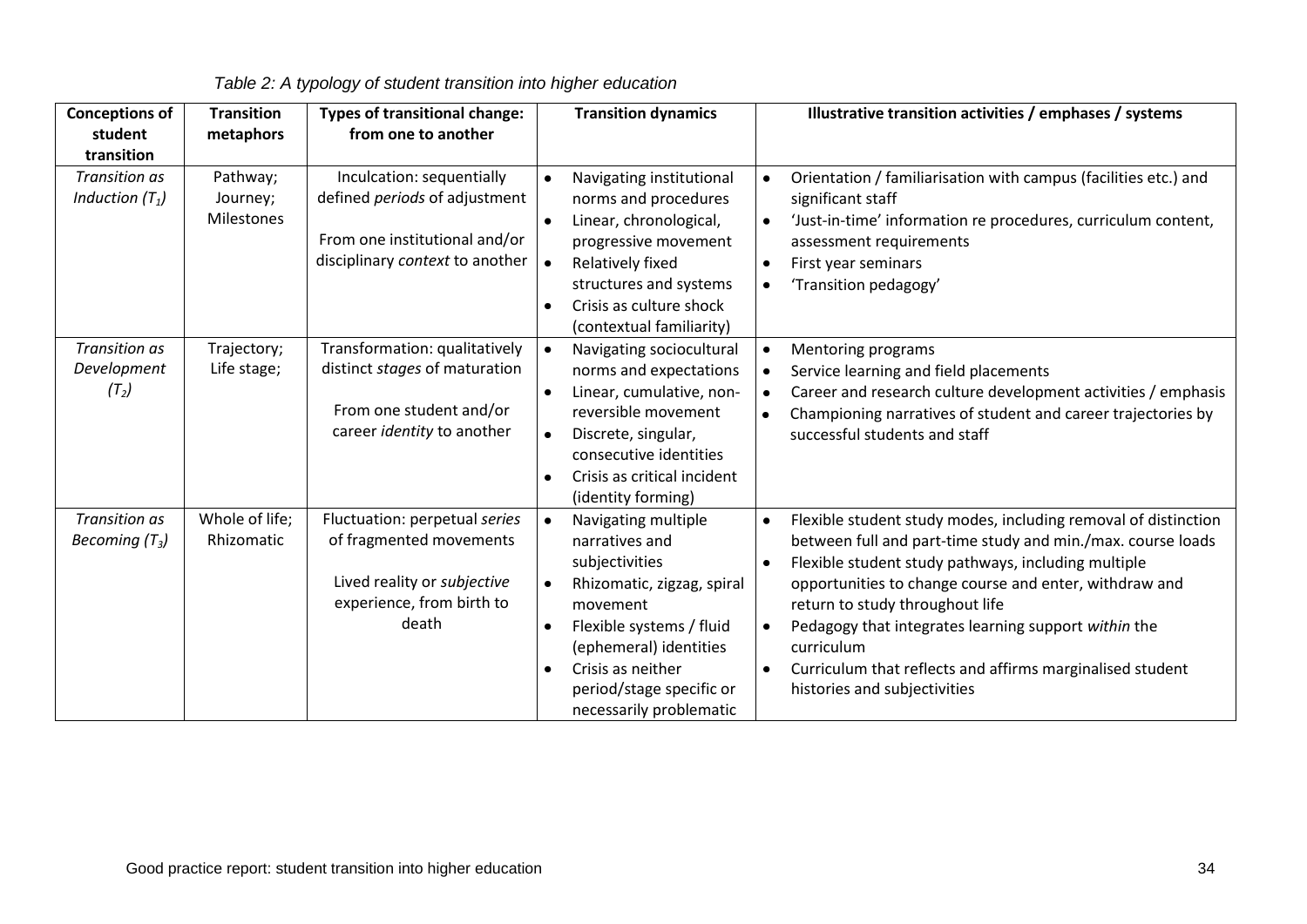# **Conclusion**

At least four conclusions about student transition into HE can be drawn from this review of the national and international research literature (including the ALTC projects and fellowships reviewed earlier in this Report):

- 1. *Student transition into HE can be defined in three distinct ways – as induction, transformation and becoming – each of which lead to different transition policies, programs and research endeavours.* Often these conceptual preferences are not well articulated or recognised, so that research, policies and programs in the field (including the ALTC projects and fellowships reviewed in this Report) tend to be predicated on taken-for-granted concepts and normative assumptions regarding preferred and ideal student experiences and trajectories.
- 2. *Much research, policy and practice re student transition into HE is disconnected from the extensive research literature on youth and life transitions and from education and social theory.* This limits how student transition is conceived and, hence, limits the research, policies and practices that flow from these conceptions. Some researchers in the UK are drawing on these broader literatures to reconceptualise transition in a way that reflects students' lived realities and with the potential for new approaches to transition research, policy and practice. However, most Australian researchers, policy makers and practitioners with interests in student transition remain disconnected from these advances in the field.
- 3. *The dominant conception of student transition into HE tends to lead to research, policy and practice that are largely system driven and system serving*. University students are expected to make the transition into HE while conforming to institutional requirements. The possibility of broader systemic or structural change to meet the needs of a diverse student population tends to be marginal. Inasmuch as institutional practices change, these are limited to devising ways to enable students to more successfully navigate pre-existing and dominant structures and practices, including dominant knowledge structures and practices (embodied in formal and informal curriculum, pedagogy and assessment).
- 4. *To date, the field of student transition into HE has focused narrowly on undergraduate students, particularly those in their first year, who are undertaking courses in a select cluster of disciplines.* This is particularly evident in the ALTC projects and fellowships reviewed in this Report. Those with explicit interests in transition focus almost exclusively on the first year and the ALTC collection as a whole is limited to the disciplines of mathematics, the sciences (particularly health, physics and the computer and technology sciences), and the creative arts (writing, visual, dance), while transition studies in the social sciences, humanities, cultural studies, and some sciences (e.g. medicine) are absent. This concentration on 'vertical' (Lam & Pollard 2006) or 'diachronic' (Bransford et al. 2006) transitions – transitions across time and similar contexts  $(e.g. from school to university) – is partial, given the limited interest in transition$ issues prior to students' first year in HE *and* in their later years of undergraduate and postgraduate study. Whereas 'horizontal' (Lam & Pollard 2006) or ‗synchronic' (Bransford et al. 2006) transitions – transitions within the same time frame and between different contexts (e.g. from one course or university to another; from home to university to home) – are missing altogether from analyses in the Australian field.

In short, student transition into HE, as a field of research, policy and practice, is in its infancy in Australia and in many other OECD nations. A more sophisticated approach is now needed to move the field forward. Suggestions for doing so are indicated in the Report's Recommendations below.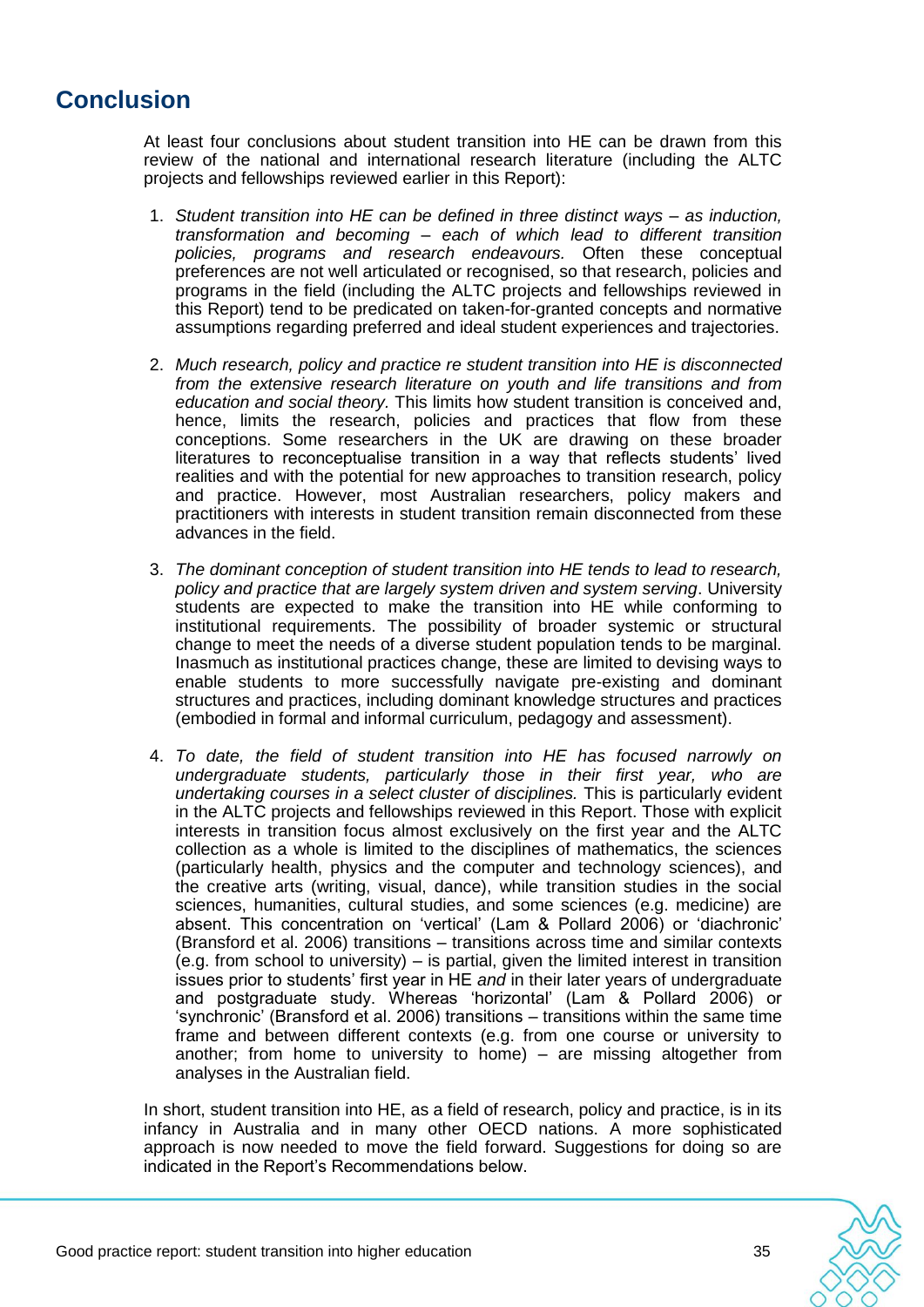# **Recommendations**

The following recommendations for further development or work in the field of student transition into HE are informed by the review of the national and international research literature (including the ALTC projects and fellowships reviewed earlier in this Report). The recommendations largely mirror the review's conclusions regarding this literature.

#### **Recommendation 1: declare how transition is defined**

*Future projects in the field of student transition into HE should explicitly <i>identify how transition is defined within the project.* This will assist in focusing project work and provide readers and recipients of project outputs with understanding regarding what informs these and with the wherewithal to subject them to critique. It will also require locating the project in relation to definitions within the field and/or contribute to redefining the field.

#### **Recommendation 2: draw on related fields and bodies of knowledge**

*Future projects in the field of student transitions into HE should draw on the extensive research literature from related fields, particularly in relation to youth and life transitions and education and social theory.* This has the potential for projects to make connections with how (student) transitions are elsewhere experienced and theorised and to reinvigorate the field with new and innovative ideas. It also will enable projects to draw on and contribute to the considerable bodies of knowledge in arenas such as education (vis-à-vis curriculum, pedagogy and assessment), cultural studies (of knowledge production and legitimation), and social theory (e.g. exploration of the implications for student transition of conditions such as 'liquid modernity', the 'risk society', 'becoming', etc.).

#### **Recommendation 3: foreground students' lived reality**

Future projects in the field of student transition into HE should be cognisant of *students" lived reality not just institutional and/or systemic interests.* This includes research, policy and practice aimed at making HE (at the level of classrooms and courses through to institutions and systems) more flexible and responsive to students. It also includes projects aimed at redressing the marginalisation of certain forms of knowledge and ways of knowing.

#### **Recommendation 4: broaden the scope of investigation**

*Future projects in the field of student transition into HE should add to the corpus of investigations on the full range of "vertical" and "horizontal" transitions.* This includes projects with vertical foci beyond the ‗first year' (e.g. prior to HE entry, the latter years of undergraduate and postgraduate study, the first year of work, etc.) as well as horizontal interests (e.g. from home to university, from one course or university to another, etc.). It also includes projects focused on discipline areas (e.g. the social sciences, humanities, cultural studies, some areas of science, etc.) not yet represented in student transition studies, for their potential to bring new insights into how student transition is experienced, conceived and addressed.

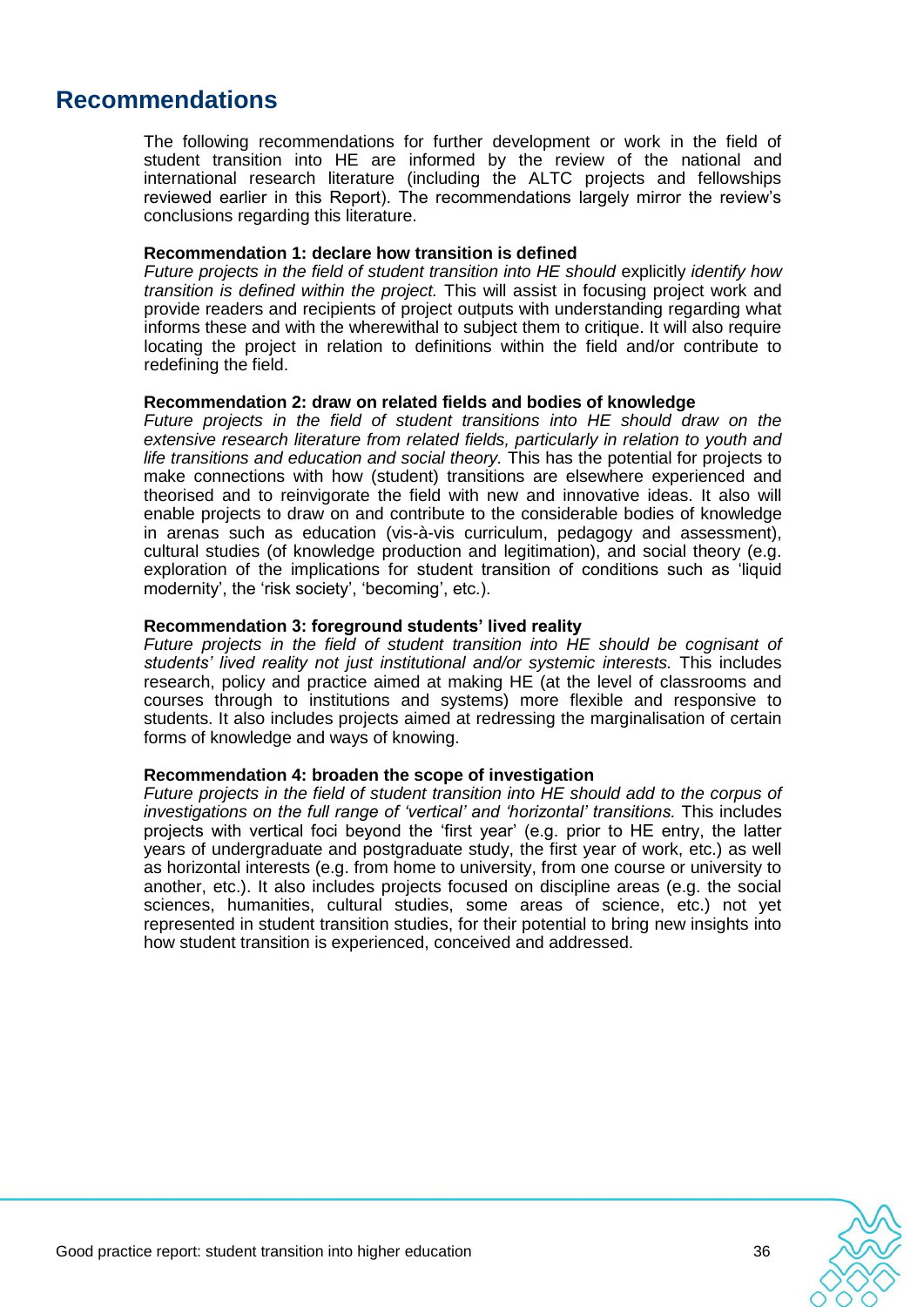# **References**

- Australian Government (2009). *Transforming Australia"s Higher Education System*. Canberra: DEEWR.
- Baron, S., Riddell, S., & Wilson, A. (1999). The Secret of Eternal Youth: Identity, risk and learning difficulties. *British Journal of Sociology of Education, 20*(4), 483- 499.
- Barry, M. (2005). *Youth Policy and Social Inclusion*. London: Routledge.
- Bauman, Z. (1998). Time and Class. *Arena Journal, 10*, 69-83.
- Bauman, Z. (2000). *Liquid Modernity*. Cambridge: Polity Press.
- Bauman, Z. (2001). *The Individualized Society*. Cambridge: Polity Press.
- Beasley, C. J., & Pearson, C. A. L. (1999). Facilitating the Learning of Transitional Students: strategies for success for all students. *Higher Education Research & Development, 18*(3), 303-321.
- Beck, U. (1992). *Risk Society: Towards a New Modernity*. London: Sage.
- Belyakov, A., Cremonini, L., Mfusi, M. X., & Rippner, J. (2009). *The Effect of Transitions on Access to Higher Education*. Washington, DC: Institute for Higher Education Policy.
- Bernstein, B. (2003). *Class, Codes and Control Volume III – Towards a Theory of Educational Transmission*. Milton Park: Routledge.
- Bennett, R., Kottasz, R., & Nocciolino, J. (2007). Catching the early walker: An examination of potential antecedents of rapid student exit from businessrelated undergraduate degree programmes in a post-1992 university*. Journal of Further and Higher Education*, *31*(2), 109-132.
- Bourdieu, P. (1988). *Homo Academicus*. Cambridge: Polity Press.
- Bradley, D., Noonan, P., Nugent, H., & Scales, B. (2008). *Review of Australian Higher Education: Final Report*. Canberra: Commonwealth of Australia.
- Bransford, J., Stevens, R., Schwartz, D., Meltzoff, A., Pea, R., Roschelle, J., Vye, N., Kuhl, P., Bell, P., Barron, B., Reeves, B. & Sabelli, N. (2006). Learning theories and education: toward a decade of synergy. In P. Alexander & P. Winne (Eds.), *Handbook of Educational Psychology* (pp. 209-244). New Jersey: Erlbaum.
- Brownlee, J., Walker, S., Lennox, S., Exley, B., & Pearce, S. (2009). The first year university experience: using personal epistemology to understand effective learning and teaching in higher education. *Higher Education, 58*(5), 599-618.
- Burnett, L. (2007). *Juggling first year student experiences and institutional changes: An Australian experience.* Paper presented at the 20th International Conference on First Year Experience, July, Hawaii, USA. Retrieved 7 June 2011, from [http://www98.griffith.edu.au/dspace/bitstream/10072/32622/1/51648\\_1.pdf](http://www98.griffith.edu.au/dspace/bitstream/10072/32622/1/51648_1.pdf)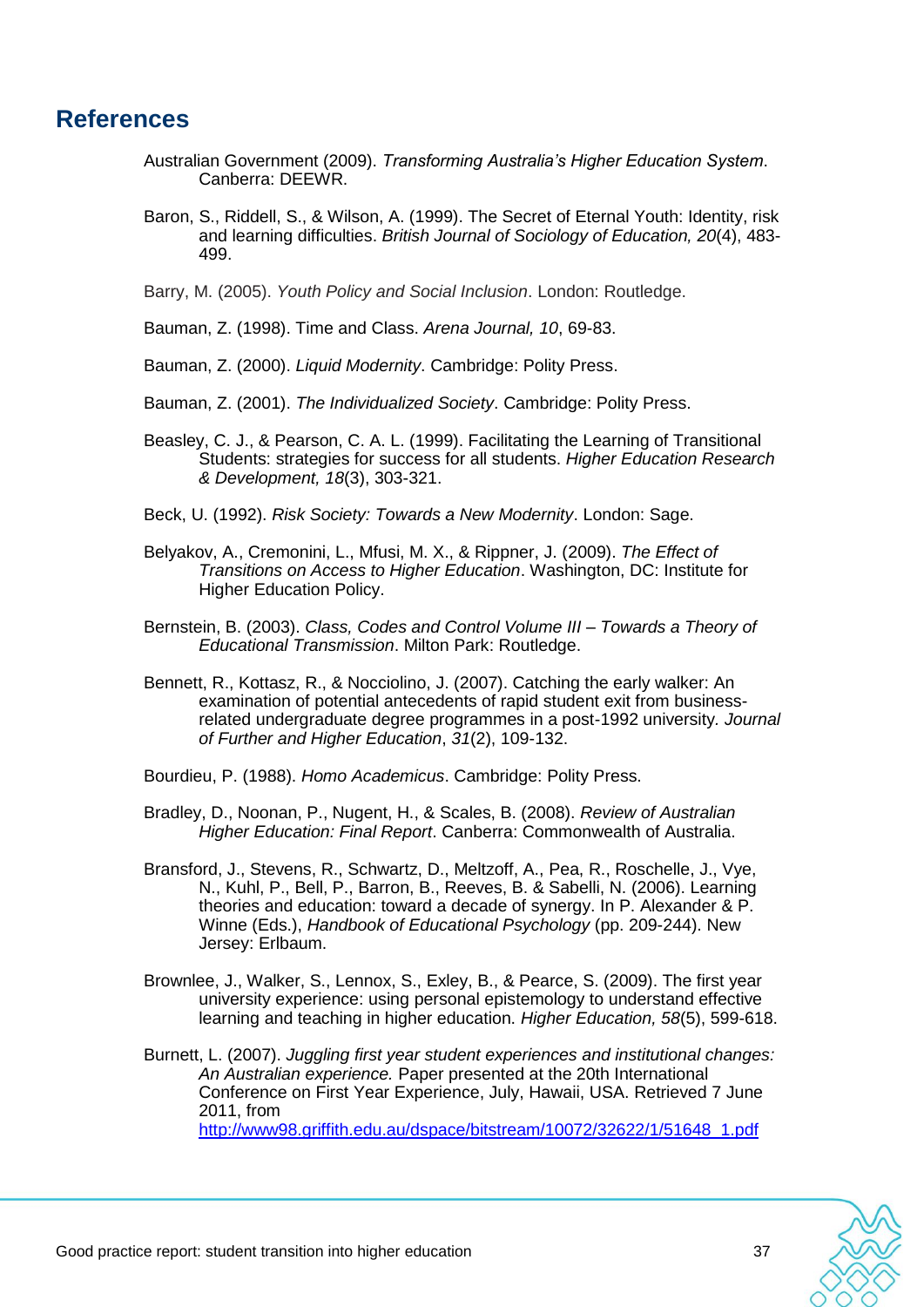- Cohen, P., & Ainley, P. (2000). In the Country of the Blind?: Youth Studies and Cultural Studies in Britain. *Journal of Youth Studies, 3*(1), 79-95.
- Colley, H. (2007). Understanding time in learning transitions through the lifecourse. *International Studies in Sociology of Education, 17*(4), 427-443.
- Colley, H. (2010). Time in learning transitions through the lifecourse: A feminist perspective. In K. Ecclestone, G. Biesta & M. Hughes (Eds.), *Transitions and Learning through the Lifecourse* (pp. 130-146). London: Routledge.
- Connell, R. W. (2006). Northern theory: The political geography of general social theory. *Theory & Society, 32*(2), 237-264.
- Connell, R. W. (2007). *Southern Theory: the global dynamics of knowledge in social science*. Crows Nest, N.S.W: Allen & Unwin.
- Couldry, N. (2009). Rethinking the politics of voice. *Continuum: Journal of Media & Cultural Studies, 23*(4), 579-582.
- DEEWR (2009). *An Indicator Framework for Higher Education Performance Funding – Discussion Paper*. December. Australian Government: Canberra. Retrieved 17 June 2011, from [http://www.deewr.gov.au/HigherEducation/Documents/HIEDPerformanceFun](http://www.deewr.gov.au/HigherEducation/Documents/HIEDPerformanceFunding.pdf) [ding.pdf](http://www.deewr.gov.au/HigherEducation/Documents/HIEDPerformanceFunding.pdf)
- Deleuze, G., & Guattari, F. (1987). *A Thousand Plateaus: Capitalism and Schizophrenia* (B. Massumi, Trans.). Minneapolis & London: University of Minnesota Press.
- Delpit, L. (1995). *Other People"s Children: Cultural Conflict in the Classroom*. New York: The New Press.
- Ecclestone, K. (2006). *The rise of transitions as a political concern: the effects of assessment on identity and agency in vocational education.* Working paper for the Teaching and Learning Research Programme Thematic Seminar Series on 'Transitions through the lifecourse'.
- Ecclestone, K. (2009). Lost and found in transition. In J. Field, J. Gallacher & R. Ingram (Eds.), *Researching Transitions in Lifelong Learning* (pp. 9-27). London & New York: Routledge.
- Ecclestone, K., Biesta, G. & Hughes, M. (2010). Transitions in the lifecourse: The role of identity, agency and structure. In K. Ecclestone, G. Biesta & M. Hughes (Eds.), (pp. 1-15). *Transitions and Learning through the Lifecourse.* London: Routledge.
- Elder, G. H., Kirkpatrick Johnson, M. & Crosnoe, R. (2003). The Emergence and Development of Life Course Theory. In J. T. Mortimer & M. J. Shanahan (Eds.), *Handbook of the Life Course* (pp. 4-19). New York: Plenum.
- Field, J. (2010). Preface. In K. Ecclestone, G. Biesta & M. Hughes (Eds.), *Transitions and Learning through the Lifecourse* (pp. xvii-xxiv)*.* London: Routledge.
- Forsyth, A. & Furlong, A. (2003). Access to higher education and disadvantaged young people. *British Educational Research Journal*, *29*(2), 205-225.
- Furlong, A. (2009). Revisiting transitional metaphors: reproducing social inequalities

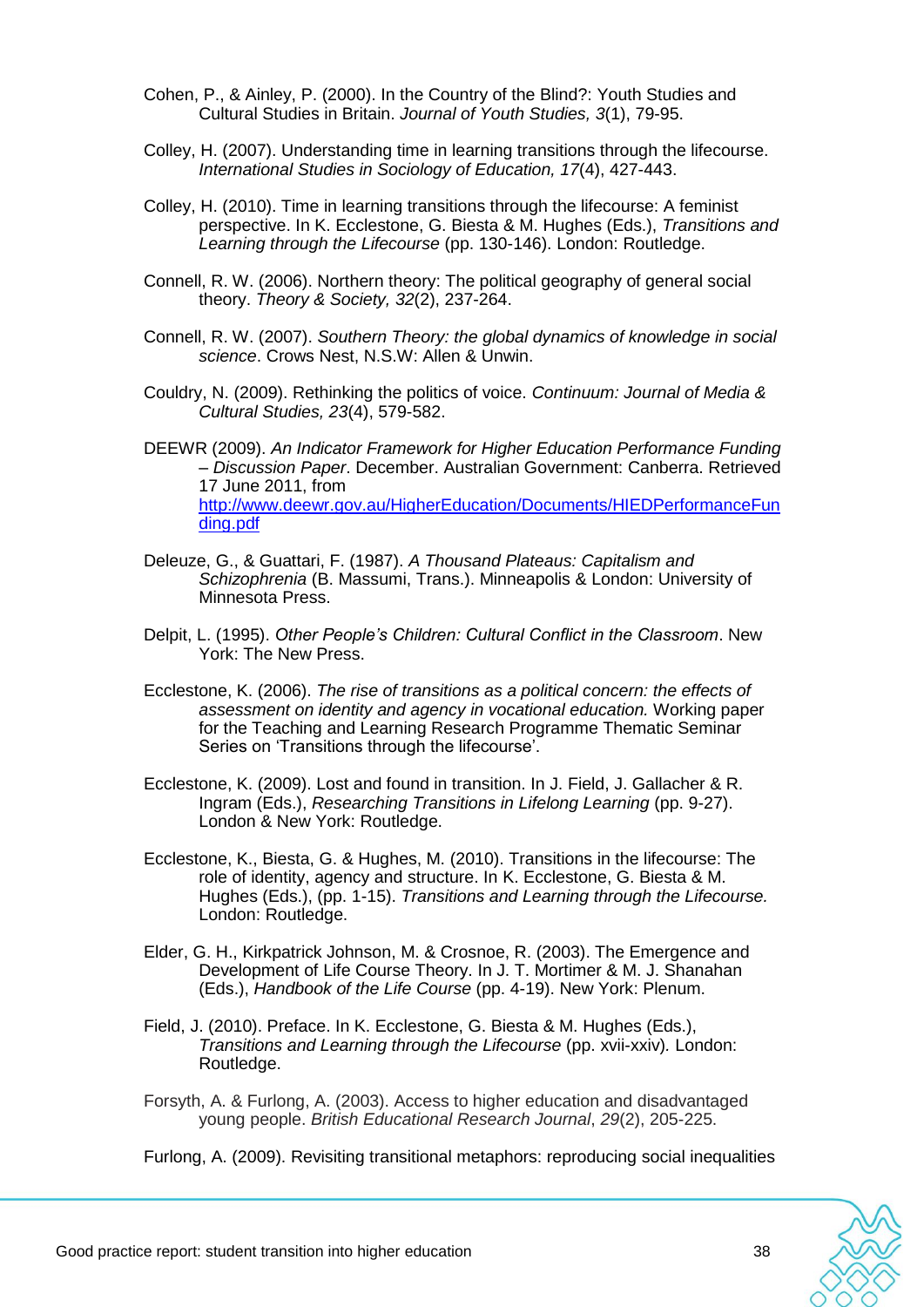under the conditions of late modernity. *Journal of Education and Work, 22*(5), 343-353.

- Gale, T. (2009). *Towards a Southern Theory of Higher Education*. Keynote Address, 12<sup>th</sup> Pacific Rim First Year in Higher Education Conference "Preparing for tomorrow today: the first year experience as foundation". Townsville, 30 June. Retrieved 2 June 2011, from [http://www.fyhe.com.au/past\\_papers/papers09/ppts/Trevor\\_Gale\\_paper.pdf](http://www.fyhe.com.au/past_papers/papers09/ppts/Trevor_Gale_paper.pdf)
- Gale, T. (2011). Student equity's starring role in Australian higher education: not yet centre field. *Australian Educational Researcher, 38*(1), 5-23.
- George, R., J. Lucas & D. Tranter (2005). Portfolio Entry: Alternative university access for year 12 students. In A. Brew & C. Asmar (Eds.), *Higher Education in a Changing World. Research and Development in Higher Education*, 28. Proceedings of the 2005 HERDSA Annual Conference. Sydney Australia 3 – 6 July, 142‐149.
- Giddens, A. (1990). *The Consequences of Modernity*. Stanford, Calif.: Stanford University Press.
- Gill, B., Ramjan, L., Koch, J., Dlugon, E., Andrew, S. & Salamonson, Y. (2011). A standardised orientation program for first year undergraduate students in the College of Health and Science at UWS. A Practice Report. *The International Journal of the First Year in Higher Education, 2*(1), 63–69.
- Grosz, E. (1993). *Volatile Bodies: Towards a Corporeal Feminism*. Bloomington: Indiana University Press.
- Grosz, E. (1999). Thinking of the New: Of Futures Yet Unthought. In E. Grosz (Ed.), *Becomings: Explorations in Time, Memory, and Futures* (pp. 15-28). Ithaca: Cornell University Press.
- Grosz, E. (2005). Bergson, Deleuze and the Becoming of Unbecoming. *Parallax, 11*(2), 4-13.
- Harrison, N. (2006). The impact of negative experiences, dissatisfaction and attachment on first year undergraduate withdrawal. *Journal of Further and Higher Education*, *30*(4), 377-391.
- Heirdsfield, A., Walker, S., & Walsh, K. (2005). Developing Peer Mentoring Support for TAFE Students Entering 1st-Year University Early Childhood Studies. *Journal of Early Childhood Teacher Education, 26*(4), 423-436.
- Heirdsfield, A. M., Walker, S., Walsh, K., & Wilss, L. (2008). Peer Mentoring for First-Year Teacher Education Students: The Mentors' Experience. *Mentoring & Tutoring: Partnership in Learning, 16*(2), 109-124.
- Hillman, K. (2005). *The First Year Experience: The Transition from Secondary School to University and TAFE in Australia*. Camberwell, Vic.: Australian Council for Education Research.
- Hughes, M., Greenhough, P., Yee, W. C., & Andrews, J. (2010). The daily transition between home and school. In K. Ecclestone, G. Biesta & M. Hughes (Eds.), *Transitions and Learning Through the Lifecourse* (pp. 16-31). London & New York: Routledge.

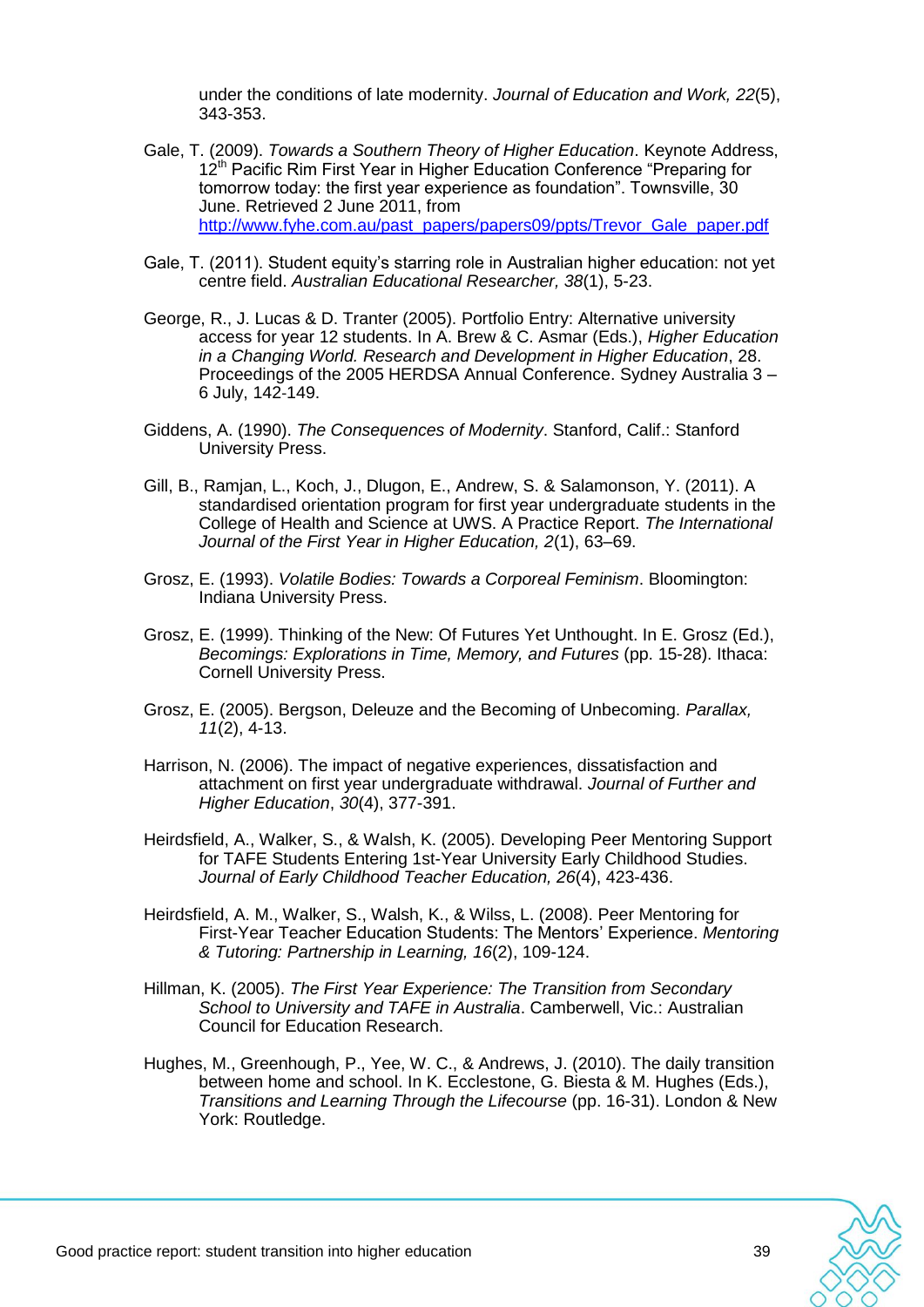- Hultberg, J., Plos, K., Hendry, G. D., & Kjellgren, K. I. (2009). Scaffolding students' transition to higher education: parallel introductory courses for students and teachers. *Journal of Further and Higher Education, 32*(1), 47-57.
- Jackson, C. (2003). Transitions into Higher Education: gendered implications for academic self-concept. *Oxford Review of Education, 29*(3), 331-346.
- Jamelske, E. (2009). Measuring the impact of a university first-year experience program on student GPA and retention. *Higher Education, 57*(3), 373-391.
- Kelly P. J. (2010). *Closing the College Attainment Gap between the US and Most Educated Countries, and the Contributions to be made by the States*. National Center for Higher Education Management Systems. Retrieved 14 February 2011, from [http://www.nchems.org/pubs/docs/Closing%20the%20U%20S%20%20Degre](http://www.nchems.org/pubs/docs/Closing%20the%20U%20S%20%20Degree%20Gap%20NCHEMS%20Final.pdf) [e%20Gap%20NCHEMS%20Final.pdf](http://www.nchems.org/pubs/docs/Closing%20the%20U%20S%20%20Degree%20Gap%20NCHEMS%20Final.pdf)
- Keup, J. R., & Barefoot, B. O. (2005). Learning How to Be a Successful Student: Exploring the Impact of First-Year Seminars on Student Outcomes. *Journal of the First-Year Experience & Students in Transition, 17*(1), 11-47.
- Kift, S. (2008). The *next, great first year challenge: Sustaining, coordinating and embedding coherent institution–wide approaches to enact the FYE as "everybody"s business"*. Keynote address, 11th First Year in Higher Education Conference "An apple for the learner: celebrating the first year experience". Hobart, 30 June. Retrieved 2 June 2011, from [http://www.fyhe.com.au/past\\_papers/papers08/FYHE2008/content/pdfs/Keyn](http://www.fyhe.com.au/past_papers/papers08/FYHE2008/content/pdfs/Keynote%20-%20Kift.pdf) [ote%20-%20Kift.pdf](http://www.fyhe.com.au/past_papers/papers08/FYHE2008/content/pdfs/Keynote%20-%20Kift.pdf)
- Kift, S. (2009). *Articulating a transition pedagogy to scaffold and to enhance the first year student learning experience in Australian higher education: Final Report for ALTC Senior Fellowship Program*. Strawberry Hills, NSW: Australian Learning and Teaching Council.
- Kift, S. & Field, R. (2009). *Intentional first year curriculum design as a means of*  facilitating student engagement: some exemplars. Paper presented at 12<sup>th</sup> Pacific Rim First Year in Higher Education Conference "Preparing for tomorrow today: the first year experience as foundation". Townsville, 30 June. Retrieved 2 June 2011, from [http://www.fyhe.com.au/past\\_papers/papers09/content/pdf/16D.pdf](http://www.fyhe.com.au/past_papers/papers09/content/pdf/16D.pdf)
- Kift, S., & Nelson, K. (2005). *Beyond curriculum reform: embedding the transition experience.* Paper presented at the HERDSA, Higher Education in a Changing World, 225-235. Retrieved 1 June 2011, from [http://conference.herdsa.org.au/2005/pdf/refereed/paper\\_294.pdf](http://conference.herdsa.org.au/2005/pdf/refereed/paper_294.pdf)
- Kift, S., Nelson, K., & Clarke, J. (2010). Transition pedagogy: A third generation approach to FYE – A case study of policy and practice for the higher education sector. *The International Journal of the First Year in Higher Education, 1*(1), 1-20.
- Kimura, M., Brian, K., Ganga, D., Hudson, T., Murray, L., Prodgers, L., et al. (2006). *Ethnicity, education and employment*. London: University of East London, Continuum – The Centre for Widening Participation Policy Studies.
- Krause, K. (2005). *The changing face of the first year: Challenges for policy and practice in research-led universities.* Keynote paper at The University of Queensland First Year Experience Workshop, October.

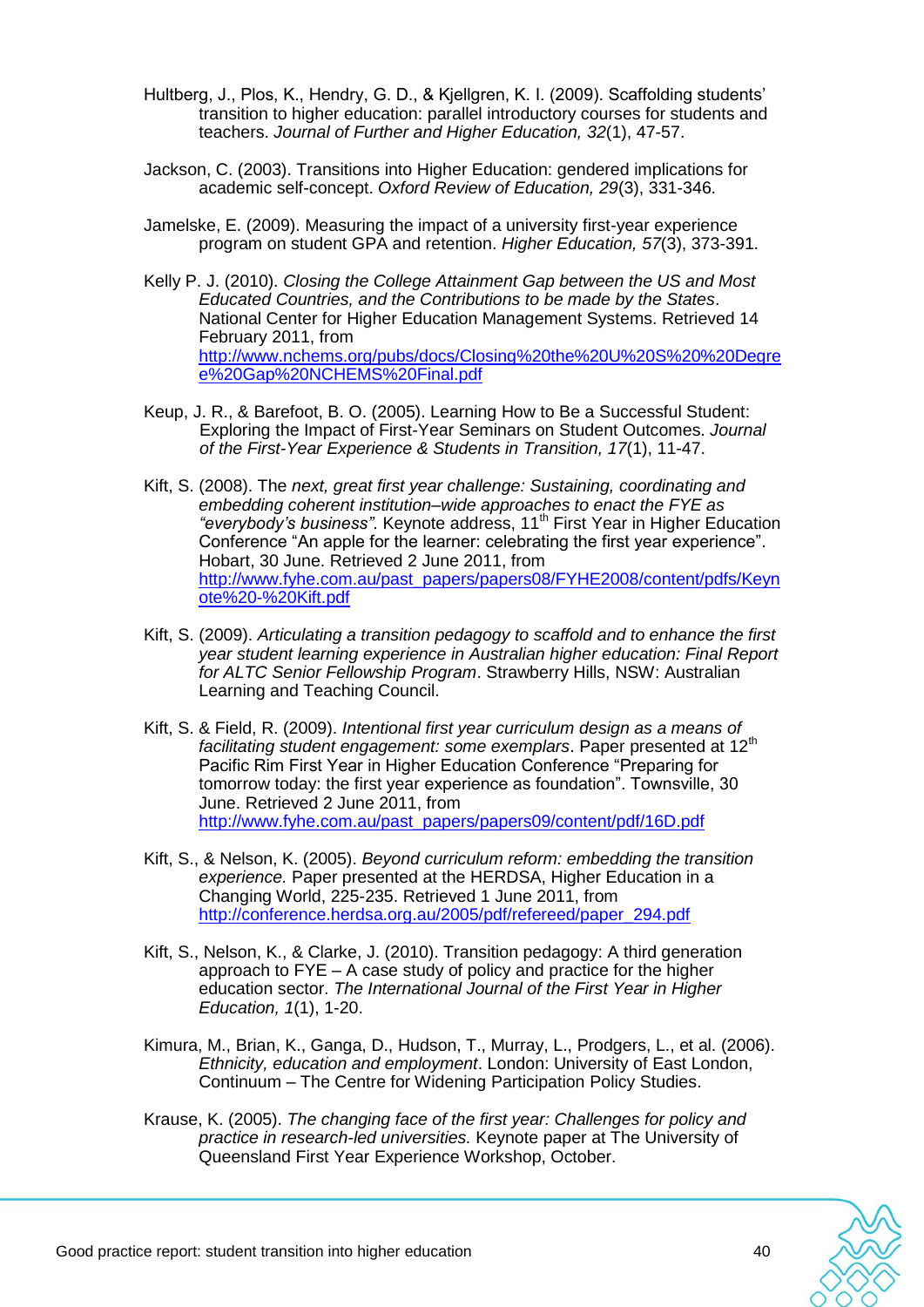- Krause, K. (2006). *On being strategic about the first year*. Keynote paper presented at First Year Forum, Queensland University of Technology, Brisbane, Queensland, Australia.
- Krause, K.-L., & Coates, H. (2008). Students' engagement in first-year university. *Assessment & Evaluation in Higher Education, 33*(5), 493-505.
- Lam, M. S., & Pollard, A. (2006). A conceptual framework for understanding children as agents in the transition from home to kindergarten. *Early Years: An International Journal of Research and Development, 26*(2), 123-141.
- Lingard, B., Ladwig, J., Mills, M., Bahr, M., Chant, D., Warry, M., Ailwood, J., Capeness, R., Christie, P., Gore, J., Hayes, D. & Luke, A. (2001). *Queensland School Reform Longitudinal Study (QSRLS)*. Brisbane: Education Queensland.
- Lynch, K. (1989). *The Hidden Curriculum: Reproduction in education, an reappraisal*. Lewes & Philadelphia: Falmer Press.
- Marginson, S. (2008). Global field and global imagining: Bourdieu and worldwide higher education. *British Journal of Sociology of Education, 29*(3), 303-315.
- Margolis, E., & Romero, M. (2001). 'In the Image and Likeness ...' How Mentoring Functions in the Hidden Curriculum. In E. Margolis (Ed.), *The Hidden Curriculum in Higher Education* (pp. 79-96). New York, NY: Routledge.
- McInnis, C., James, R., & McNaught, C. (1995). *First year on campus: Diversity in the initial experience of Australian Undergraduates*. Canberra: AGPS.
- Miles, S. (2000). *Youth Lifestyles in a Changing World*. Buckingham: Open University Press.
- Mills, C.W. (1959). *The Sociological Imagination*. Oxford, UK: Oxford University Press.
- Nelson, K. J., Kift, S. M. & Harper, W. (2005). *"First portal in a storm": A virtual space for transition students.* Paper presented at the 2005 Australian Society for Computers in Learning in Tertiary Education Conference. Brisbane, 7 December. Retrieved June 10 2011, from [http://eprints.qut.edu.au/3943/1/3943\\_1.pdf](http://eprints.qut.edu.au/3943/1/3943_1.pdf)
- Nelson, K., Kift, S., Humphreys, J., & Harper, W. (2006). *A blueprint for enhanced transition: taking an holistic approach to managing student transition into a large university*. Paper presented at the 9<sup>th</sup> First Year in Higher Education Conference "Engaging Students". Gold Coast, 14 July. Retrieved 2 June 2011, from [http://www.fyhe.com.au/past\\_papers/2006/Papers/Kift.pdf](http://www.fyhe.com.au/past_papers/2006/Papers/Kift.pdf)
- Osborne, M. & Gallacher, J. (2007). An international perspective on researching widening access. In M. Osborne, J. Gallacher & B. Crossan (Eds.), *Researching Widening Access to Lifelong Learning: Issues and Approaches in International Research* (pp. 3-16). London: Routledge.
- Pallas, A. M. (2003). Educational Transitions, Trajectories, and Pathways. In J. T. Mortimer & M. J. Shanahan (Eds.), *Handbook of the Life Course* (pp. 165- 184). New York: Plenum.
- Quinn, J. (2010). Rethinking ‗failed transitions' to higher education. In K. Ecclestone,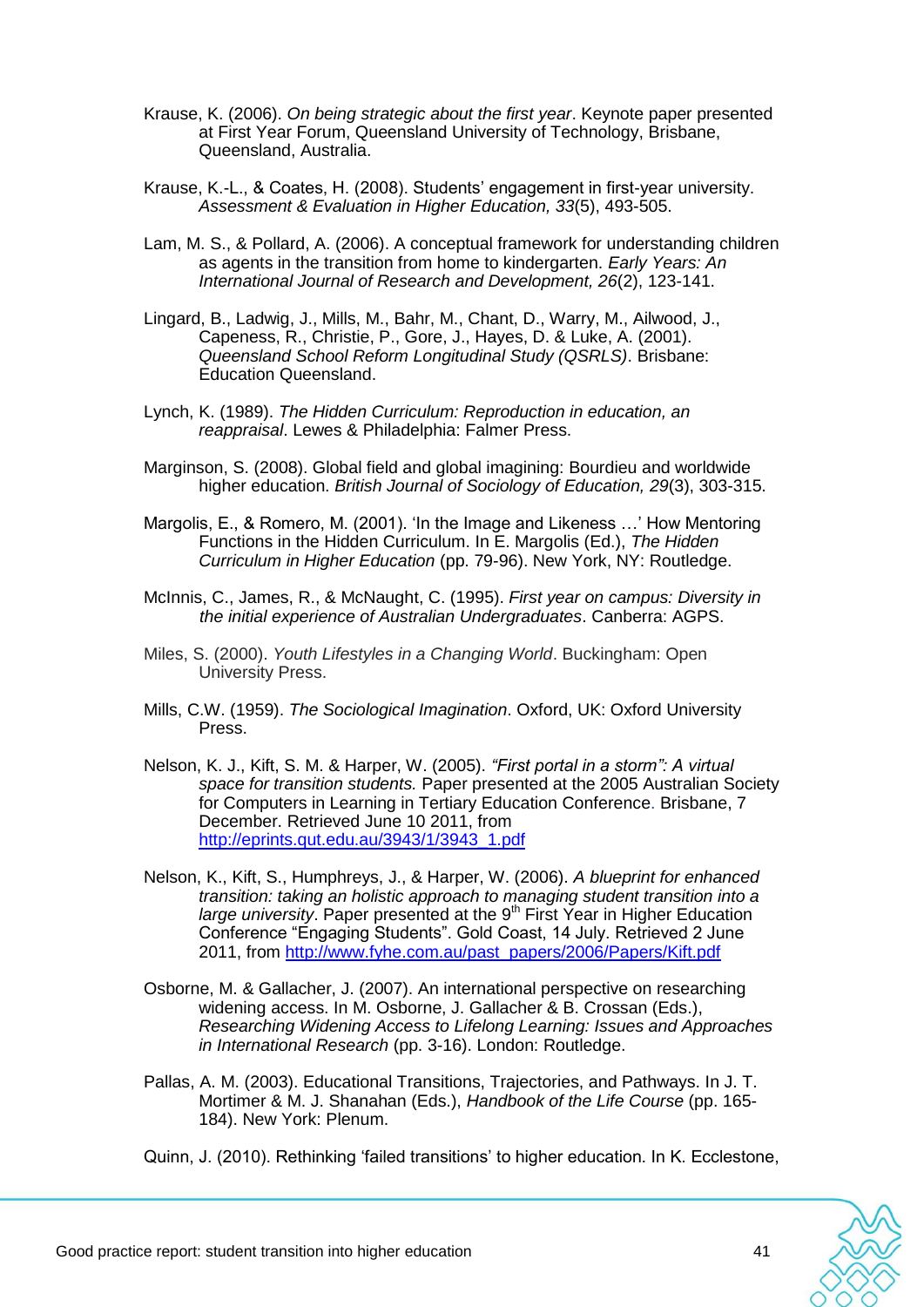G. Biesta & M. Hughes (Eds.), (pp. 118-129). *Transitions and Learning through the Lifecourse.* London: Routledge.

- Rice, J. W., Thomas, S. M., & O'Toole, P. (2009). *Tertiary Science Education in the 21st Century – Final Report*. Strawberry Hill, NSW: ALTC. Retrieved 7 June 2010, from http://www.altc.edu.au/project-reconceptualising-tertiary-scienceuc-2006
- Said, E. W. (1979). *Orientalism*. New York: Vintage Books.
- Sefa Dei, G. J. (2008). Indigenous Knowledge Studies and the Next Generation: Pedagogical Possibilities for Anti-colonial Education. *Australian Journal of Indigenous Education, 37*(Supplementary), 5-13.
- Sefa Dei, G. J. (2010). *Teaching Africa: Towards a Transgressive Pedagogy*. Dordrecht: Springer.
- Sellar, S., & Gale, T. (2011). Mobility, aspiration, voice: A new structure of feeling for student equity in higher education. *Critical Studies in Education, 52*(2), 115- 134.
- Semetsky, I. (2006). *Deleuze, Education and Becoming*. Rotterdam & Taipei: Sense.
- Smith, D. I. (2009). Changes in transitions: the role of mobility, class and gender. *Journal of Education and Work, 22*(5), 369-390.
- Sotirin, P. (2005). Becoming Woman. In C. J. Stivale (Ed.), *Gilles Deleuze: Key Concepts* (pp. 98-109). Quebec: McGill-Queen's University Press.
- te Riele, K. (2004). Youth transition in Australia: challenging assumptions of linearity and choice. *Journal of Youth Studies*, *7*(3), 243–257.
- Thomas, L. (2002). Student retention in higher education: the role of institutional habitus. *Journal of Education Policy, 17*(4), 423-442.
- Tinto, V. (1988). Stages of student departure: Reflections on the longitudinal character of student leaving. *Journal of Higher Education, 59*(4), 438-455.
- Tinto, V. (2008). *Access without support is not opportunity*. Paper presented at the 36th Annual Institute for Chief Academic Officers, The Council of Independent Colleges. November, Seattle, Washington.
- Terenzini, P. T., Rendon, L. I., Millar, S. B., Lee Upcraft, M., Greg, P. L., Jalomo Jr, R., & Allison, K.W.. (1996). Making the transition to college. In R. J. Menges & M. Weimer (eds.), *Teaching on solid ground: Using scholarship to improve practice* (pp. 43-74). San Francisco: Jossey-Bass.
- Trow, M. (1974). Problems in the transition from elite to mass higher education *Policies for Higher Education* (pp. 51-101). Paris: OECD.
- Trow, M. (2006). Reflections on the Transition from Elite to Mass to Universal Access: Forms and Phases of Higher Education in Modern Societies since WWII. In J. J. F. Forrest & P. G. Altbach (Eds.), *International Handbook of Higher Education, Part one: Global Themes and Contemporary Challenges* (pp. 243-280). Dordrecht: Springer.

Valentine, G., Skelton, T. (2007). Re-defining 'norms': D/deaf young people's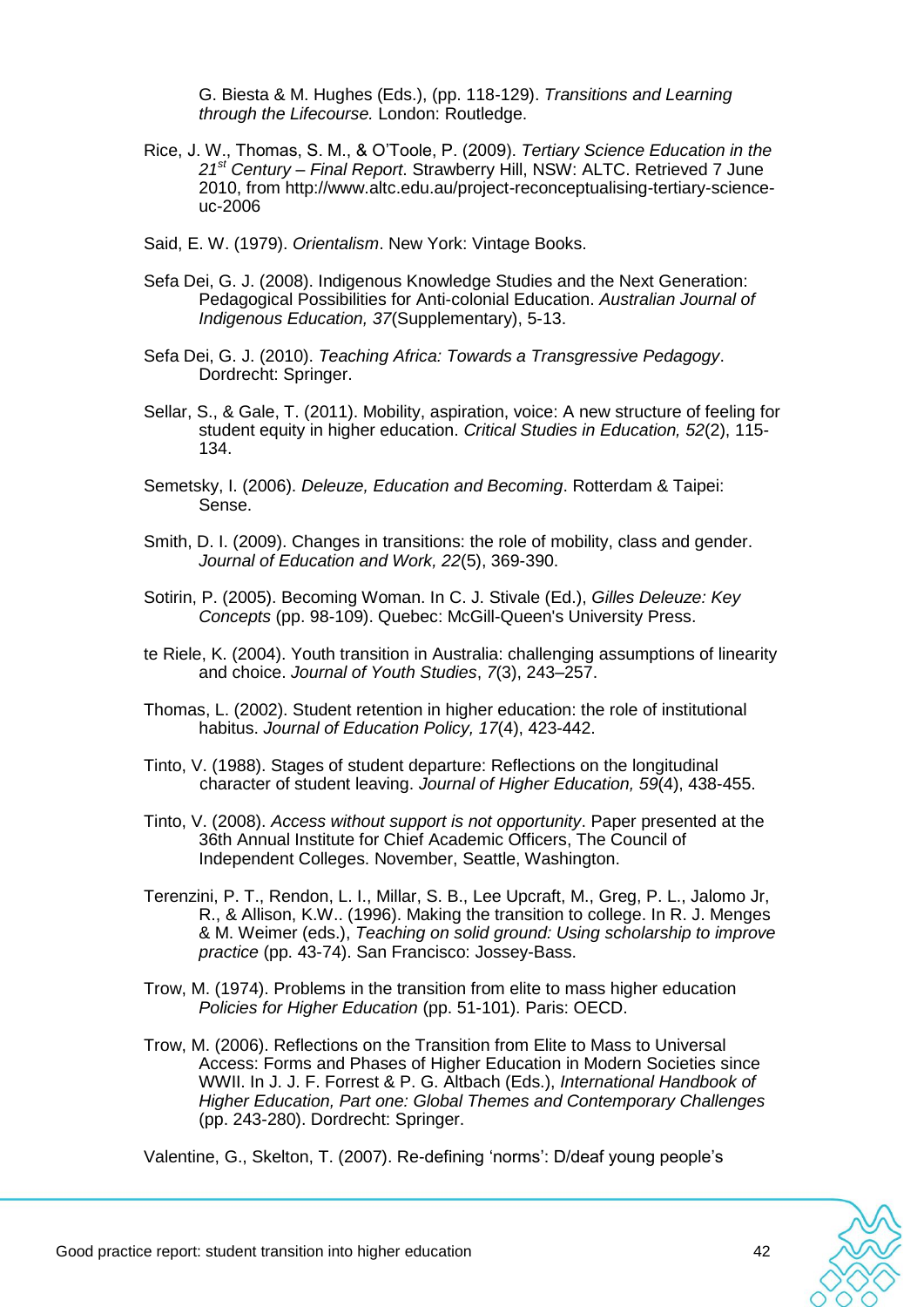transitions to independence. *The Sociological Review*, *55*(1), 104–123.

- Wasburn, M. H. (2008). One Mentor or Two: An Instrumental Case Study of Strategic Collaboration and Peer Mentoring. *Journal of the First-Year Experience & Students in Transition, 20*(2), 91-109.
- Webb, M. (2005). Becoming a Secondary-School Teacher: The Challenges of Making Teacher Identity Formation a Conscious, Informed Process. *Issues in Educational Research, 15*(2), 206-224.
- Werner, H. (1957). The concept of development from a comparative and organismic point of view. In D. B. Harris (Ed.), *The concept of development: An issue in the study of human behaviour* (pp. 125–148). Minneapolis: University of Minnesota Press.
- Wilson, K. (2009,). *The impact of institutional, programmatic and personal interventions on an effective and sustainable first-year student experience.*  Keynote Address, 12th Pacific Rim First Year in Higher Education Conference "Preparing for tomorrow today: the first year experience as foundation". Townsville, 29 June. Retrieved 2 June 2011, from [http://www.fyhe.com.au/past\\_papers/papers09/ppts/Keithia\\_Wilson\\_paper.p](http://www.fyhe.com.au/past_papers/papers09/ppts/Keithia_Wilson_paper.pdf) [df](http://www.fyhe.com.au/past_papers/papers09/ppts/Keithia_Wilson_paper.pdf)
- Worth, N. (2009). Understanding youth transition as 'Becoming': Identity, time and futurity. *Geoforum, 40*(6), 1050-1060.
- Wyn, J., & Dwyer, P. (2000). New patterns of youth transition in education. *International Social Science Journal, 52*(164), 147-159.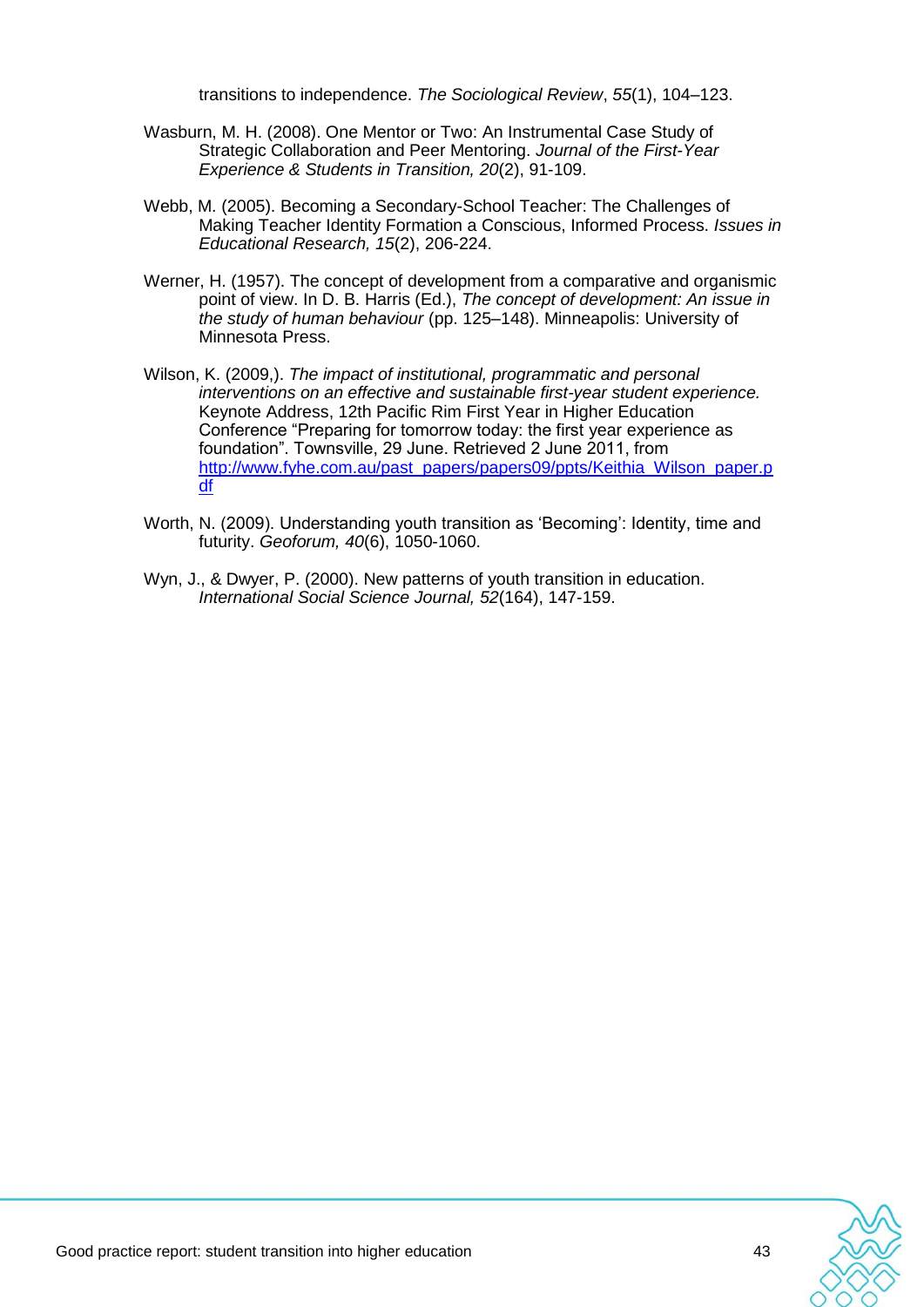# **Further reading**

*This list is intended to be read in conjunction with the literature review and the reference list. Together they are an extract of a much larger bibliography. These recommendations for further reading attempt to strike a balance between theoretical research, definitive works and practice-based research papers to illustrate the extent and diversity of the literature. \*Denotes particularly noteworthy readings.*

- Appadurai, A. (2004). The Capacity to Aspire: Culture and the Terms of Recognition. In V. Rao & M. Walton (Eds.), *Culture and Public Action* (pp. 59-84). Stanford: Stanford University Press.
- Atherton, C. (2006). A-level English Literature and the Problem of Transition. *Arts & Humanities in Higher Education, 5*(1), 65–76.
- \*Ball, S. J., Maguire, M., & Macrae, S. (2000). *Choice, pathways, and transitions post-16: new youth, new economies in the global city*. New York: Falmer Press.
- Burnett, L. & Larmar, S. (2011). Improving the first year through an institution-wide approach: The role of first year advisors. *The International Journal of the First Year in Higher Education, 2*(1), 21–35.
- Christie, H. (2009). Emotional journeys: young people and transitions to university. *British Journal of Sociology of Education, 30*(2), 123–136.
- \*Ecclestone, K., Biesta, G., & Hughes, M. (Eds.). (2010). *Transitions and Learning Through the Lifecourse*. London & New York: Routledge.
- Engstrom, C., & Tinto, V. (2008). Access Without Support is Not Opportunity. *Change, 40*(1), 46-50.
- \*Field, J., Gallacher, J., & Ingram, R. (Eds.). (2009). *Researching Transitions in Lifelong Learning*. London & New York: Routledge.
- Henderson, R., Noble, K., & De George-Walker, L. (2009). Transitioning into university: 'Interrupted' first year students problem-solving their way into study *Studies in Learning, Evaluation Innovation and Development*, *6*(1), 51- 64.
- Higgins, J., & Nairn, K. (2006). 'In transition': choice and the children of New Zealand's economic reforms. *British Journal of Sociology of Education, 27*(2), 207-220.
- Hillman, K. (2005). *The First Year Experience: The Transition from Secondary School to University and TAFE in Australia* (No. 40): Australian Council for Education Research.
- \*Hussey, T., & Smith, P. (2010). Transitions in higher education. *Innovations in Education and Teaching International, 47*(2), 155-164.
- Jamelske, E. (2009). Measuring the impact of a university first-year experience program on student GPA and retention. *Higher Education, 57*(3), 373-391.
- McInnis, C., James, R., & Hartley, R. (2000). *Trends in the first year experience in Australian universities*. Canberra: AGPS.
- \*Quinn, J. (2004). Understanding Working-Class ‗Drop-Out' from Higher Education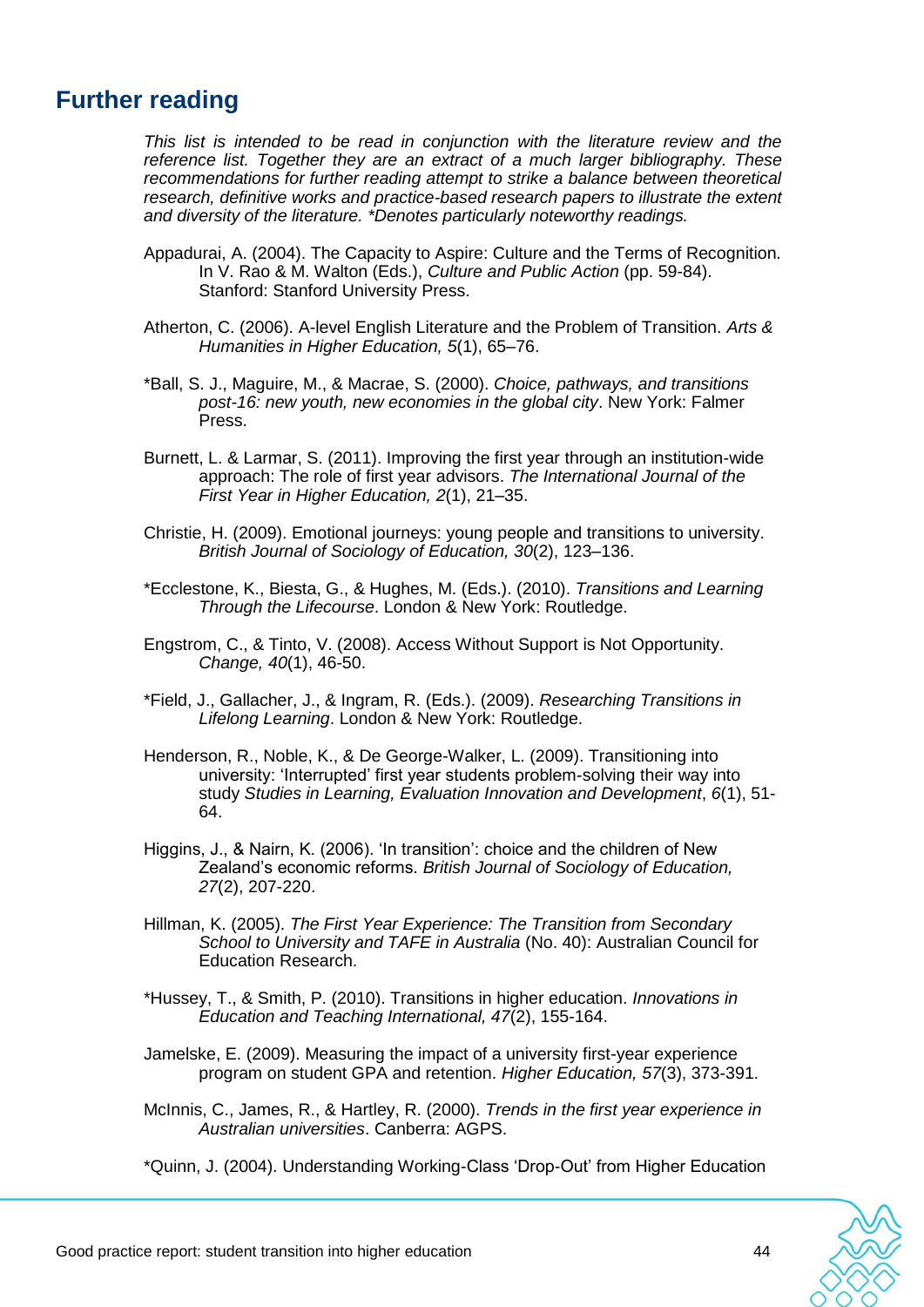through a Sociocultural Lens: cultural narratives and local contexts. *International Studies in Sociology of Education, 14*(1), 57-74.

- Quinn, J., Thomas, L., Slack, K., Casey, L., Thexton, W., & Noble, J. (2005). *From life crisis to lifelong learning: Rethinking working-class "drop out" from higher education*. York: York Publishing/Joseph Rowntree Foundation.
- \*Shildrick, T., & MacDonald, R. (2007). Biographies of exclusion: poor work and poor transitions. *International Journal of Lifelong Education, 26*(5), 589-604.
- Tinto, V. (2006-2007). Research and practice of student retention: What next*? Journal of College Student Retention*, *8*(1), 1-19.
- Upcraft, M. L., Gardner, J. N., & Barefoot, B. O. (Eds.). (2005). *Challenging and supporting the first-year student: A handbook for improving the first year of college*. San Francisco: Jossey-Bass.

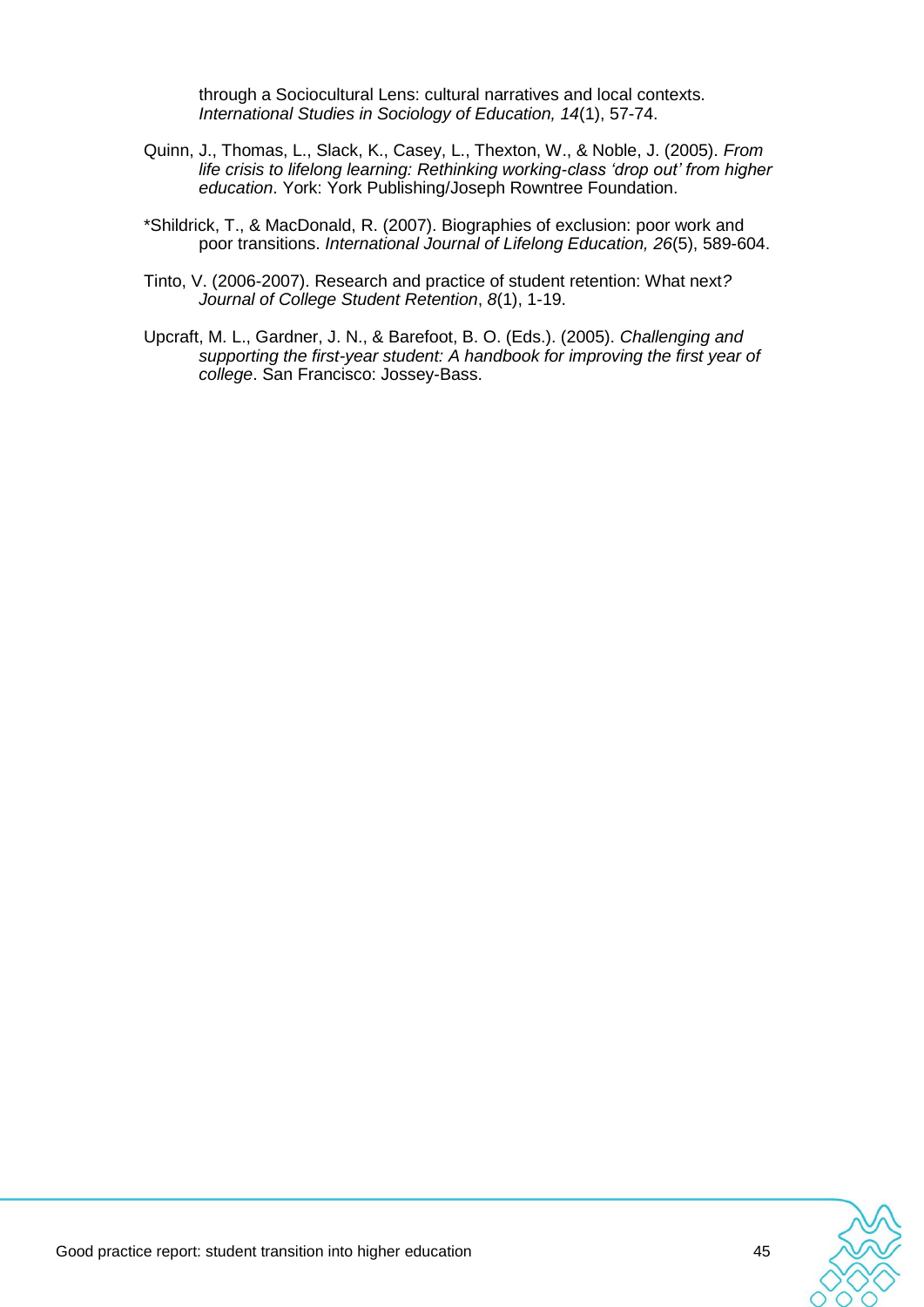# **Index**

|  | Completed ALTC projects and fellowships |
|--|-----------------------------------------|
|--|-----------------------------------------|

| Adams, Peter and Philip Poronnik |    |
|----------------------------------|----|
|                                  | 8  |
| G6-2                             | 9  |
|                                  |    |
| G6-25                            |    |
| CG6-42                           | 5  |
|                                  |    |
| CG7-494                          | 12 |
| 7-50                             | 19 |
|                                  | 8  |
| -624 <u></u>                     | 16 |
| 7-63                             |    |
|                                  | 4  |
|                                  | 3  |
| E6-03 …….                        |    |
| 6-15                             | 6  |
| ister, Raymond and Jenny Edwards |    |
| Mitchell, Cynthia                |    |
| P6-45                            |    |
|                                  |    |

Current ALTC projects and fellowships